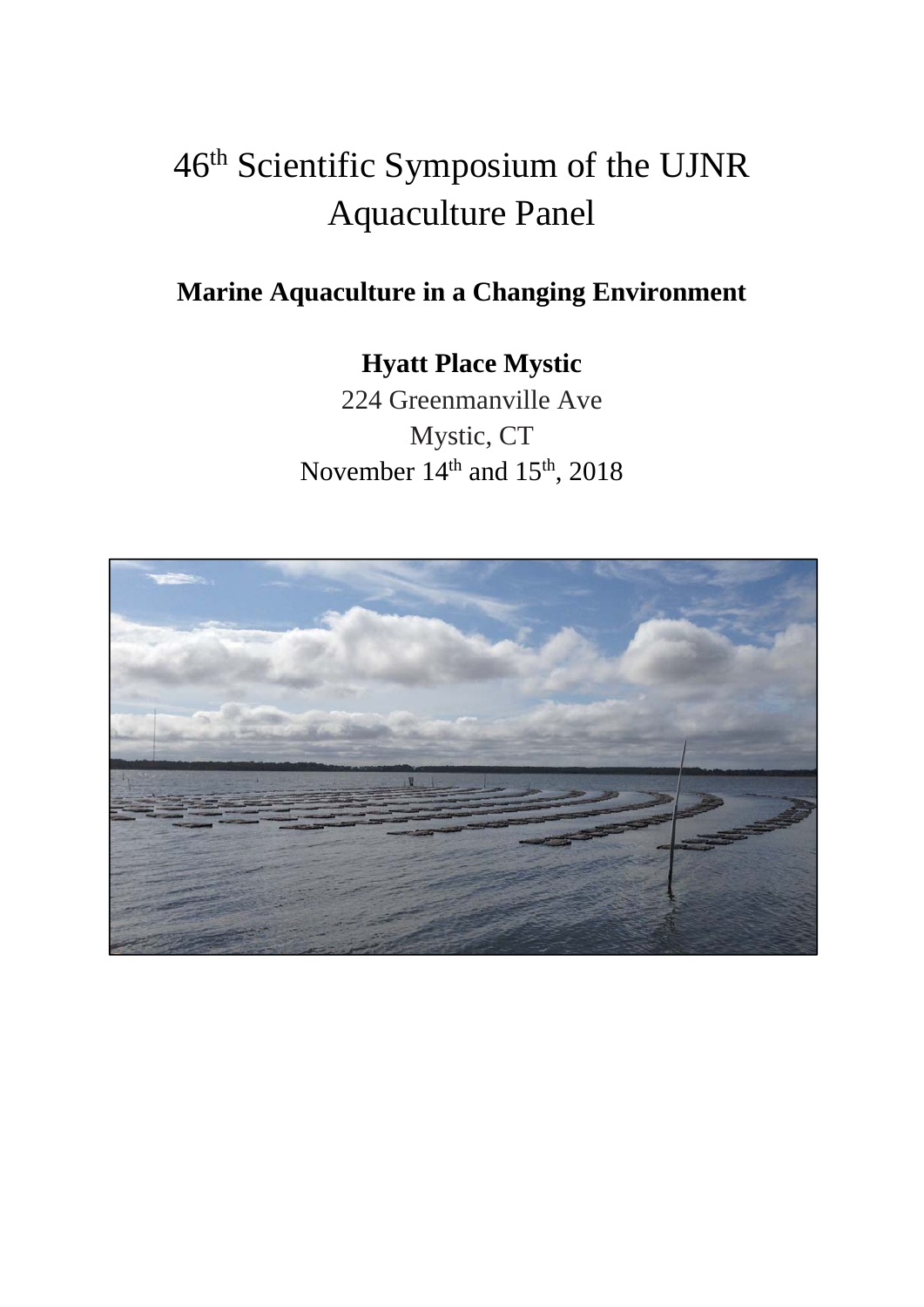#### 46th Scientific Symposium of the UJNR Aquaculture Panel **Marine Aquaculture in a Changing Environment**

November  $14<sup>th</sup>$  and  $15<sup>th</sup>$ , 2018

#### **Hyatt Place Mystic**

224 Greenmanville Ave Mystic, CT

#### **Aim of the Symposium**

The UJNR Aquaculture Panel is a cooperative research exchange between the U.S. and Japan, jointly addressing environmental and technical issues that affect the aquaculture industries of both nations.

The 46<sup>th</sup> UJNR Aquaculture Symposium is the second year of the current three-year theme of Marine Aquaculture in a Changing Environment. Environmental change impacts aquaculture in many ways. Nutrient pollution is driving eutrophication and dead zones, ocean acidification is changing water chemistry and climate change is already influencing our food supply, fresh water availability, weather and way of life. Aquaculture will be impacted by, and can also impact, these environmental changes over various scales. Aquaculture of finfish, shellfish and seaweed have different threats, benefits and opportunities related to environmental change. This year's presentations focus on impacts to aquaculture production due to environmental change (e.g., ocean acidification impacts on shellfish aquaculture) and science to mitigate these impacts (counter measures).

#### **Program**

Wednesday, November 14, 2018

Registration 13:00 - 13:30 **Welcome and Aim of the Symposium** Michael Rust, US Panel Chair, NOAA Fisheries Office of Aquaculture 13:30-13:45

> **Production Technologies**  (Moderators: Simona Augyte and Masakazu Hori)

#### **Distribution patterns of the cysts of the paralytic shellfish poisoning plankton** *Alexandrium tamarense* **and** *A. catenella* **off the Pacific coast of eastern Japan**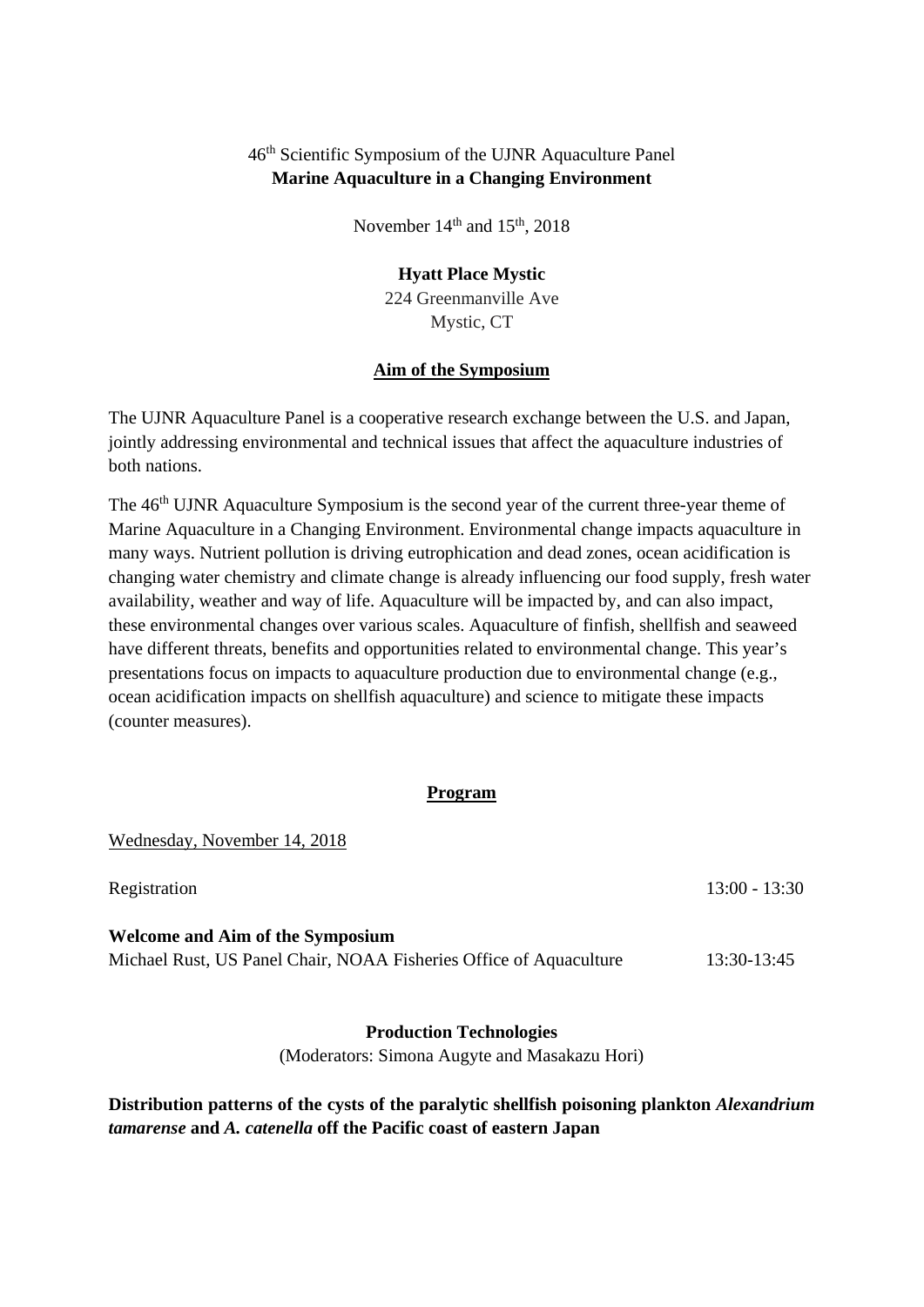| Tomoko Sakami, National Research Institute of Aquaculture                                                                                                                                       |             |
|-------------------------------------------------------------------------------------------------------------------------------------------------------------------------------------------------|-------------|
| Fisheries Research and Education Agency                                                                                                                                                         | 13:45-14:10 |
| Update on the progress of the scallop farming industry in Maine                                                                                                                                 |             |
| Dana Morse, Maine Sea Grant College Program                                                                                                                                                     | 14:10-14:35 |
| Trends in aquaculture production in Japan                                                                                                                                                       |             |
| Satoshi Watanabe, National Research Institute of Aquaculture                                                                                                                                    |             |
| <b>Fisheries Research and Education Agency</b>                                                                                                                                                  | 14:35-15:00 |
| Establishment of oyster tetraploid breeding stocks for the fast-growing oyster industry in                                                                                                      |             |
| the Gulf region                                                                                                                                                                                 |             |
| Huiping Yang, School of Forest Resources and Conservation Institute of Food and Agricultural                                                                                                    |             |
| Sciences, University of Florida                                                                                                                                                                 | 15:00-15:25 |
| Development of environmentally friendly, cost-effective and nutritionally balanced<br>alternative protein based diets for high value marine fish culture in recirculating<br>aquaculture system |             |
| Md Shah Alam, Center for Marine Science, Aquaculture Program, University of North Carolina                                                                                                      |             |
| Wilmington                                                                                                                                                                                      | 15:25-15:50 |
| <b>Symposium Reception:</b> One on one discussions continue                                                                                                                                     |             |
| <b>Hyatt Place Mystic</b>                                                                                                                                                                       | 16:00-18:00 |
|                                                                                                                                                                                                 |             |

Thurssday, November 15, 2018

#### **Temperature Resilience**

(Moderators: Dana Morse and Tomoko Sakami)

| Seaweed aquaculture in a warming environment - building resilience with Saccharina |               |
|------------------------------------------------------------------------------------|---------------|
| <i>angustissima</i> (Laminariales, Phaeophyceae)                                   |               |
| Simona Augyte, Department of Ecology and Evolutionary Biology,                     |               |
| University of Connecticut                                                          | $9:00 - 9:25$ |

**On the application of bio-stimulants to enhance growth and thermal resistance of sugar kelp,** *Saccharina angustissima***, for aquaculture production**  Schery Umanzor, Department of Ecology and Evolutionary Biology, University of Connecticut 9:25-9:50

*Vibrio coralliilyticus* **induction of virulence toward larval oysters and corals at elevated seawater temperatures and potential mitigation treatments**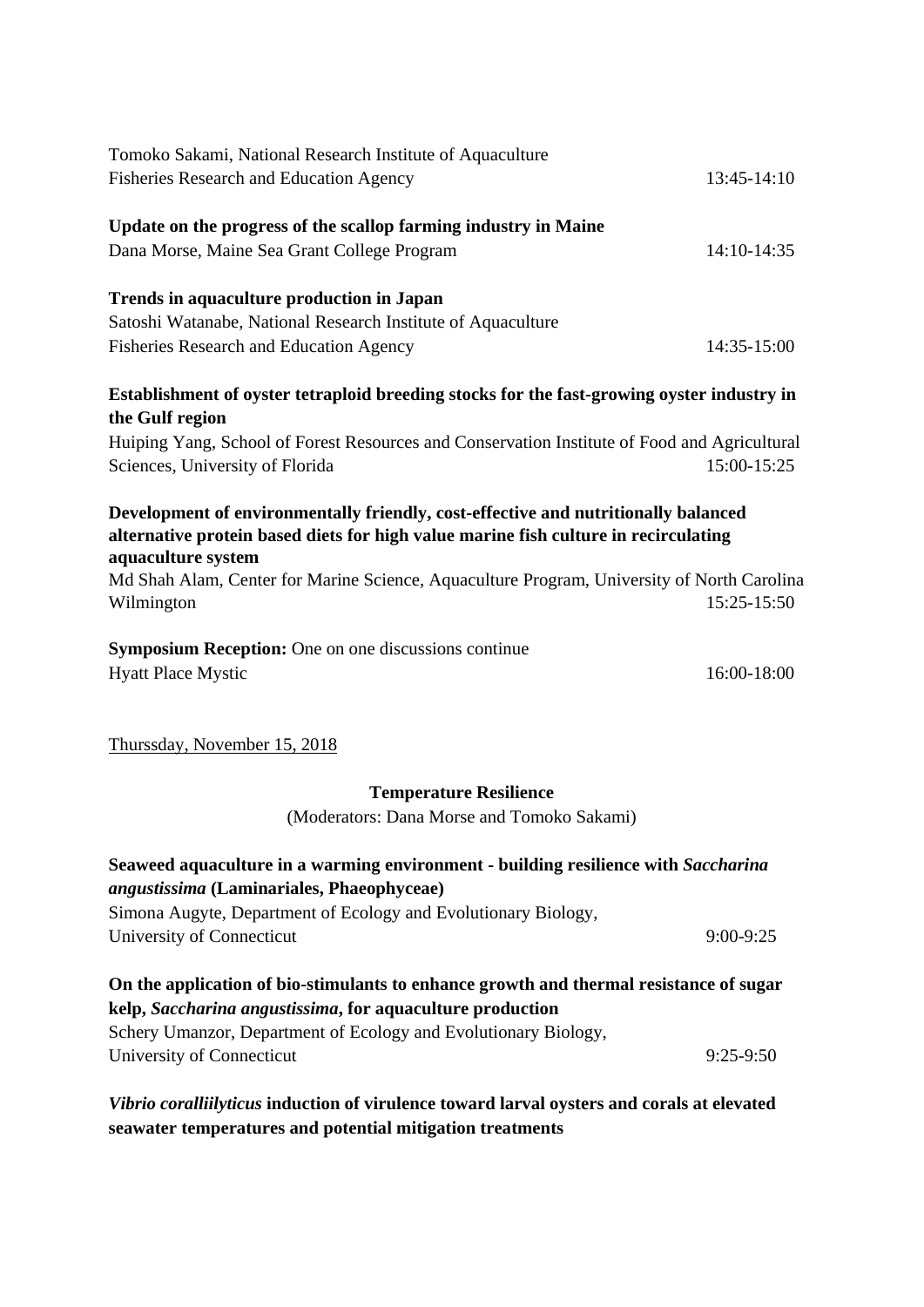| Gary Richards, Agricultural Research Service,                                                                                           |               |
|-----------------------------------------------------------------------------------------------------------------------------------------|---------------|
| United States Department of Agriculture                                                                                                 | $9:50-10:15$  |
| <b>Break</b>                                                                                                                            | $10:15-10:30$ |
| <b>Ocean Acidification</b>                                                                                                              |               |
| (Moderators: Schery Umanzor and Satoshi Watanabe)                                                                                       |               |
| Chemical changes in the environment: what does this mean to shellfish?                                                                  |               |
| Shannon Meseck, Northeast Fisheries Science Center Milford Lab, NOAA                                                                    | 10:30-10:55   |
| The current trends in pH and ocean acidification in an aquaculture sea area in Gokasho                                                  |               |
| Bay, Japan                                                                                                                              |               |
| Masayuki Minakawa, National Research Institute of Aquaculture,                                                                          |               |
| <b>Fisheries Research and Education Agency</b>                                                                                          | 10:55-11:20   |
| Ocean acidification experimentation in seagrass-oyster ecosystems using a novel system to<br>conduct in-situ CO <sub>2</sub> enrichment |               |
| Masakazu Hori, National Research Institute of Aquaculture,                                                                              |               |
| <b>Fisheries Research and Education Agency</b>                                                                                          | 11:20-11:45   |
| Effects of ocean acidification on the early developmental stages of the commercially                                                    |               |
| important gastropods, Ezo abalone and horned turban, in Japan                                                                           |               |
| Ryo Kimura, Fisheries Research and Education Agency, Headquarters                                                                       | 11:45-12:10   |
| <b>Lunch Break</b>                                                                                                                      | 12:10-13:10   |
| <b>Responses to Environmental Impacts</b>                                                                                               |               |
| (Moderators: Shannon Meseck and Masayuki Minakawa)                                                                                      |               |
| A slow growing perspective on multi-generational responses to future change                                                             |               |
| Coleen Suckling, Animal and Veterinary Sciences, University of Rhode Island                                                             | 13:10-13:35   |
| The influence of climate and environment on the spawning, condition, and larval set of                                                  |               |
| naturalized Pacific oyster Crassostrea gigas in a US west coast estuary                                                                 |               |
| Brett Dumbauld, Agricultural Research Service,                                                                                          |               |
| United States Department of Agriculture                                                                                                 | 13:35-14:00   |
|                                                                                                                                         |               |
| The influences of environmental changes on Japanese Nori mariculture                                                                    |               |
| Mahiko Abe, National Fisheries University,                                                                                              |               |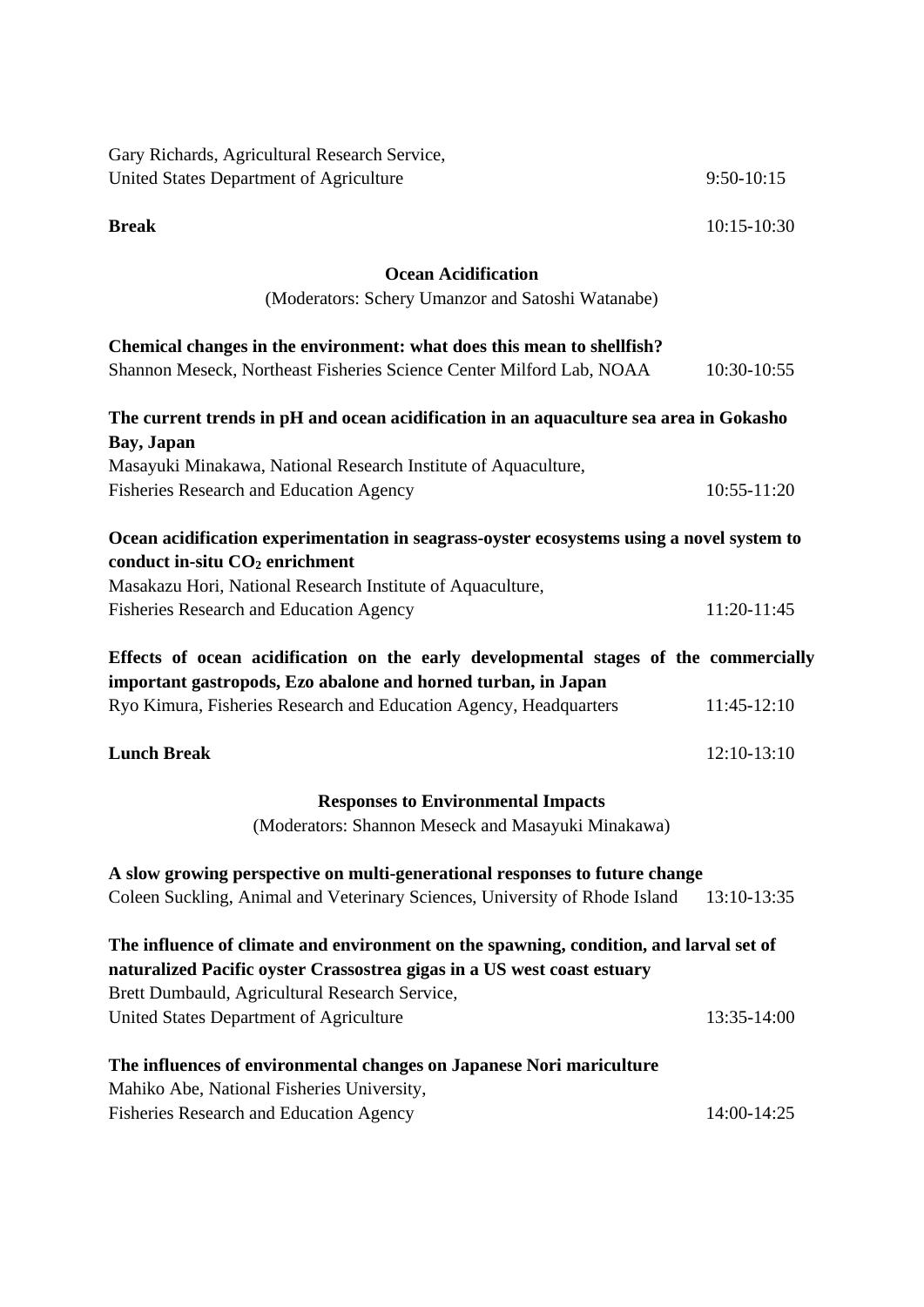| The potential of seaweed aquaculture to reduce methane emissions in Californian livestock |                 |
|-------------------------------------------------------------------------------------------|-----------------|
| Luke Gardner, University of California, San Diego,                                        |                 |
| California Sea Grant                                                                      | $14:25 - 14:50$ |

**Break** 14:50-15:05

### **Ecological Interactions**

(Moderators: Brett Dumbauld and Ryo Kimura)

| Condition index and fecundity of Manila (Asari) clam Ruditapes philippinarum related to |                 |
|-----------------------------------------------------------------------------------------|-----------------|
| habitat environment                                                                     |                 |
| Natsuki Hasegawa, National Research Institute of Aquaculture                            |                 |
| Fisheries Research and Education Agency                                                 | $15:05 - 15:30$ |
| Ecological interactions of Horseshoe crabs and shellfish aquaculture: a case study from |                 |
| <b>New Jersey</b>                                                                       |                 |
| Daphne Munroe, Haskin Shellfish Research Laboratory, Rutgers University                 | 15:30-15:55     |
| Use of GoPro cameras to document fish on aquaculture gear                               |                 |
| Gillian Phillips, Northeast Fisheries Science Center Milford Lab, NOAA                  | 15:55-16:20     |
| <b>Science Symposium Closing</b>                                                        |                 |
| Fuminari Ito, Japan Panel Chair, Fisheries Research and Education Agency                | 16:20-16:30     |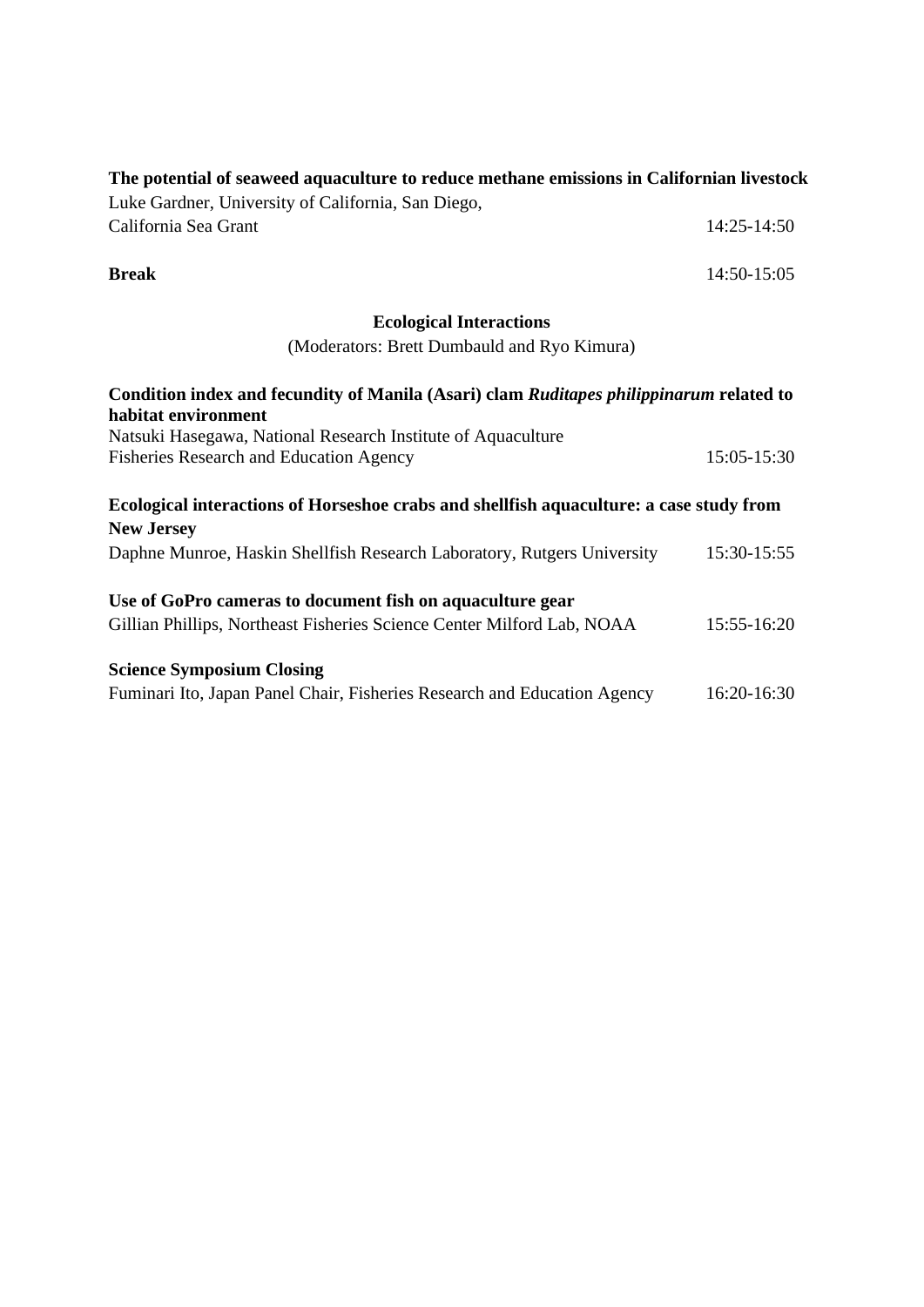#### **List of Participants**

Kimura, Ryo **FRA Headquarters** Minakawa, Masayuki FRA, NRIA Morse, Dana Maine Sea Grant Munroe, Daphne Rutgers University Okumura, Takuji FRA, NRIA Olin, Paul California Sea Grant Rexroad, Caird USDA, ARS Richards, Gary USDA, ARS Sakami, Tomoko FRA, NRIA Takano, Masatsugu FRA Headquarters Umanzor, Schery UCONN Watanabe, Satoshi FRA, NRIA Yang, Huiping University of Florida Yarish, Charles UCONN

Abe, Mahiko Japan Fisheries Research and Education Agency (FRA), National Fisheries University Alam, Md Shah North Carolina State University Augyte, Simona University of Connecticut (UCONN) Cowperthwaite, Hugh Coastal Enterprises Incorporated Dumbauld, Brett United States Department of Agriculture (USDA), Agricultural Research Service (ARS) Eddy, Steve University of Maine Gardner, Luke California Sea Grant Hasegawa, Natsuki FRA, National Research Institute of Aquaculture (NRIA) Hori, Masakazu FRA, National Research Institute of Fisheries and Environment of Inland Sea Ito, Fuminari Japan Panel Chair, FRA, NRIA Meseck, Shannon NOAA Northeast Fisheries Science Center Milford Lab Phillips, Gillian NOAA Northeast Fisheries Science Center Milford Lab Rust, Mike US Panel Chair, NOAA Headquarters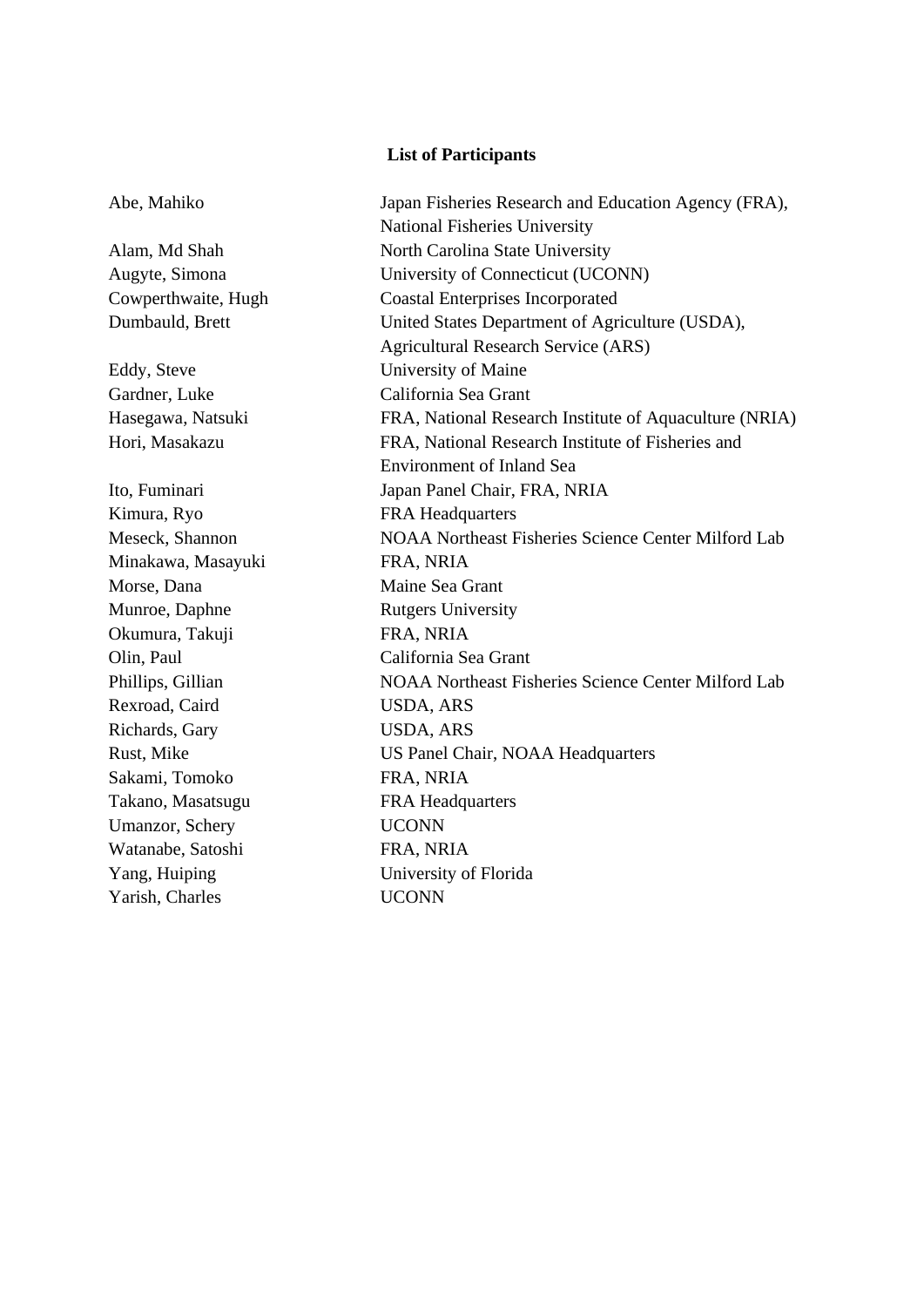# **46th Scientific Symposium of the UJNR Aquaculture Panel Aquaculture in a Changing Environment Symposium Abstracts**

**1.** *Distribution patterns of the cysts of the paralytic shellfish poisoning plankton Alexandrium tamarense and A. catenella off the Pacific coast of eastern Japan* 

Tomoko Sakami<sup>\*1</sup>, Tetsuroh Ishikawa<sup>2</sup>, and Toru Udagawa<sup>3</sup>

Presenting author\*

<sup>1\*</sup>National Research Institute of Aquaculture, Japan Fisheries Research and Education Agency, 422-1 Nakatsuhamaura, Minami-ise, Mie, 516-0193, Japan, \* *Email: sakami at affrc.go.jp*  2 Miyagi Prefectural Government, 3-8-1, Honcho, Aoba-ku, Sendai, Miyagi, 980-8570, Japan <sup>3</sup>National Research Institute of Fisheries Engineering, Japan Fisheries Research and Education Agency, 7620-7, Hasaki, Kamisu, Ibaraki, 314-040, Japan

#### **Abstract**

Shellfish poisoning occurs as bivalves consume poisonous phytoplankton and the poison accumulates in their tissues. Monitoring systems for bivalve products have improved in Japan, and food poisoning damage has rarely occurred in recent years. However, contaminated shellfish is detected nearly every year and presents a notable challenge to fishermen who have to voluntarily regulate their shipments. Two dinoflagellate plankton species of the genus *Alexandrium* mainly cause paralytic shellfish poisoning in Japan. Highly toxic *A. tamarense* is found in low-temperature waters, whereas less toxic *A. catenella* is found in warmer waters. Both species produce cysts that settle at the bottom of the sea and become the population source for the following years. A cyst distribution survey was conducted to evaluate the risk of shellfish poisoning. Cyst counting can be done efficiently using a fluorescent microscope; however, visual distinction of the cysts of the two species is difficult because of their similarity in shape. A molecular biological method has been developed to distinguish between the species. In this study, we aimed to determine the difference in the distribution of the cysts between the two species by detecting genes from the sea floor sediments using quantitative PCR. We estimated the gene copy numbers of *A. tamarense* and *A. catenella* in the sediment collected off the eastern Pacific coast of Japan. Both species were detected in some ria-type inner bays in the Sanriku region. However, only *A. tamarense* was detected from Sendai Bay to Kashima Nada, which open widely to the Pacific Ocean. In addition, only *A. catenella* was detected south of Cape Inubo, which is strongly influenced by the Kuroshio current. These results suggest that the distribution patterns of the two toxic phytoplankters differ depending on topography and the ocean current system.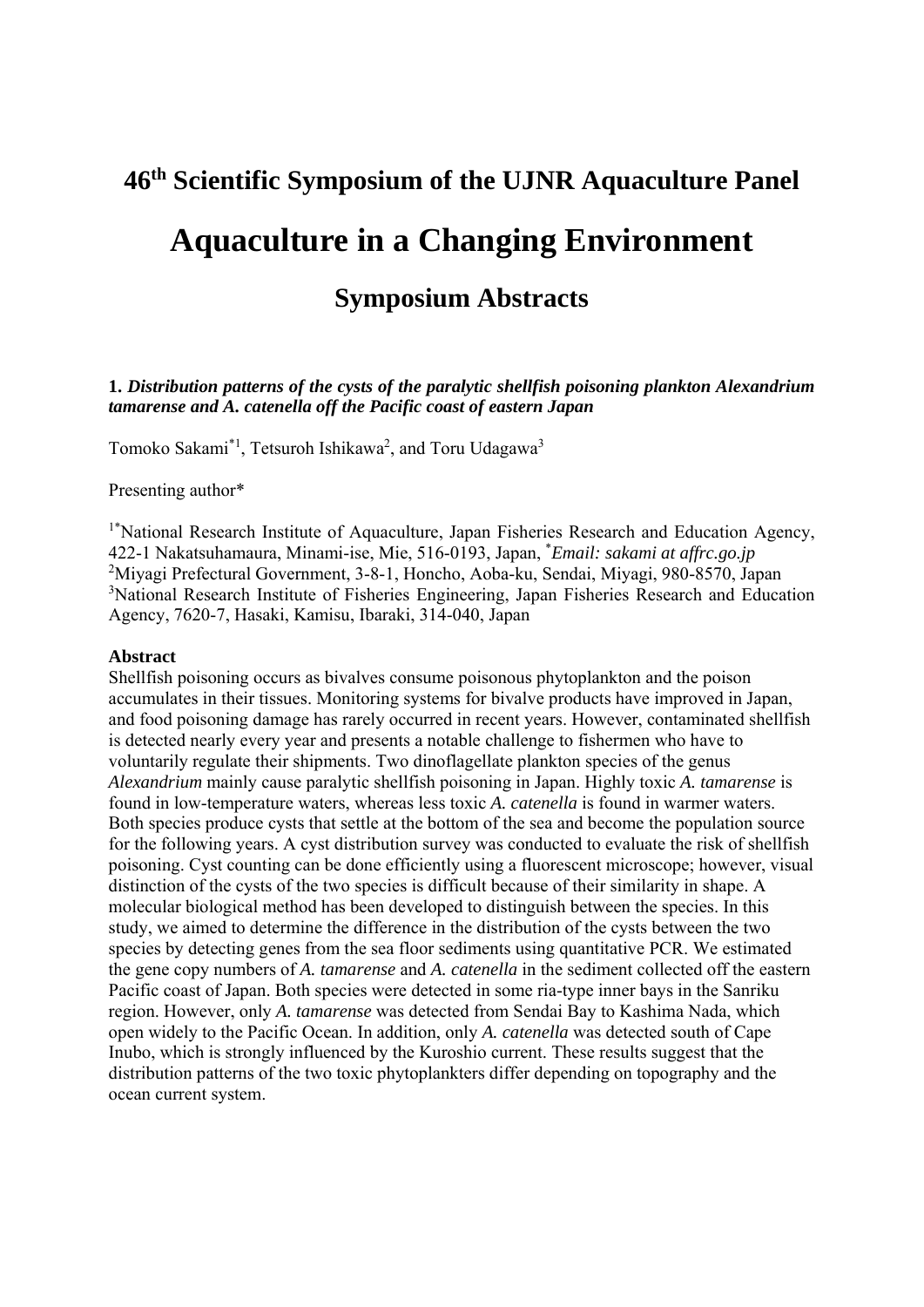#### **Annotated Bibliography of Key Works**

Nagai, S. 2011. Development of a multiplex PCR assay for simultaneous detection of six *Alexandrium* species (Dinophyceae). *J. Phycol.* 47, 703–708.

In Japan, the blooming seasons of two toxic dinoflagellate species, *Alexandrium catenella* (Whedon et Kof.) Balech and *A*. *tamiyavanichii* Balech, sometimes overlap with those of three nontoxic *Alexandrium* species, *A. affine* (H. Inouye et Fukuyo) Balech, *A. fraterculus* (Balech) Balech, and *A. pseudogoniaulax* (Biecheler) T. Horig. ex Y. Kita et Fukuyo. In this study, a multiplex PCR assay was developed to enable simultaneous detection of six *Alexandrium* species on the basis of differences in the lengths of the PCR products. The accuracy of the multiplex PCR system was assessed using 101 DNA templates from the six target *Alexandrium* species and 27 DNA templates from 11 non-target species (128 DNA templates in total). All amplicons obtained from the 101 DNA templates of the target species were appropriately identified, whereas all 27 DNA templates of the non-target species were not amplified. Species-specific identification by the multiplex PCR assay was possible from single cells of the target species.

Natsuike, M., Yokoyama, K., Nishitani, G., Yamada, Y., Yoshinaga, I., Ishikawa, A. 2017. Germination fluctuation of toxic *Alexandrium fundyense* and *A. pacificum* cysts and the relationship with bloom occurrences in Kesennuma Bay, Japan. Harmful Algae 62, 52-59. While cyst germination may be an important factor for the initiation of harmful/toxic algal blooms, in situ assessments of the fluctuation in the occurrence of phytoplankton cyst germination from the bottom sediments to the water column are rare due to lack of technology to detect germinated cells in natural bottom sediments. This study introduces a simple mesocosm method, modeled after previous in situ methods, to measure the germination of plankton resting stage cells. Using this method, seasonal changes in germination fluxes of toxic dinoflagellate resting cysts, specifically *Alexandrium fundyense* (*A. tamarense* species complex Group I) and *A*. *pacificum* (*A. tamarense* species complex Group IV), were investigated at a fixed station in Kesennuma Bay, northeast Japan, from April 2014 to April 2015. This investigation was conducted in addition to the typical samplings of seawater and bottom sediments to detect the dinoflagellate vegetative cells and resting cysts. Bloom occurrences of *A. fundyense* were observed in June 2014 and February 2015 with maximum cell densities reaching  $3.6 \times 10^6$  cells m <sup>2</sup> and  $1.4 \times 10^7$  cells m<sup>-2</sup>, respectively. The maximum germination fluxes of *A. fundyense* cysts occurred in April 2014 and December 2014 and were  $9.3 \times 10^3$  cells m<sup>-2</sup>day<sup>-1</sup> and  $1.4 \times 10^4$  cells m<sup>-</sup> <sup>2</sup>day<sup>-1</sup>, respectively. For *A. pacificum*, the highest cell density was  $7.3 \times 10^7$  cells m<sup>-2</sup> during the month of August, and the maximum germination fluxes occurred in July and August, reaching 5.8×10<sup>2</sup> cells m-2day-1. Thus, this study revealed the seasonal dynamics of *A. fundyense* and *A. pacificum* cyst germination and their bloom occurrences in the water column. Blooms occurred one to two months after peak germination, which strongly suggests that both the formation of the initial population by cyst germination and its continuous growth in the water column most likely contribute to toxic bloom occurrences of *A. fundyense* and *A. pacificum* in the bay.

Ishikawa,T., Kusaka, K., Oshino, A., Nishitani, G., Kamiyama, T. 2015, Distribution patterns of *Alexandrium* vegetative cells and resting cysts, and paralytic shellfish poisoning in Kesennuma Bay, after the Great East Japan Earthquake. Nippon Suisan Gakkaishi 81(2), 256-266. In 2013, paralytic shellfish poisoning (PSP) occurred in Kesennuma Bay, northern Japan, for the first time in 24 years. From April to early May, *Alexandrium tamarense* increased in the inner part of the bay (up to 136,200 cells/L), expanded to the whole bay, and caused PSP. In contrast, *A.*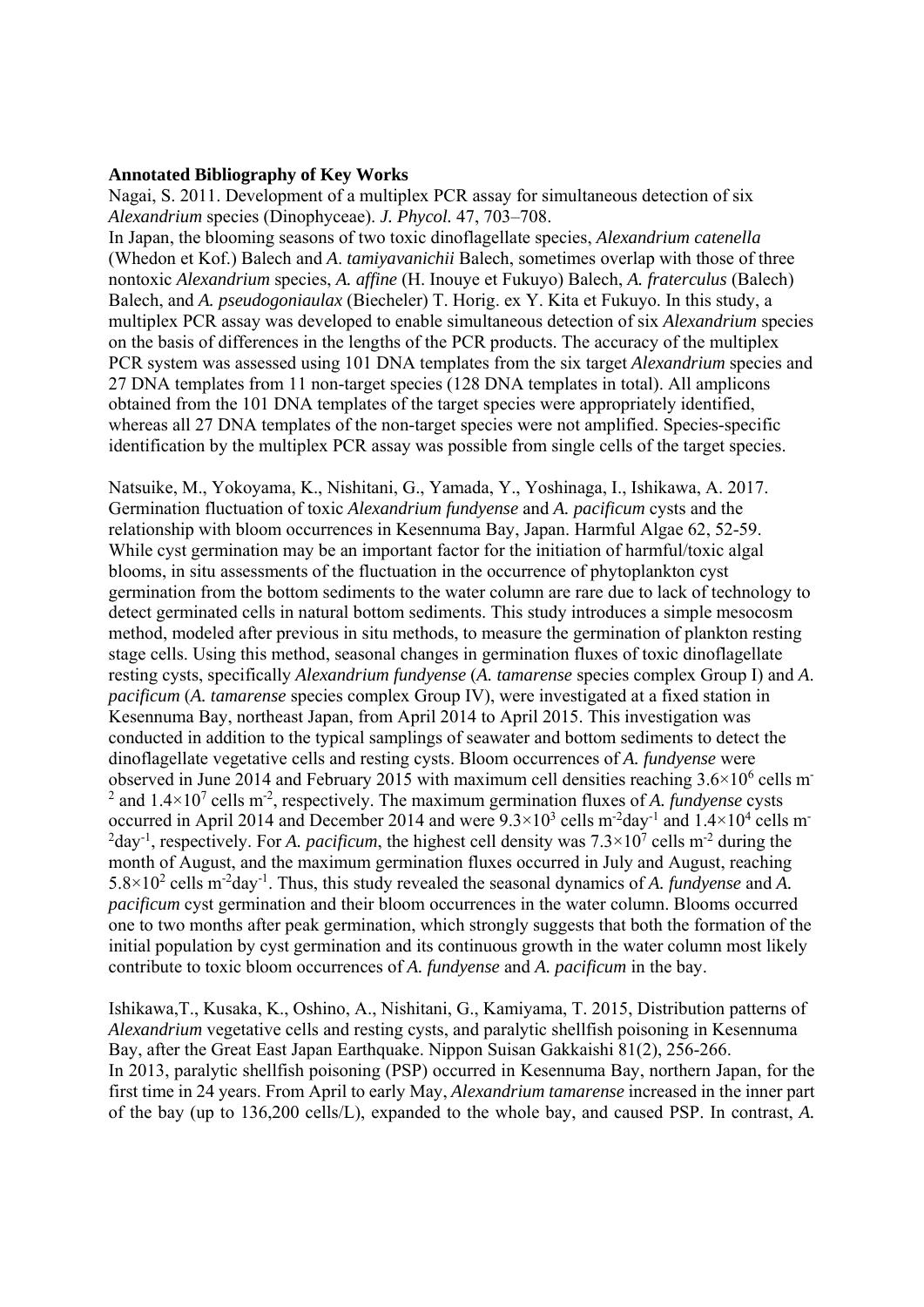*catenella* increased in early September (up to 1,310 cells/L) in the center of the bay but did not cause PSP. Resting cysts of *A. catenella/tamarense* ranged from 30 to 6,383 cysts/cm<sup>3</sup> and dominated the inner part of the bay. A meta-analysis of temporal trends in the density of *A. catenella/tamarense* cysts in Kesennuma Bay revealed that the cysts in the surface bottom sediment drastically increased after the Great East Japan Earthquake. High PSP toxicity was observed in four bivalves: *Chlamys farreri* (130 MU/g), *Mytilus galloprovincialis* (110 MU/g), *Ruditapes philippinarum* (74 MU/g), and *Mizuhopecten yessoensis* (66 MU/g).

#### **2.** *Update on the progress of the scallop farming industry in Maine*

Hugh Cowperthwaite<sup>1</sup> and Dana L. Morse<sup>\*2</sup>

Presenting author\*

1 Coastal Enterprises, Inc. 30 Federal Street, Brunswick, ME, 04011, USA <sup>2\*</sup>Maine Sea Grant College Program, and University of Maine Cooperative Extension. Darling Marine Center, 193 Clark's Cove Road, Walpole, Maine, 04573, USA, \**Email: dana.morse at maine.edu* 

#### **Abstract**

Climate change has profoundly impacted capture fisheries in the Gulf of Maine. Notably, the largest fishery in the United States is in flux: landings of lobster (*Homarus americanus*) have shifted northeast in recent years. These challenges - not unique to Maine and are experienced by the Japanese fisheries - have caused great uncertainty among fishermen in Maine. Consequently, some are turning to aquaculture, to compliment fishing incomes. Maine's fishing and aquaculture industries have benefited from exchanges with Japan's well-established scallop industry, and we continue to learn directly from the Japanese.

Coastal Enterprises Inc. (CEI), Maine Sea Grant (MESG) and others are working to introduce commercially-viable scallop aquaculture into the state of Maine, building on a 20-year-old foundation of expertise. Maine's sister-state relationship with Aomori Prefecture is central to this process, with an origin dating to the wreck of the Bath-built *Chesborough*, which foundered off the coast of Aomori in 1889.

Trips to Aomori in 1999, 2010 and 2016 have focused on many aspects of scallop culture and fisheries; spat collection, nursery and growout techniques, product development, and environmental interactions (Beal et al 1999).

Currently, several projects are being carried out in Maine, developing the culture sector for scallops in coastal waters. An aquaculture cooperative in Maine focused on scallops is now in place. Optimization of spat collection has been ongoing work over several years. Biotoxin monitoring in scallop tissues enables some producers to access the live market. A dedicated license for scallop spat collection is underway. Altogether, fishermen, farmers, economic development groups, scientists and regulators are engaged, in pursuit of the developing Maine's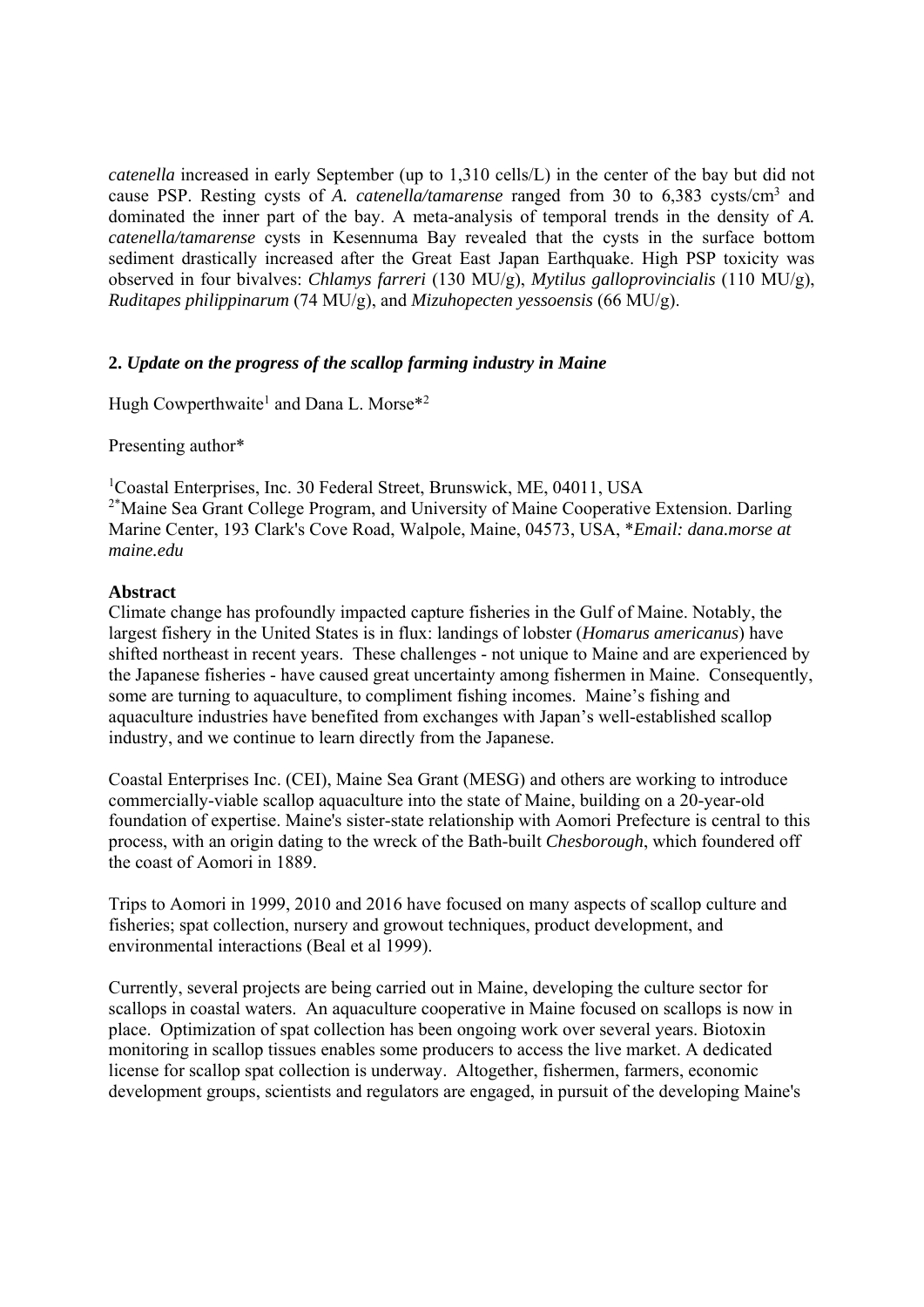scallop aquaculture industry. These collaborations - combined with expertise from Japanese colleagues - is a powerful aggregation of expertise to solve the many problems involved. Ex-vessel value for Maine scallops has risen for over a decade, though state and federal landings have increased, reflecting the value that consumers place on Maine scallops specifically; and the trend is expected to continue (Hale Group 2016). Trials by CEI and collaborators indicates that the Japanese production machinery appears to work well, and growth rates from ongoing studies and older works appear to fall within acceptable limits, often in excess of 25mm/year shell height (Cowperthwaite, unpublished; Morse, unpublished, Davidson et al 2014, Pottle and Hastings 2001). Lastly, all indications point to a growout period from spat (seed) to commercially viable harvest size between two and three years.

Aquaculture practitioners in Maine desire to incorporate Japanese expertise, so the industry can ramp up effectively and provide new sources of protein. We seek ongoing advice with lease site set-up and husbandry, growout techniques, biofouling and predators, equipment and machinery, handling, processing, food safety and packaging.

This innovative and unique project offers a one-of-a-kind exchange experience that is helping to further strengthen ties between the United States and Japan. The introduction of Japanese technical knowledge and equipment to our Maine scallop industry is the first of its kind in the United States and is groundbreaking for the American aquaculture community.

#### **Annotated Bibliography of Key Works**

Beal, B.F., M. Hastings, W. Hopkins, S. Inches, D. Morse, K. Porter, T. Pottle, S. Rappaport, L. Taylor, J. Trenholm. 1999. The culture of Japanese scallops (Patinopecten yessoensis). Report of the Maine delegation to Aomori Prefecture, Japan, May 14-21, 1999. The Maine Aquaculture Innovation Center, 49p.

Beal et al summarizes the delegation from Maine to Aomori in 1999, which focused principally on spat collection. This trip was important in advancing the tech-transfer process and getting fishermen in Maine involved in culture-related issues on scallops in state waters.

Davidson, L-A., R. Nowlan and M. Niles. 2014. Open-ocean sea scallop (Placopecten magellanicus) culture trials in Chaleur Bay, Canada: Comparing culture gears and husbandry practices. *Can. Tech. Rep. Fish. Aq. Sci.* #3121. 26p.

Davidson et al reviews culture techniques in northern regions of North America; these are all applicable to scallop production in Maine state waters. Canadian researchers, producers and those in the regulatory/equipment communities have all contributed substantially to the understanding and progress by Maine participants.

Hale Group, 2016. Farmed Shellfish Market Analysis. A report to the Gulf of Maine Research Institute, Portland, Maine. 65p.

The Hale Group report is important and current information in understanding the market possibilities for cultured scallops in Maine.

Pottle, T., and M. Hastings. 2001. Sea Scallop Demonstration Project. Final Programmatic Report Submitted to National Fish and Wildlife Foundation. Maine Aquaculture Innovation Center, Orono, ME. 10p.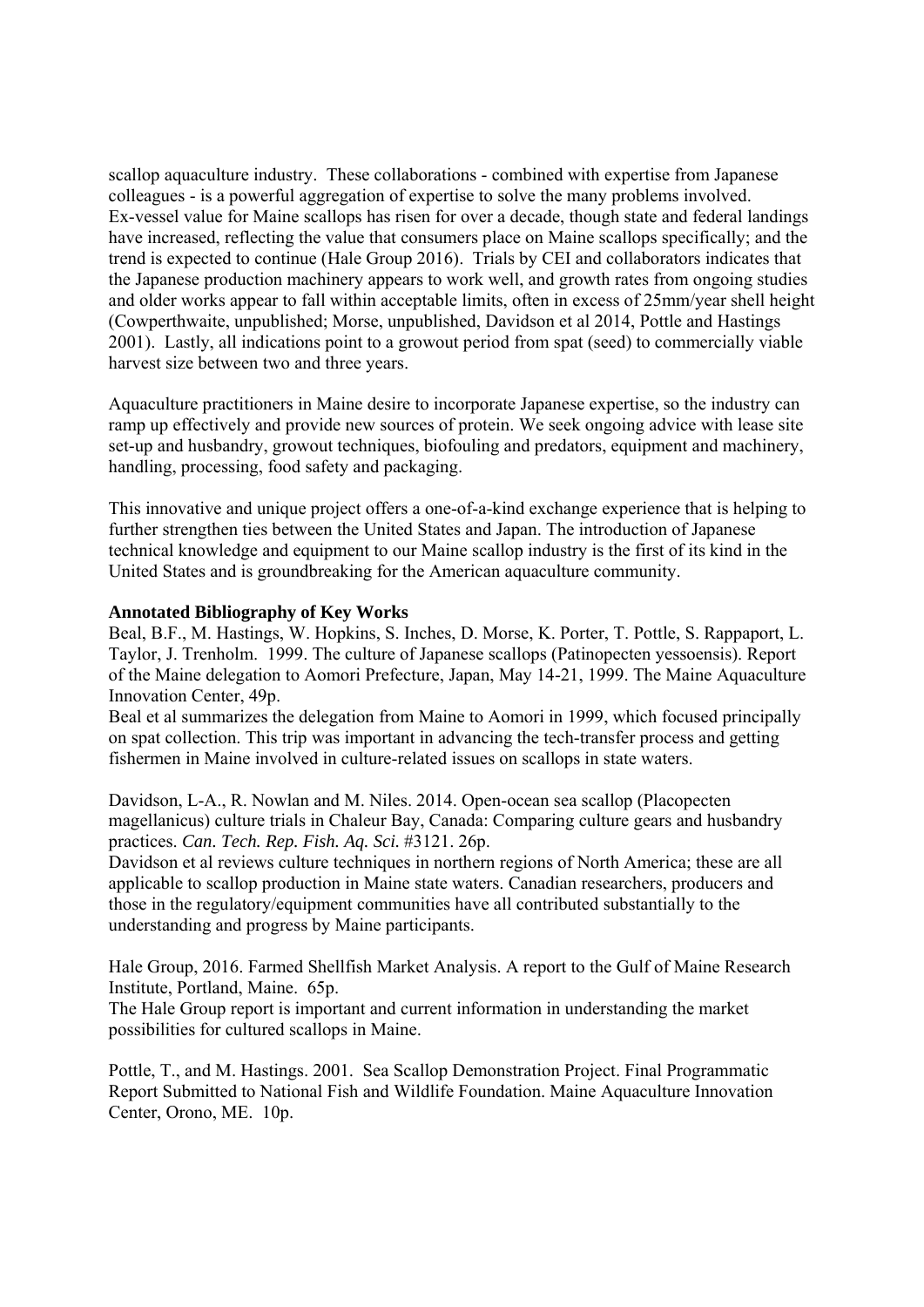This project run by fisherman Tom Pottle was important to establish some growth rates, equipment use, siting and leasing issues and access to the market for whole scallops; a model which is still in use today.

http://www.mainebiz.biz/article/20161003/NEWS01/161009997/maine-fisheries-experts-headto-japan-to-learn-scallop-practices-buy-machinery

This news piece summarizes the nationally-groundbreaking work by Coastal Enterprises Inc. in scallop production, and some of the relevant partnerships involved.

#### **3.** *Trends in Aquaculture Production in Japan*

Satoshi Watanabe\* and Tomoko Sakami

Presenting author\*

National Research Institute of Aquaculture, Japan Fisheries Research and Education Agency, 422-1 Nakatsuhamaura, Minamiise, Mie, 516-0193, Japan, \**E-mail: swat at affrc.go.jp* 

#### **Abstract**

A wide variety of aquatic organisms are commercially cultured in Japan. For marine species, there are national statistical data published by the Ministry of Agriculture, Forestry and Fisheries on the aquaculture production of seven species of finfishes (*Oncorhynchus kisutch, Seriola* spp., *Trachurus japonicus*, *Pseudocaranx dentex*, *Pagrus major*, *Paralichthys olivaceus*, *Tetraodontidae* spp., *Thunnus orientalis*), two species of bivalves (*Mizuhopecten yessoensis* and *Crassostrea* spp.), one species of prawn (*Marsupenaeus japonicus*), one species of tunicate (*Halocynthia roretzi*), and four species of aquatic plants (*Saccharina* spp., *Undaria* spp., *Pyropia* spp. and *Nemacystus* spp.). Four freshwater species of finfishes (*Oncorhynchus mykiss*, *Plecoglossus altivelis*, *Cyprinus carpio* and *Anguilla japonica*) are also included in the statistics. There are also miscellaneous groups and some species have been deleted from the census due to budgetary constraints of the related agencies. Despite the historically strong affinity of the Japanese to seafood, production of aquaculture and capture fisheries are on a long-term moderate decreasing trend largely due to socio-economic factors in Japan. The total marine aquaculture production decreased from 1.28  $\times$  10<sup>6</sup> t in 1996 to 1.03  $\times$  10<sup>6</sup> t in 2016. Bivalve aquaculture production was relatively constant around  $450 \times 10^3$  t. The production of *Crassostrea* spp. (oysters) and *M. yessoensis* (common scallop) decreased substantially due to the Great East Japan Earthquake in 2011, and harvest has not recovered to the level prior to the earthquake. Finfish and aquatic plant productions are on a continuous decreasing trend. Finfish production was not severely affected by the earthquake, except for *O*. *kisutch* (Coho salmon), production of which has quickly recovered. Although the production of some aquatic plants such as *Saccharina* spp, (kelps), *Undaria* spp. (*wakame*), *Pyropia* spp (laver or *nori*) was devastated by the earthquake not only in the Tohoku area but many other parts of Japan, the long-term decreasing trend is not attributed to the earthquake. One of the causes for the production declines is considered to be the reduced number of management bodies due to aging of the operators. The number of management bodies for *nori* culture, for instance, decreased from 51,354 in 1963 to 3,819 in 2013. Merger of the management bodies is one of the reasons for the decrease, but the number of farmers is also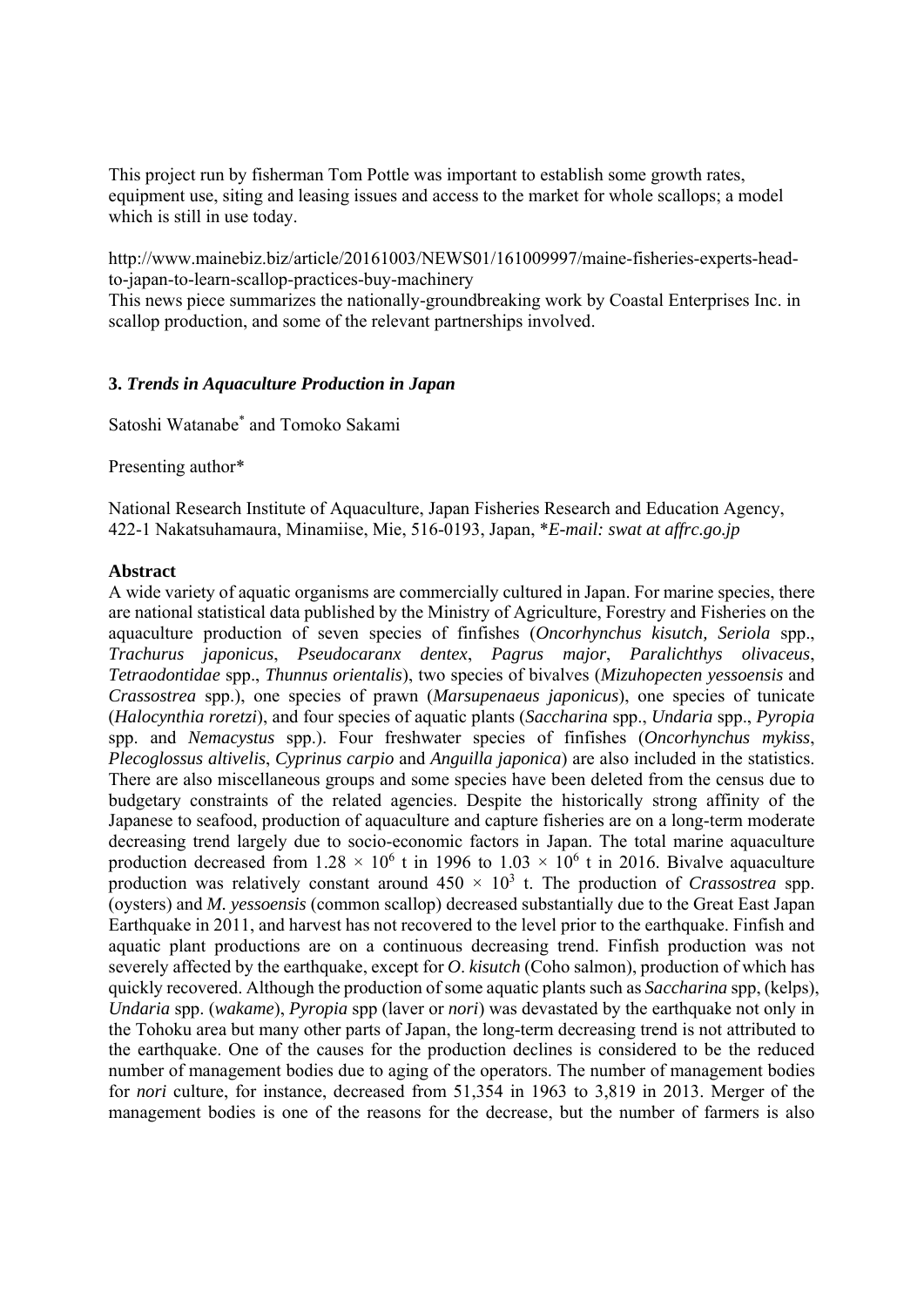decreasing. On the other hand, aquaculture production of finfish and bivalves is increasing in value in recent years. The increase in finfish production is attributable to new inclusion of *T. orientalis* (Pacific bluefin tuna), which entered the major product species list in 2012. For bivalves, production of the common scallop leaped from JPY 25.7×10<sup>9</sup> in 2012 to JPY 62.4 ×10<sup>9</sup> in 2016. In freshwater aquaculture, *A. japonica* (eel) has by far the largest production in volume and value. The seeds for eel aquaculture are all wild caught, however, and the low availability of glass eel has been problematic in recent years. Prompt establishment of mass production technologies for eel seeds is desired.

#### **Annotated Bibliography of Key Works**

e-Stat, statistics of Japan (https://www.e-stat.go.jp/en) The statistical data presented in this paper are available on line; however, please note that not all data are available in English.

Demura, M. 2010. Trend in fishmeal price and its effects on aquaculture. *Norinkinyu* 2010.10, 45- 49. (in Japanese, https://www.nochuri.co.jp/report/pdf/n1010jo1.pdf)

Despite the increasing global demand on aquaculture products, aquaculture business management is not necessarily sustainable in Japan. Some aquaculture companies producing pufferfish and red seabream went bankrupt in 2010 due to low fish price and increasing feed price. The author analyzed the supply and demand and price change trends of fishmeal and discussed their effects on aquaculture business in Japan. The author urged the importance of counter measures for insufficient fishmeal supply, such as use of unutilized fish and development of low fishmeal feed.

#### **4.** *Establishment of oyster tetraploid breeding stocks for the fast-growing oyster industry in the Gulf region*

#### Huiping Yang

School of Forest Resources and Conservation, Institute of Food and Agricultural Sciences, University of Florida, Gainesville, FL 32653, USA, *Email: huipingyang at ufl.edu* 

#### **Abstract**

In the Gulf region, oyster farming is rapidly increasing in recent years to meet the seafood market needs due to the decline of fishery landing since 2012. Based on the official registration information from the Florida Department of Agriculture and Consumer Services, a total of 180 leases (about 413 acres) are now farming oysters in 2017. For oyster farming industry, triploids are recognized as the preferred products because of their fast-growth, better meat quality, and year-round harvest. With the fast-growing of oyster farming industry, the demands of oyster triploid seed are growing rapidly. Seed shortage has occurred in the past several years and is becoming major constraint to the industry. To address the demand of triploid oyster seed, establishment of tetraploid breeding stocks is needed because tetraploids are the key for commercial all-triploid seed production. With support from the Gulf States Marine Fisheries Commission, one project focusing on establishment of tetraploid breeding stocks was initiated in 2017. In Year 1, chemically-induced triploids were produced by using Florida wild populations. In Year 2, triploid individuals were screened and identified, and the triploid females were used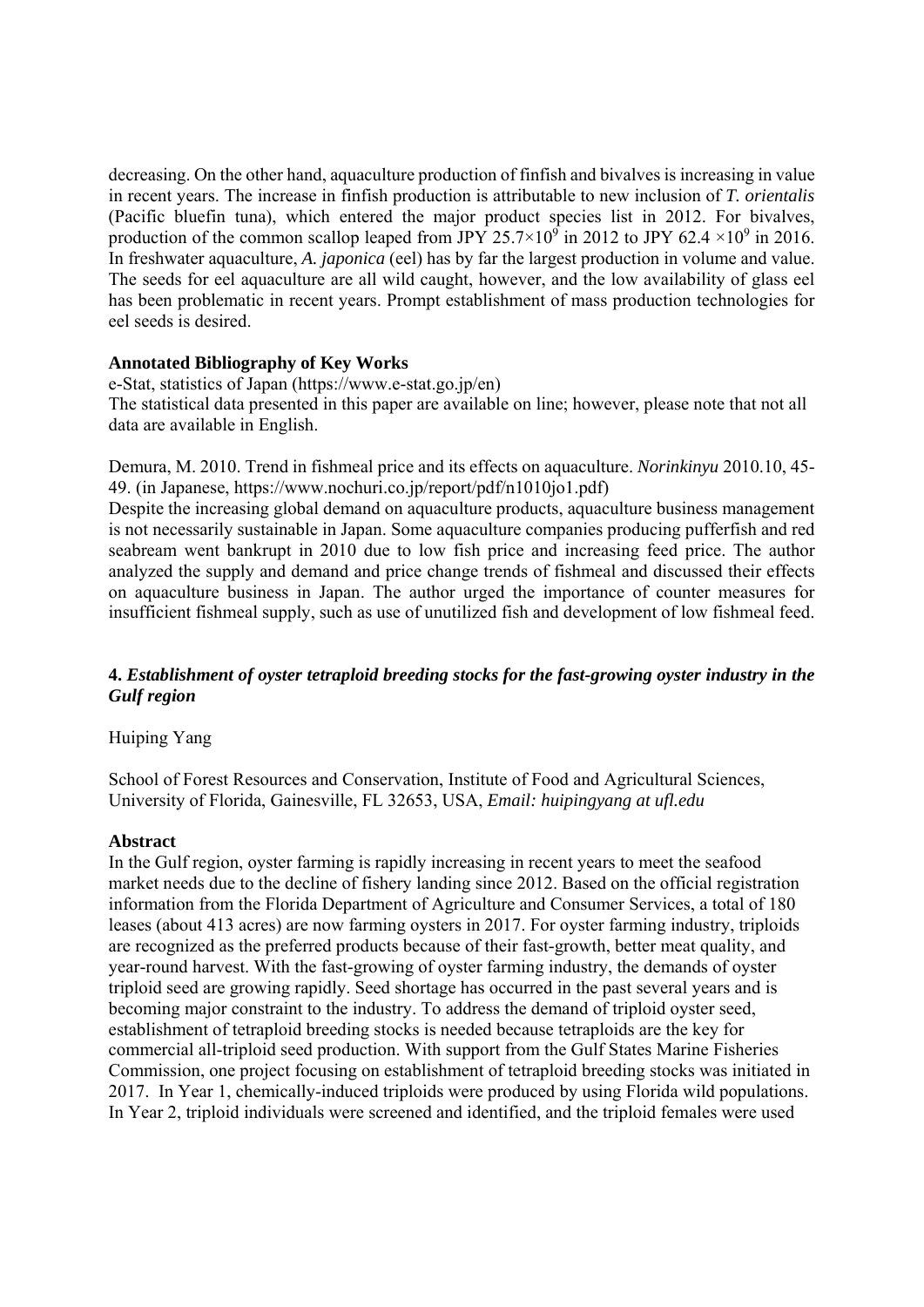for induction of tetraploid founders by using the ever-patented technique (which is to fertilize the eggs from triploids with sperm from diploids following by inhibition the first polar body release). Currently, this project is ongoing, and data collected in 2017 and 2018 are in process of analysis. It is expected that establishment of tetraploid breeding stocks will be useful for triploid seed production with diversified genetic resources to support the oyster industry.

#### **Annotated Bibliography of Key Works**

Tetraploid production for all-triploid seed production

- 1) Guo, X. & Allen, S. 1994. Viable tetraploids in the Pacific oyster (Crassostrea gigas Thunberg) produced by inhibiting polar body I in eggs from triploids. Molecular Marine Biology and Biotechnology*,* 3**,** 42-50.
- 2) Guo, X., DeBrosse, G. A. & Allen, S. K. 1996. All-triploid Pacific oysters *Crassostrea gigas* (Thunberg) produced by mating tetraploids and diploids. Aquaculture*,* 142**,** 149-161.

Tetraploid production has been a challenge in shellfish due to their poor survival to spat and adult stage although there have been huge efforts in this research topic since 1980s. The publication in 1994 by Guo and Allen reported an unique methodology for tetraploid induction in the Pacific oyster, and the tetraploids survived to adult stage and were used for all-triploid seed production by crossing with normal diploids (Guo et al., 1996). The innovative method reported for viable tetraploids spat and adult production is to use oocytes from triploid females to fertilize with haploid sperm and followed by inhibition of the first polar body (PB 1) (Guo and Allen 1994). Later, this method has been applied to other oyster species and led the production of viable tetraploids in the Pearl oyster *Pinctada. margaritifera*, eastern oyster *Crassostrea virginica*, and Somonie oysters *Crassostrea ariakensis* (He *et al.* 2000, Guo *et al.* 2002, Allen *et al.* 2005). This unique methodology has been patented by Rutgers University (US5824841A) and adopted by a private company named 4Cs Breeding Technologies, Inc. (4Cs, www.4cshellfish.com). So far, tetraploid breeding stocks have been successfully established mostly in oyster species (including Pacific oysters, eastern oysters, Sydney rock oysters, and Suminoe oysters) by using this method and applied for commercial triploid seed production.

Eudeline, B., Allen, S. K., & Guo, X. M. (2000). Optimization of tetraploid induction in Pacific oysters, *Crassostrea gigas*, using first polar body as a natural indicator. *Aquaculture, 187*(1-2), 73-84. doi:Doi 10.1016/S0044-8486(00)00302-1

The publication modified the method for tetraploid induction (Guo and Allen, 1994) by using oocytes from individual females, thus the fertilized eggs would develop with a more synchronized way to allow polar body inhibition effectively to increase tetraploid occurrence. This is an important improvement considering the difficulty to find triploid females and the few oocytes from triploid females.

McCombie, H., Ledu, C., Phelipot, P., Lapegue, S., Boudry, P. & Gerard, A. 2005. A complementary method for production of tetraploid *Crassostrea gigas* using crosses between diploids and tetraploids with cytochalasin B treatments. Marine Biotechnology*,* 7**,** 318-33. Complementarily, another novel approach has been reported in the Pacific oyster by using tetraploid founders (McCombie *et al.* 2005) to produce viable tetraploids by fertilizing oocytes from diploids with sperm from tetraploids followed by inhibition of the polar body 2 (PB2). This method offers an alternative way for producing more tetraploids after production of initial founders and avoids the use of oocytes from triploid females which is always a big challenge.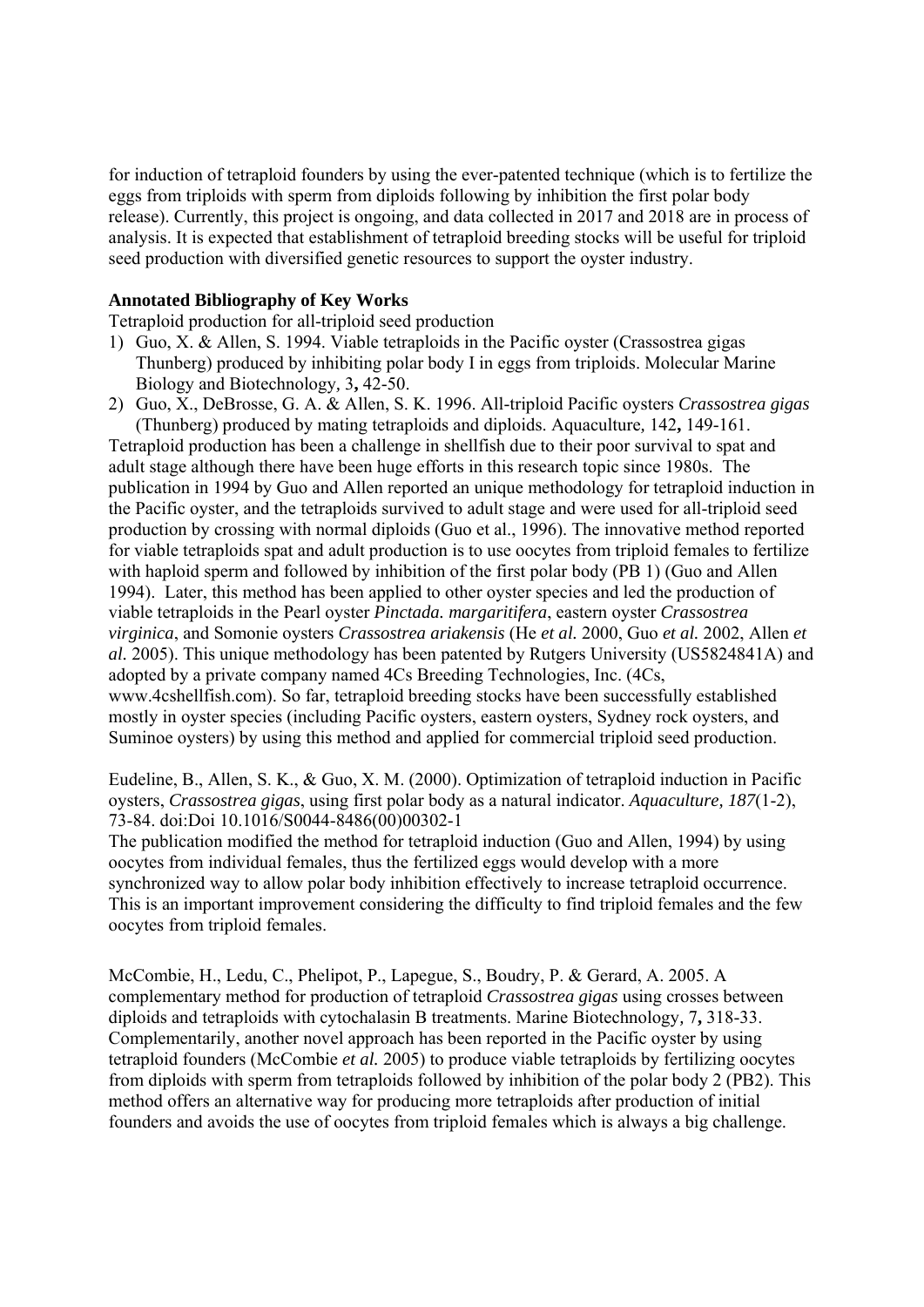This is an approach to diversify, change, and enrich the genetic background of tetraploid populations (50% from mother in the 1st generation, and probably increase to 100% from mother in the second generation depending on the chromosome segregation in sperm formation).

Guo, X., Wang, Y., Xu, Z. & Yang, H. 2009. Chromosome Set Manipulation in Shellfish. Pages 165-194 in G. Burnell & G. Allen editors*.* New Technologies in Aquaculture: Improving Production Efficiency, Quality and Environmental Management. Woodhead Publishing Limited, Abington, Cambridge.

This book chapter reviewed systematically the shellfish polyploid breeding, including triploid and tetraploid production, concepts, mechanism, history, updates, and future application on aquaculture industry. In this publication, two comprehensive tables are included to summarize the triploid production, growth, and performances, and the tetraploid induction and breeding. In addition, there are several figures included in this review to describe the chromosome segregation mechanism for triploid, tetraploid and aneuploid production.

#### **5.** *Development of environmentally friendly, cost-effective and nutritionally balanced alternative protein based diets for high value marine fish culture in recirculating aquaculture system*

M.S. Alam\*, W. O. Watanabe and P.C. Carroll

Presenting author\*

University of North Carolina Wilmington, Center for Marine Science, Aquaculture Program, 601 S. College Rd., Wilmington, NC, 28403, USA, *\*Email: alamm at uncw.edu* 

#### **Abstract**

With very little domestically grown seafood, along with increasing exploitation of wild stocks, the US seafood trade deficit now exceeds \$14 billion. Economics, environmental issues and fish feed are important factors vital to the sustainability of the aquaculture industry in both the US and Japan. These factors increase the pressure on aquaculturists to develop eco-friendly and sustainable aquaculture practices. One of the challenging tasks remaining in the aquaculture industry is how to prevent the pollution of water by artificial feed. Fish meal is the main protein source used in aquafeed that made from small pelagic species of forage fish. Two nutrients in fish meal that have a great impact on environment are nitrogen and phosphorus and greater amounts of phosphorus and nitrogen result in eutrophication of farm areas. Fish meal could contain polychlorinated biphenyls (PCBs), dioxins, and other harmful chemicals and becomes a vector of contamination in farm-raised finfish. Alternate protein sources such as terrestrial animal and plants protein source can reduce the amount of wild fish used as protein, and potentially reduce the nutrient levels in effluent waste. One of the goals of our research is to develop sustainable marine finfish feed with less inclusion of fish meal in recirculating aquaculture system (RAS) that are widely considered to be "environmentally friendly". At the University of North Carolina Wilmington-Center for Marine Science, a series of experiments were conducted to test the effects of different dietary levels of soybean meal, ultralow gossypol based glandless cottonseed meal, poultry meal in the diet of southern flounder, red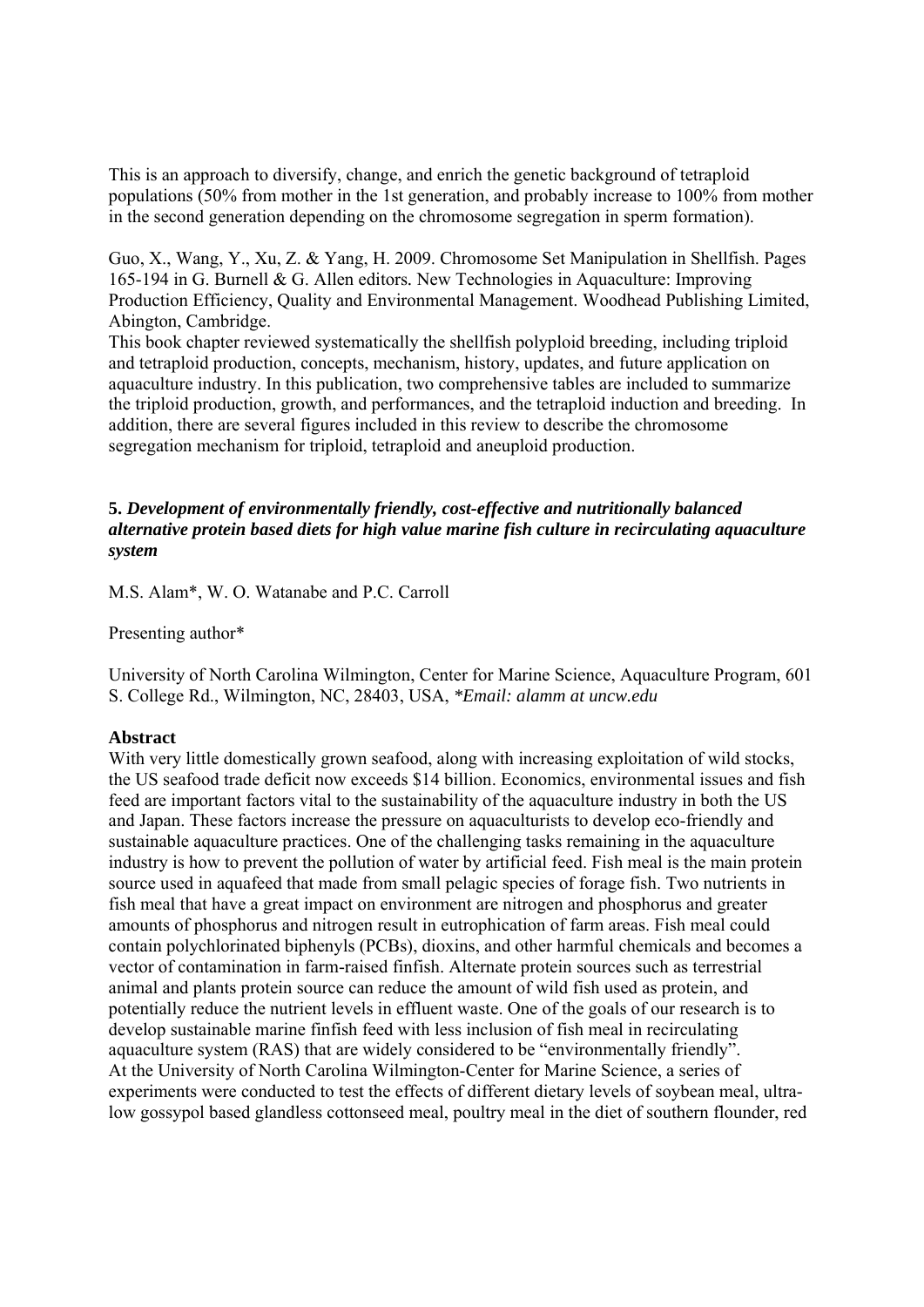porgy and black sea bass. Fish (juveniles, pre adults and grow-out stages) were fed the respective test diets in aquaria, semi-pilot and commercial scale RAS systems for 8-10 weeks, 4 and 10 months, respectively. The growth performance, feed utilization, digestibility and biochemical composition of fish tissues were evaluated.

Results suggests that about 70, 40 and 35% fish meal protein could be replaced by soybean meal and 80, 100 and 70% of fish meal could be replaced by poultry meal in the diets of black sea bass, southern flounder and red porgy, respectively. Results also suggest that fish meal could be replaced up to 100 and 75% by glandless cottonseed meal in black sea bass and southern flounder diets, respectively. The digestibility, proximate composition, amino acid and fatty acid composition of fish tissues will be presented. These findings could be used to develop environmentally-sound and cost-effective pre-dominantly alternative protein based diets for high value marine fish culture in USA and Japan.

My 8 years higher education and research on aquaculture in Japan (Masters, doctoral and JSPS post-doctoral research in Kagoshima University 1997-2005) and my research at University of North Carolina Wilmington, USA (from 2005 to date) inspired me to propose collaborative research between Japan and USA to reduce fish meal by alternative protein sources. Professor Dr. Yutaka Haga, Lab of Fish Nutrition, Tokyo University of Marine Science and Technology, Japan expressed his interest for collaborative research between our institutions in this topic area.

#### **Annotated Bibliography of Key Works**

Alam, M.S., Watanabe, W.O., Carroll, P.M., Gabel, J.E., Corum, M.A., Seaton, P., Wedegaertner, T.C., Rathore, K.S., Dowd, M.K. 2018. Evaluation of genetically-improved (glandless) and genetically-modified low-gossypol cottonseed meal as alternative protein sources in the diet of juvenile southern flounder *Paralichthys lethostigma* reared in a recirculating aquaculture system. Aquaculture, 489: 36–45.

One of the biggest operational expenses in marine recirculating aquaculture systems (RAS) is high quality feed. Traditionally, fishmeal (FM) is used as the main source of protein in marine fish diets due to its high protein content, amino acid profile, digestibility, and palatability. Unfortunately, as the aquaculture industry continues to grow it is creating a higher demand for FM worldwide. Limited supplies along with increasing demand are causing the price of FM to continually increase. In an aim to search the replacement of FM by alternative protein sources in southern flounder diets glandless cottonseed meal was tested at our University of North Carolina (UNCW)-Aquaculture Facility. Cottonseed meal (CSM) proteins from genetically-improved (glandless) low-gossypol seed (GI-CSM, 52.1% crude protein, CP), genetically-modified lowgossypol seed (GMO-CSM, 56.0% CP) and from an untreated regular (glanded) seed (R-CSM 49.9% CP) were evaluated to replace fish meal (FM) protein (59.5% CP) in juvenile southern flounder *Paralichthys lethostigma* diets. The results suggest that up to 75% of fish meal protein may be replaced by GI- or GMO-CSM protein in the diet of juvenile flounder without adverse effects on growth performance and body composition. Cottonseed meal is a potentially cost-effective alternative plant protein source for use in aquafeeds. These ultra-low gossypol cottonseed flour proteins could be inexpensive protein sources for the commercial culture of southern flounder and other finfish species.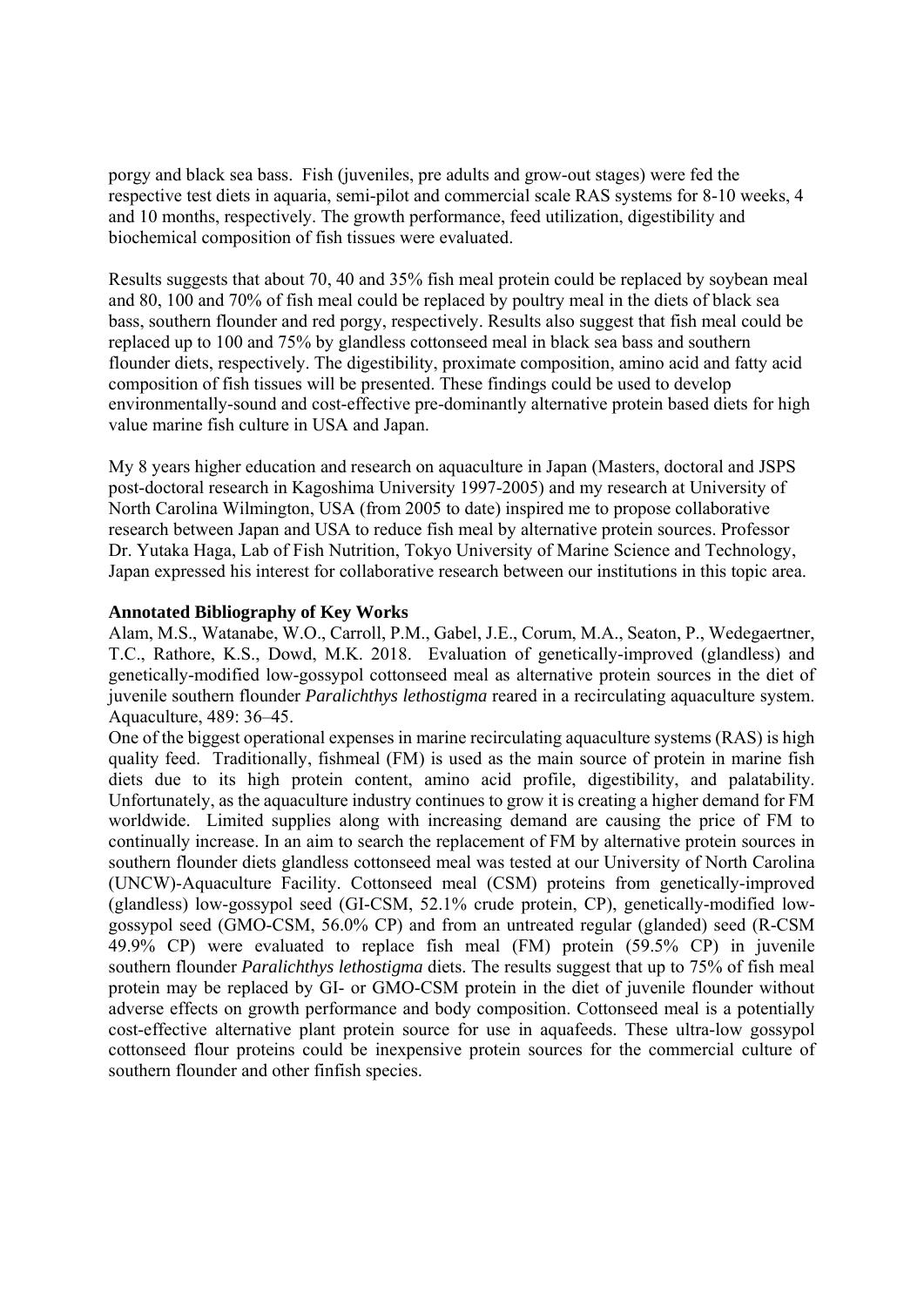Alam, M.S., Watanabe, W.O., Sullivan, K.B., Rezek, T.C., Seaton, P.J. 2012. Replacement of menhaden fish meal protein by solvent extracted soybean meal protein in the diet of juvenile black sea bass *Centropristis striata* supplemented with or without squid meal, krill meal, methionine and lysine. North American Journal of Aquaculture, 74:2, 251-265 Three experiments were conducted at our UNCW-Aquaculture Facility to determine the extent to which menhaden fish meal protein (FMP) can be replaced by solvent - extracted soybean meal protein (SBP) in the diet of juvenile black sea bass *Centropristis striata*. Diets were formulated replacing FMP by SBP at 0, 10, 20, 30, 40, 50, and 60% (experiment 1) and 0, 60, 70, 80, 90, and 100% (experiment 2), with supplementation with squid meal, krill meal, and attractants in both experiments. Experiment 3 was designed to replace FMP by SBP at 40, 50, 60, 70, and 80% without supplemental squid and krill meal and at 60% and 70% with supplemental methionine and lysine. Diets were fed twice daily to triplicate groups of fish (*N* = 15 per group) in 75‐L tanks containing recirculating seawater. Fish were fed for 6, 10, and 8 weeks in experiments 1, 2, and 3, respectively. No significant differences in body weight gain, feed efficiency, and survival were observed among treatments in experiment 1. In experiment 2, no significant differences in percent weight gain were observed among fish fed diets replacing FMP at 0, 60, and 70%. In experiment 3, body weight gain was not significantly different for fish fed supplemental methionine and lysine in 70% SBP diets compared with fish fed 0% SBP diets. No significant differences were observed in whole - body n - 3 polyunsaturated fatty acids among treatments in experiment 2. Broken - line regression of the specific growth rate data suggested that the maximum level of FMP replacement with SBP in black sea bass diets was 67.6–68.4% with 75 g/kg squid meal and 50 g/kg krill meal in the diet and  $57.2-58.0\%$  without squid and krill meal supplementation.

Alam, M.S., Watanabe, W.O., Dawson, M., Carroll, P. 2015. Pilot, commercial-scale testing of promising diets for intensive cultivation of black sea bass and southern flounder. World Aquaculture, Dec 2015, 34-40.

In order to replace fish meal in the diet of a marine finfish, the protein source must be high enough in protein, have a similar amino acid profile, cannot harm the fish in any way, must be palatable for the fish, needs to be cost effective, and must be accepted by the consumer. To reduce cost in commercial fish feed industries, soybean meal is considered to be one of the most suitable and stable supplies of an alternative ingredient for replacing fish meal. However, there was no published information on utilization of soybean meal as an alternative protein source in the diets of southern flounder and black sea bass in pilot commercial scale, two high-value marine finfish in the Atlantic coastal region of the U.S. Therefore, commercial scale feeding trials were conducted in three commercial aquaculture farms in North Carolina and Virginia for about 10 months in order to investigate the replacement of fish meal (0, 50 and 30%) by soybean meal protein in pre adult and grow-out southern flounder and black sea bass. Result suggests that a substantial amount of fish meal protein (50% for black sea bass and 30% for southern flounder diets) could be replaced in the diets of grow-out black sea bass and southern flounder without any adverse effect on growth and survival.

Alam, M.S., Watanabe, W.O., Myers, A.R., Rezek, T.C. Carroll, P.M., Skrabal, S.A. 2015. Effects of dietary salt supplementation on growth, body composition, tissue electrolytes, and gill and intestinal Na+K+ATPase activities of black sea bass reared in low salinity water. Aquaculture, 446, 250-258.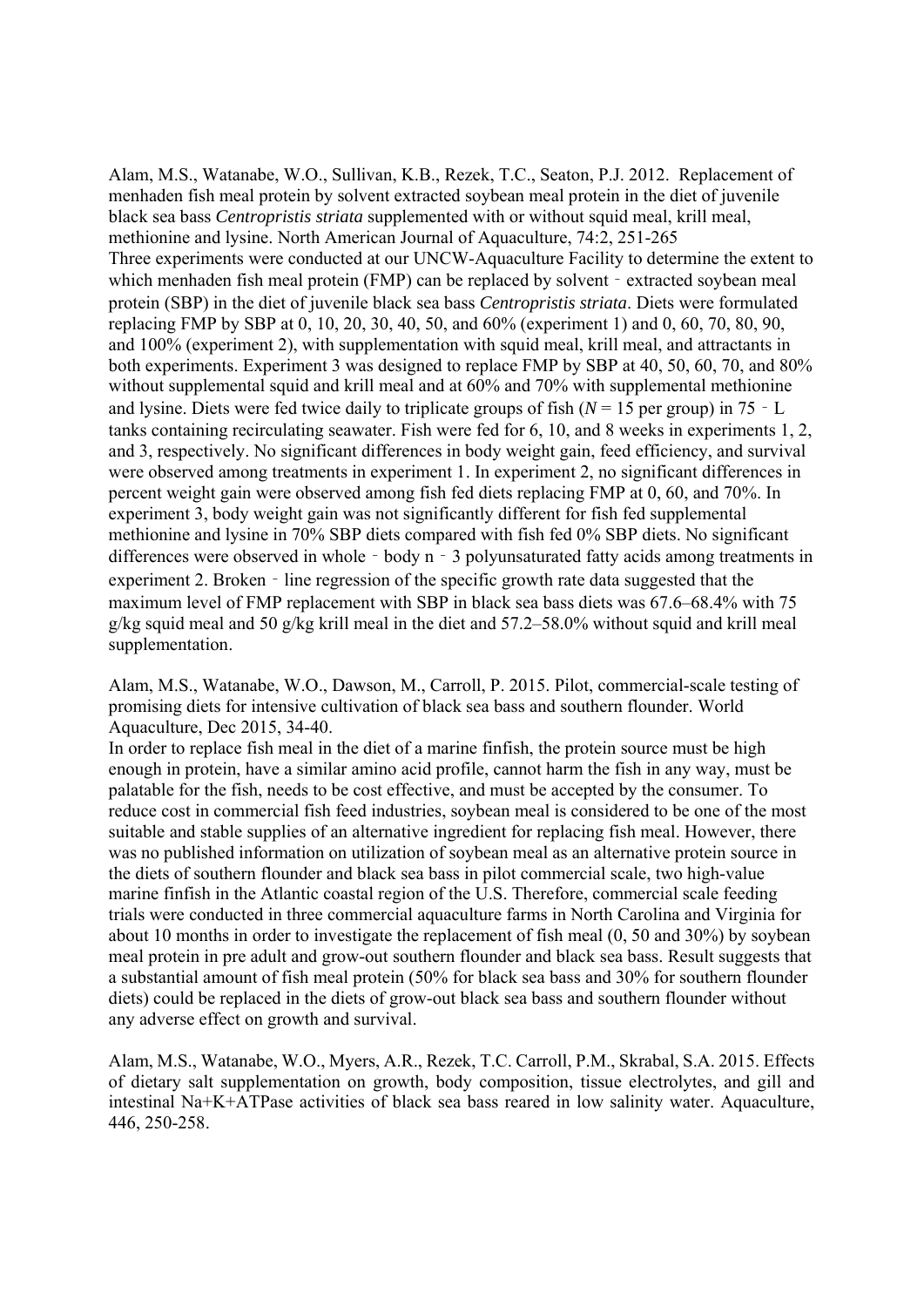Two feeding trials were conducted to investigate the effects of dietary sea salt supplementation on growth and survival of black sea bass *Centropristis striata* reared under sub-optimal salinity conditions at 15 and 10 g L<sup>-1</sup>. Irrespective of dietary salt treatment, black sea bass juveniles maintained good growth and survival and normal whole body electrolyte concentrations at rearing salinities of 10 and 15 g L<sup>-1</sup>, indicating that these fish are good osmoregulators and could be potentially cultured under these low salinities. These findings may enable black sea bass to be grown in recirculating aquaculture systems in low-salinity brackish water. The results indicate that dietary salt supplementation may be used to avert mortality when a producer is faced with adversely low salinity conditions due to weather and tides as may occur in coastal black sea bass fish farms sourcing brackish water from tidal creeks.

Alam, M.S., Teshima, S., Yaniharto, D., Koshio, S.,Ishikawa, M. 2002. Influence of dietary amino acid patterns on growth and body composition of juvenile Japanese flounder, *Paralichthys olivaceus*. Aquaculture, 210:359-369.

Since essential amino acids are of vital importance, these must be found in the sources of protein used to create finfish diets and in amounts similar to those required by the fish. If not, they must be supplemented to the diet in such a way that they meet the required balance for the particular species of fish. As per "ideal protein concept" "if the amino acid profile of the feed mimics the whole-body amino acid profile of the animal being fed, protein utilization and growth should be maximized."

A feeding trial using five semi-purified diets (50% crude protein) was conducted to investigate the effects of different dietary amino acid patterns on growth and body composition of juvenile Japanese flounder. The control diet contained casein and gelatin as intact protein sources and four other diets contained 30% casein–gelatin (2:1, w/w) and 20% crystalline amino acids (CAA). CAA were added to the diets to simulate the amino acid pattern found in red sea bream egg protein (REP), Japanese flounder larvae whole body protein (FLP), Japanese flounder juvenile whole body protein (FJP), and brown fish meal protein (BFP), respectively. The test diets were fed to triplicate groups of juveniles  $(2.75\pm0.05 \text{ g})$  twice a day for 40 days to evaluate weight gain, survival, feed conversion efficiency (FCE), protein efficiency ratio (PER), and apparent protein utilization (APU). The apparent retention of total dietary amino acids in the whole body and A/E ratios of the whole body were also evaluated. The highest weight gain was observed in fish fed the diet containing the dietary amino acid pattern of BFP followed by fish fed the control, FJP, FLP and the REP diets. Percent survival, FCE, PER and APU were also significantly (*P*<0.05) affected by the amino acid pattern in the diets, indicating the highest value in fish fed the BFP diet. Except for a few amino acids, the amino acid composition of the whole body did not show marked differences with different dietary amino acid pattern. Results suggest that BFP could be more suitable as a reference amino acid pattern in the diet of juvenile Japanese flounder compared to the amino acid pattern of FLP, FJP or REP.

#### **6.** *Seaweed aquaculture in a warming environment – building resilience with Saccharina angustissima (Laminariales, Phaeophyceae)*

Simona Augyte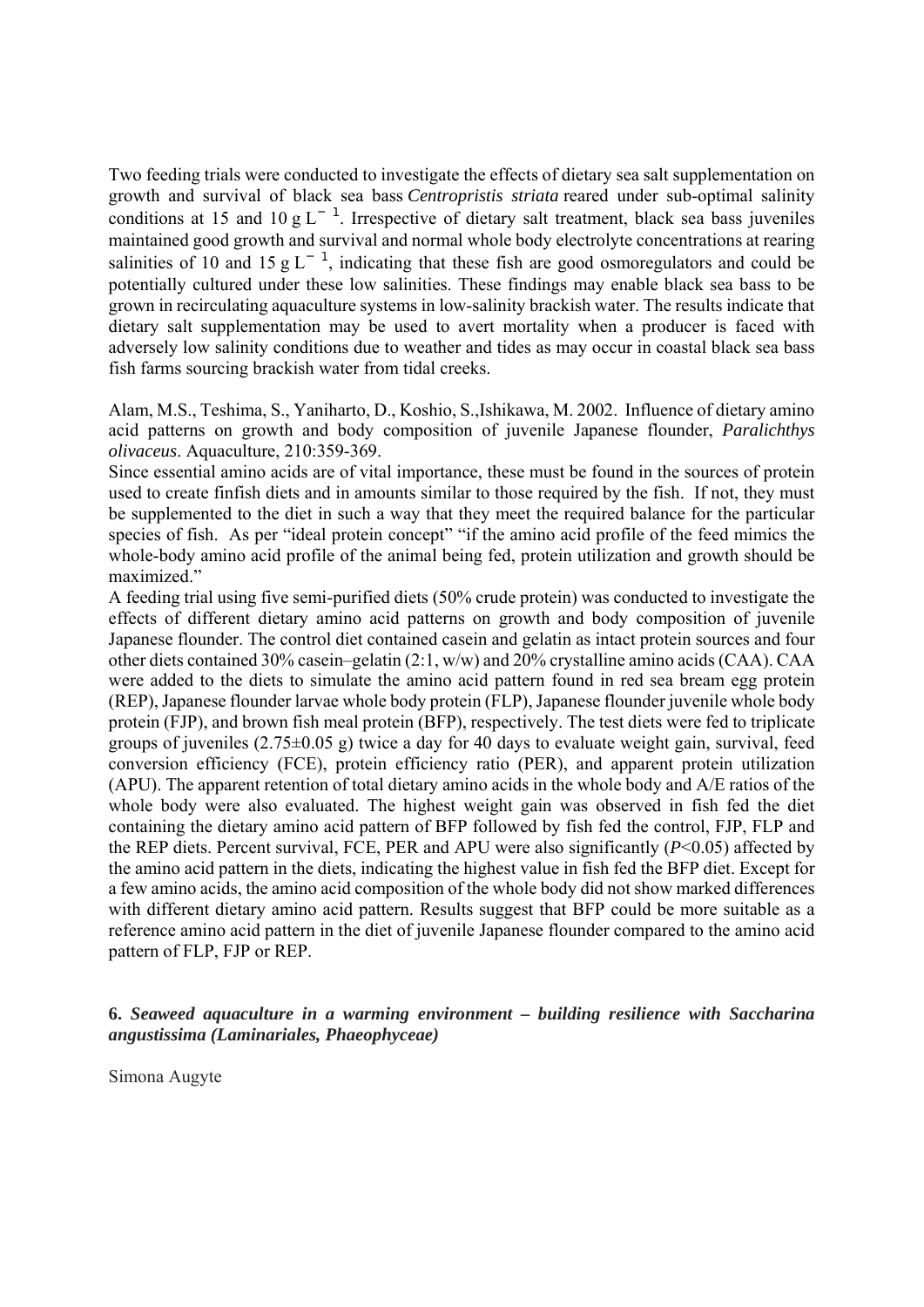Department of Ecology and Evolutionary Biology, University of Connecticut, Stamford, CT 06901, USA, *Email: simona.augyte at uconn.edu* 

#### **Abstract**

Locally sourced, high quality sea vegetables, in particular kelp, are sparking consumer interest and demand in New England. The narrow-bladed sugar kelp, Saccharina angustissima, with one narrow (1.6  $\pm$  0.7 cm wide) and one long (average 1.8  $\pm$  0.96 m, up to 4.4 m) blade is morphologically and genetically distinct from Saccharina latissima, which grows much wider (20-30 cm) and is usually shorter (up to 3.5 m) in length. In the intertidal, S. angustissima is adapted to withstand extreme hydrodynamic forces an order of magnitude higher than the subtidal populations of sugar kelp that are usually found in more sheltered locations. It is restricted in distribution in mid-coastal Maine and occurs in the low intertidal, exposed to high ocean swells. In collaboration with kelp farmers from Maine Fresh Sea Farms and Maine Coast Sea Vegetables, we successfully domesticated this kelp growing it to full maturity on longlines to be used commercially for its desirable culinary traits. Based on harvest results from two growing seasons, biomass yields of this kelp were up to 24.1 ( $\pm$ 6.3) kg m-1 of line with a plant density of 400 plants m-1 of line. The phenotypic characteristics that make this kelp exceptionally adapted to extreme sea conditions were preserved at the open-water farm sites. Experiments with the microscopic gametophyte stages of S. angustissima show that it has the capacity to withstand some temperature fluctuations. Overall, this domesticated kelp species has great potential as an economically valuable sea vegetable in the Gulf of Maine. Nevertheless, because of its restricted geographic distribution, care must be taken to protect the donor population. Although additional work needs to be done to bring this kelp to market, growing it also offers a suite of ecosystem services including nutrient bioextraction and temporary habitat formation for sea animals.

#### **Annotated Bibliography of Key Works**

Augyte, S., Yarish C., S.Redmond, & J.K.Kim. 2017. Cultivation of a morphologically distinct strain of the sugar kelp, Saccharina latissima forma angustissima, from coastal Maine, USA, with implications for ecosystem services. Journal of Applied Phycology 29: 4. 10.1007/s10811-017- 1102-x.

Consumer interest and demand for North Atlantic sourced sea vegetables drives opportunities for aquaculture development in the northeast USA. The unique morphology and desirable culinary traits of the wild narrow-bladed kelp, Saccharina latissima forma angustissima, were successfully translated into a cultivated crop on two geographically distinct open-water farms in Maine, USA. Environmental conditions, growth, and tissue analysis were quantified. Peak meristematic growth rates for blade length occurred from March through April at 2.85 (±0.34) cm day−1. The kelp was harvested from May through June with yields of up to 17 (±4.4) kg m−1 of line and plant density of 330 plants m−1 of line at the Bristol farm and yields of 13.3 (±6.2) kg wet weight m−1 line and a plant density of 400 plants m−1 of line at the Sorrento farm. Second season yields at Sorrento were on average 24.1 (±6.3) kg m− 1 of line. Both farms grew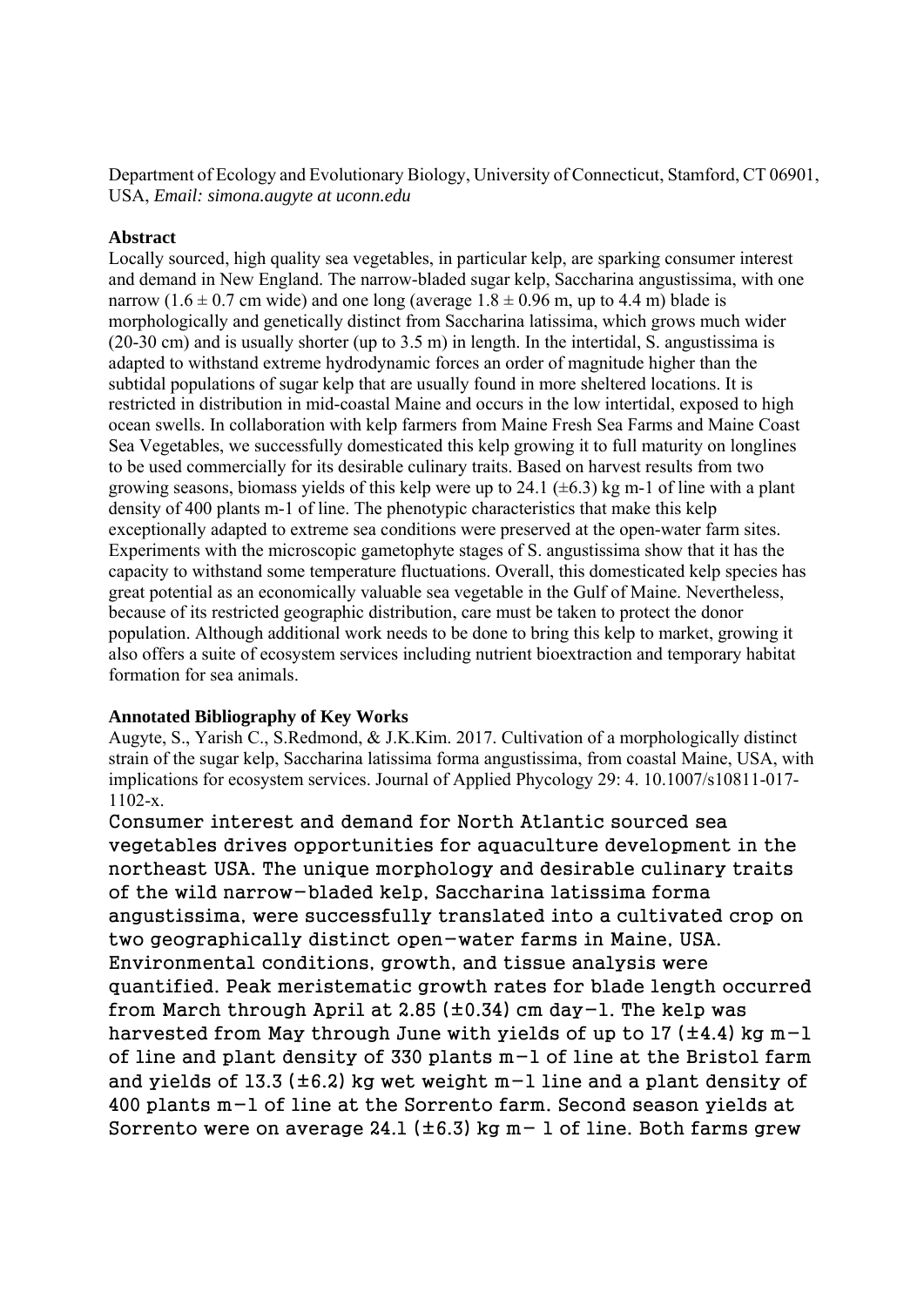significantly narrower blades of f. angustissima than of the sugar kelp, S. latissima .Common garden experiments with the two morphotypes identified trait stability for length and width, while blade ruffles and thickness varied with the environment. Calculations estimating the nutrient bioextraction cap ability of the cultivated f. angustissima kelp harvested in June reveal N removal of 88.7 kg ha−1 and C removal of 1666.7 kg ha−1 (combined farm site averages). Overall, this unique kelp form has the potential as a new aquaculture crop for the Gulf of Maine while providing several coastal ecosystem services.

Augyte, S., L. Lewis, S. Lin, C. D. Neefus, and C. Yarish. 2018. Speciation in the extremely exposed intertidal: the case of Saccharina angustissima (Collins) Augyte, Yarish & Neefus comb. nov. et stat. nov. (Laminariales, Phaeophyceae). Phycologia 57: 100-112. Saccharina latissima is a perennial kelp with a circumboreal distribution from the North Pacific to the North Atlantic coasts. Our study clarified the taxonomy of the morphologically distinct Saccharina latissima forma angustissima (Collins) A. Mathieson from the low intertidal zone on exposed islands and ledges of Casco Bay, Maine, USA. To identify genetic divergence between the two morphotypes, S. latissima and S. latissima f. angustissima, we used a multilocus phylogenetic approach. Genetic analysis suggested low divergence between the two forms. However, there was as much or more genetic divergence between S. latissima and S. latissima f. angustissima as there were between other taxonomically accepted species of Saccharina. To investigate sexual compatibility between the two forms, we made reciprocal crosses of the gametophytes and observed sporophyte formation. All crosses were successfully grown to the juvenile sporophyte stage, suggesting that the two are reproductively compatible in vitro. It is unknown if the two populations freely hybridize in the field. Last, we compared wave action, the ecological factor most likely driving the unique morphology, at exposed sites with S. latissima f. angustissima and protected sites with S. latissima. The mean wave force at the exposed site was over 30 times higher in magnitude than at the protected site respectively, during the summer. The significant differences in morphology, the lack of specimens with intermediate morphologies, and the results of a common garden experiment suggest that the morphological differences in S. latissima f. angustissima are heritable with a genetic basis. Therefore, on the basis of our molecular evidence coupled with ecological studies, we are elevating S. latissima f. angustissima (Collins) A. Mathieson to specific rank as S. angustissima (Collins) Augyte, Yarish & Neefus comb. nov. & stat. nov

J. K. Kim, G.P. Kraemer, & C. Yarish 2015. Use of sugar kelp aquaculture in Long Island Sound and the Bronx River Estuary for nutrient extraction. Marine Ecology Progress Series 531:155- 166.

The present study revealed an even higher nutrient bioextraction capacity in the cold-water species Saccharina latissima at  $3$  sites  $$ the mouth of the Bronx River Estuary (Bronx, NY; BRE), western Long Island Sound (Fairfield, CT; WLIS) and central Long Island Sound (Branford, CT; CLIS), during winter and spring of the 2012−2013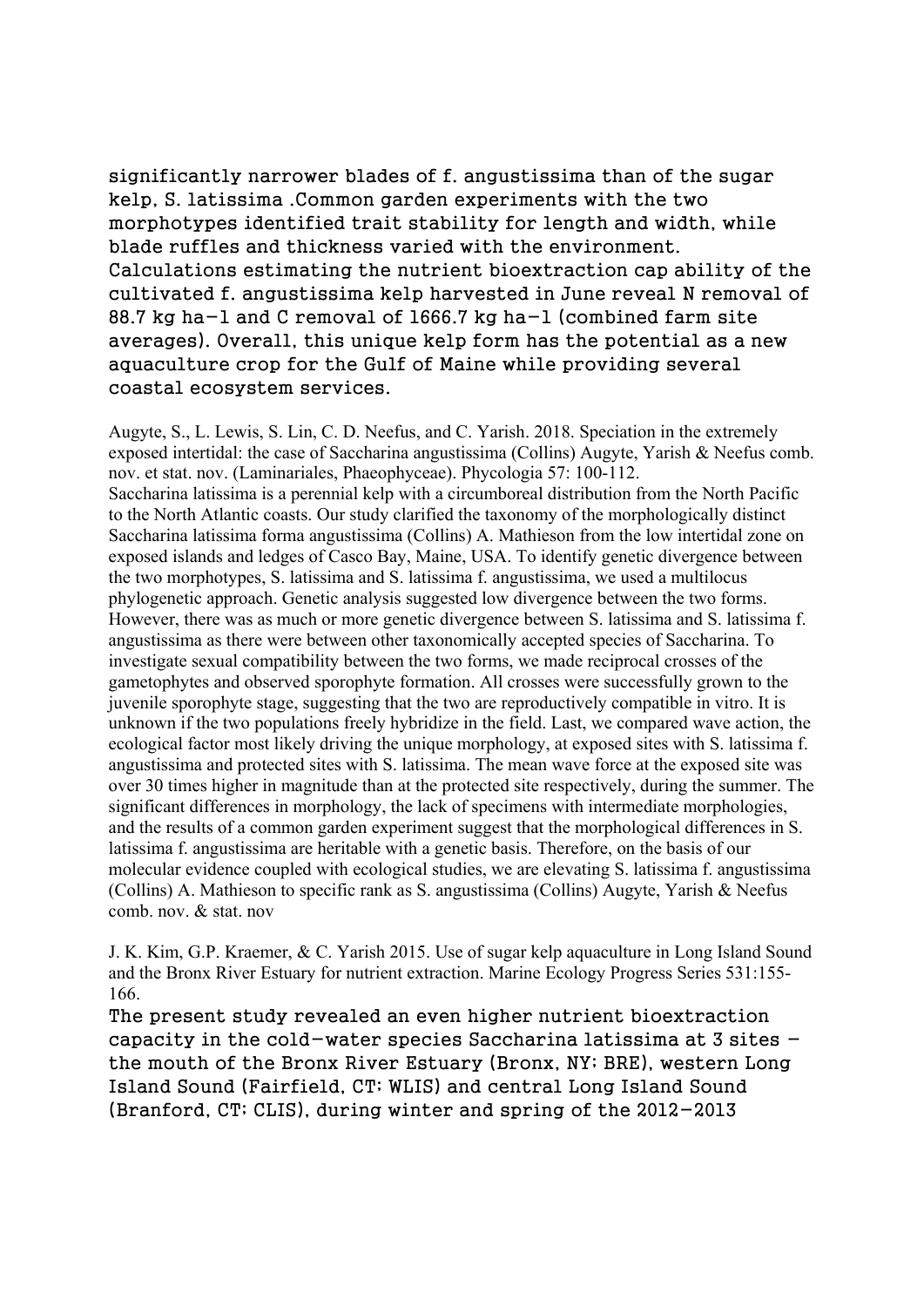growing season. These sites differ in temperature (BRE > CLIS > WIS), salinity (BRE  $\leq$  WLIS = CLIS) and nutrients (BRE  $\geq$  WLIS = CLIS). It was estimated that S. latissima could remove up to 180, 67 and 38 kg N ha−1 at BRE, WLIS and CLIS respectively, in a hypothetical kelp farm system with 1.5 m spacing between longlines. In the same hypothetical kelp farm system, the estimated carbon sequestration values are 1350 (BRE),1800 (WLIS) and 1100 (CLIS) kg C ha−1 . The potential monetary values of N sequestration by the sugar kelp are up to \$1600 (BRE), \$760 (WLIS) and \$430 (CLIS) ha−1, if incorporated in the State of Connecticut Nitrogen Credit Trading Program and a carbon-pricing scheme. The potential economic values of C sequestration are \$30−300 (BRE), \$40−400 WLIS), and \$24−240 (CLIS) ha−1. These results suggest that seaweed aquaculture is a useful technique for nutrient bioextraction in urbanized coastal waters, such as LIS and BRE. Alternation of the warm- and cold-water species would maximize nutrient bioextraction and augment other ecosystem services, producing economic benefits for the region while helping to manage non-source eutrophication.

#### **7.** *On the application of bio-stimulants to enhance growth and thermal resistance of sugar kelp, Saccharina angustissima, for aquaculture production*

Schery Umanzor<sup>1\*</sup>, Sookkyung Shin<sup>2</sup>, Michael Marty-Rivera<sup>1</sup>, Jang Kim<sup>2</sup>, Simona Augyte<sup>1</sup>, and  $Charles Yarish<sup>1</sup>$ 

Presenting author\*

<sup>1\*</sup> Department of Ecology and Evolutionary Biology, University of Connecticut, Stamford, CT 06901, USA, \**Email: schery.umanzor at uconn.edu* 

2 Department of Marine Science, School of Natural Sciences, Incheon National University, Incheon 22012, Korea

#### **Abstract**

Macro- and microalgae are good sources of bioactive compounds, nutrients, and bio stimulants that are being used in agriculture and horticulture to mitigate abiotic and biotic stresses to improve plant productivity and food production. We tested commercially available algal extracts to see if they can enhance growth and thermal resistance of the sugar kelp, *Saccharina angustissima* under laboratory conditions. We subjected kelp juvenile sporophytes to different temperatures, periods, and varying concentrations of extract solutions. Blade growth was measured on a weekly basis for a four-week period. Preliminary results show that the commercial extracts tested do not have a direct effect on growth but a delayed effect on thermal resistance and blade growth. These results suggest that algal bio-stimulants could enhance the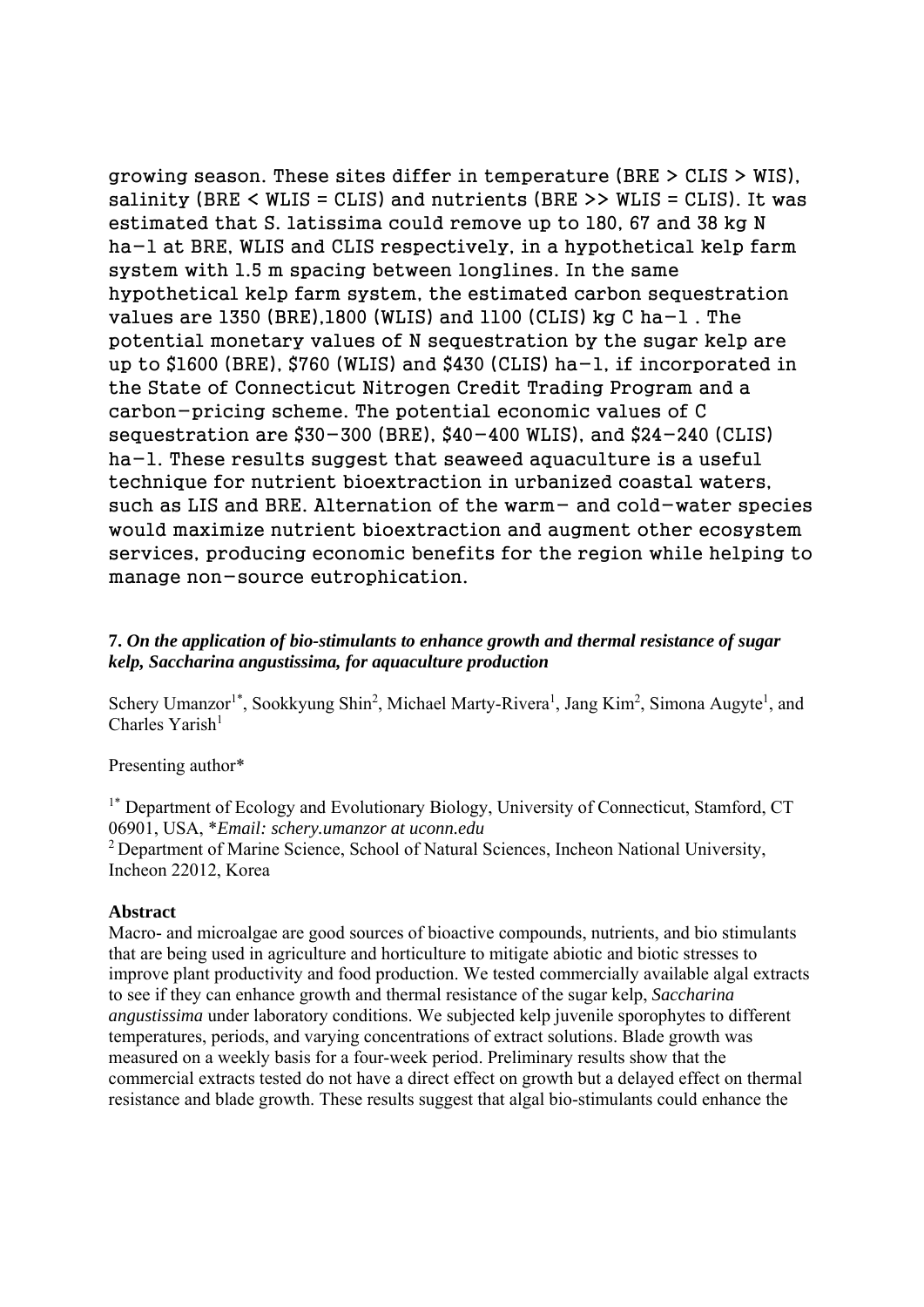performance of seaweed cultures on open-water farms subjected to environmental stress, particularly in light of ocean warming and global climatic change.

#### **Annotated Bibliography of Key Works**

Craigie, J.S. 2011. Seaweed extract stimuli in plant science and agriculture. J Appl Phycol. 23:371–393

This contribution derives from the author's presentation at the "XX International Seaweed Symposium". Craigie provides an overview of the utilization of seaweeds by humans, and more relevant, a summary of seaweeds uses in agriculture. Furthermore, this paper details with examples how the application of seaweed as bio-stimulants enhances land crops in different ways. The author includes brand names, countries of origin, and nutritional content of various commercially available products.

Tibubos, K.R., Hurtado, A.Q., Critchley. A.T. 2017. Direct formation of axes in new plantlets of Kappaphycus alvarezii (Doty) Doty, as influenced by the use of AMPEP  $K^+$ , spindle inhibitors, and plant growth hormones. J Appl Phycol. 29:2 3 –245 349 This is a recent contribution describing the effect of AMPEP  $K^+$  on the formation of vegetative

shoots of *Kappaphycus alvarezii*. AMPEP K<sup>+</sup> is a Canadian commercial extract of the brown seaweed *Ascophyllum nodosum* with enhanced levels of potassium. The authors tested this extract in combination with colchicine or oryzalin, in addition to synthetic plant growth regulators. They found that 5 mg  $L^{-1}$  of AMPEP K<sup>+</sup> with plant growth regulators produced the longest direct axis shoots (9.6 ± 0.33 mm), followed by 0.1 mg L<sup>-1</sup> of AMPEP K<sup>+</sup> combined with 1.0 mg L<sup>-1</sup> oryzalin and plant growth regulators (8.7  $\pm$ 0.00 mm). Their results suggest that using AMPEP K<sup>+</sup> could improve shoot formation of *K. alvarezii* plantlets in land-sea-based nursery cultivation.

Hurtado, A.Q. and Critchley. A.T. 2018. A review of multiple biostimulant and bioeffector benefits of AMPEP, an extract of the brown alga *Ascophyllum nodosum*, as applied to the enhanced cultivation and micropropagation of the commercially important red algal carrageenophyte *Kappaphycus alvarezii* and its selected cultivars. Journal of Applied Phycology https://doi.org/10.1007/s10811-018-1407-4

The majority of publications related to using seaweed extracts on the aquaculture of other seaweeds have assessed the effect of *Ascophyllum nodosum extracts* on *Kappaphycus alvarezii.* This review mainly summarizes studies made on *K. alvarezii* exposed to different treatments of *A. nodosum* extracts. *A. nodosum* extracts are utilized to mitigate biotic and abiotic stressors of *K. alvarezii* subject to farming conditions. The authors provide examples related to micropropagation, field cultivation, endophyte mitigation, and impacts on the resulting carrageenan qualities of different *K. alvarezii* cultivars. In addition, the authors also mention about alternative seaweed extract that has been applied to boost the growth of another cultivated seaweed. Altogether, this review paper provides evidence of the favorable results of using *Ascophyllum* extracts as biostimulants for *Kappaphycus* aquaculture.

#### **8.** *Vibrio coralliilyticus induction of virulence toward larval oysters and corals at elevated seawater temperatures and potential mitigation treatments*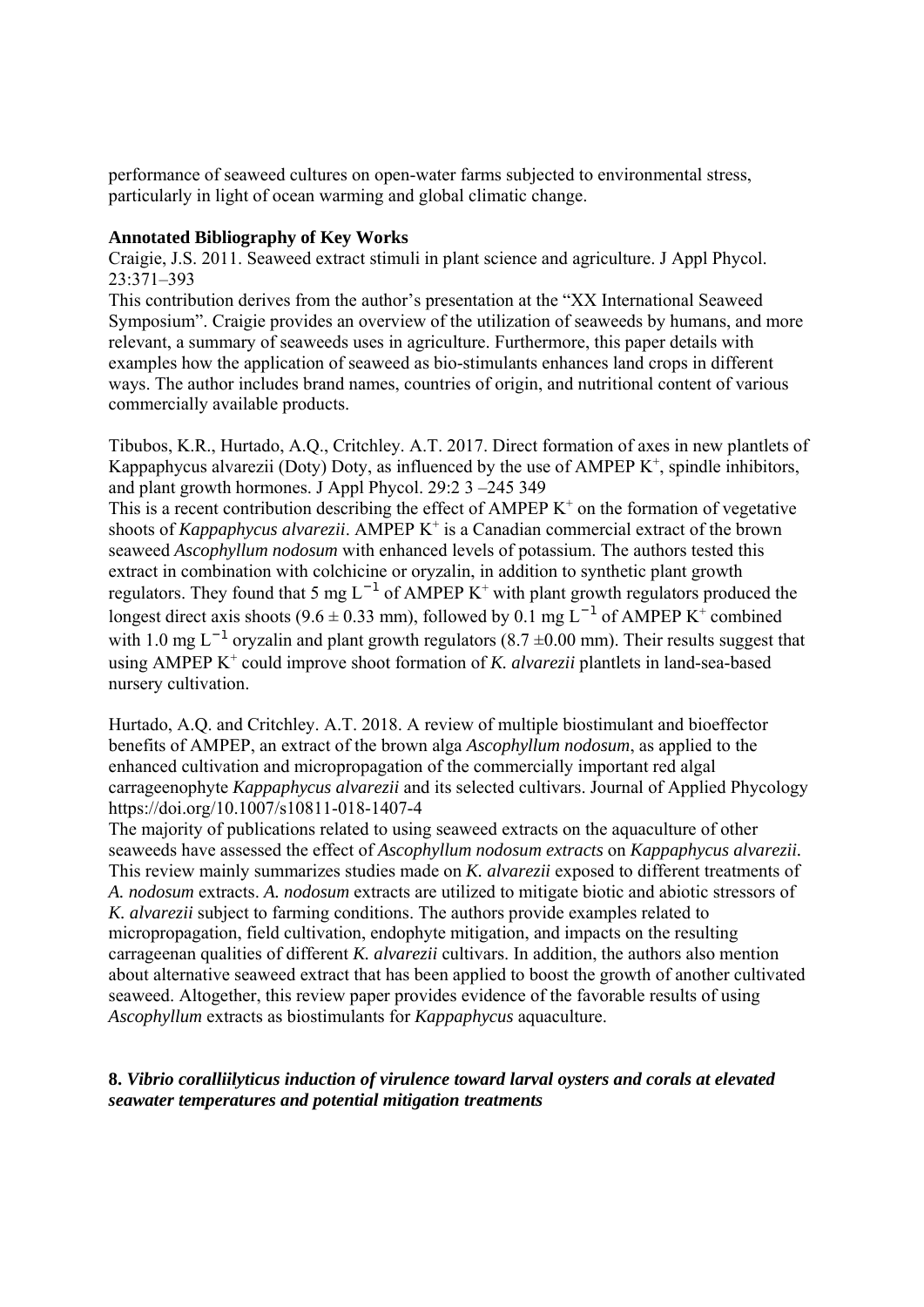#### Gary P. Richards

United States Department of Agriculture, Agricultural Research Service, Delaware State University, James Baker Center, Dover, DE, 19901, USA, *Email: gary.richards at ars.usda.gov* 

#### **Abstract**

Recent research has advanced our understanding of the role pathogenic vibrios play in disease of various aquaculture species. *Vibrio coralliilyticus*, formerly thought to infect just corals, is now known to infect larval oysters, causing major losses in hatchery settings. The negative effect of *V. coralliilyticus* on wild-type oyster production remains uncertain, but circumstantial evidence suggests it may be substantial. We identified eight strains of *V. coralliilyticus* that infect both Eastern oyster (*Crassostrea virginica*) larvae and Pacific oyster (*Crassostrea gigas*) larvae in U.S. East and Pacific coast hatcheries, respectively. West Coast hatcheries have experienced major production losses over the years, due to the presence of *V. coralliilyticus*. Some of the largest hatcheries have reported losses of up to 80%, resulting in shortages in seed oysters needed for commercial oyster production. Losses can exceed 10 billion larvae per year in the larger hatcheries. The U.S. East Coast hatcheries are considerably smaller, but also experience losses in Eastern oysters, possibly from *V. coralliilyticus*, but also from the known shellfish pathogen *V. tubiashii*. The infection and death of corals by *V. coralliilyticus* is known to be enhanced at seawater temperatures  $\geq$  27°C. In our studies, multiple strains of *V*. *coralliilyticus* produced high larval oyster mortalities with LD<sub>50</sub>'s ranging from 3.8  $\times$  10<sup>3</sup> to 4  $\times$ 10<sup>4</sup> CFU/ml of seawater, depending on the *V. coralliilyticus* strain and the oyster species (Eastern vs. Pacific oysters). Studies with knockout mutations demonstrated that the transcriptional regulator ToxR and the outer membrane protein OmpU were important in larval oyster (and coral) infections caused by *V. coralliilyticus*. Gross pathological changes occur in *V. coralliilyticus*infected larvae, initially in the velum and cilia and then in internal organs which become liquefied. Infection of larval oysters is likely induced by stress and a lowering of resistance to these pathogens. Stressors, particularly in hatcheries, likely include incorrectly adjusted seawater temperatures, salinities, pHs, and dissolved oxygen levels or inadequate nutrition, over stocking, high overall bacterial loads, etc. To begin to mitigate vibrios in hatcheries and other venues, we identified a variety of predatory bacteria which, in nature, help to modulate *Vibrio* levels in seawater and/or shellfish. They include several predatory bacteria such as *Pseudoalteromonas piscicida*, which secrete digestive enzymes that inhibit and kill many kinds of bacteria including vibrios; and *Halobacteriovorax*, a Bdellovibrio and Like Organism (BALO) which infect Gram-negative bacteria like vibrios and replicate within them, killing the vibrios in the process. Together these bacteria may serve as probiotics in reducing hatchery mortalities and in killing vibrios and other bacterial pathogens in a variety of other aquaculture settings. Bacteriophages (phages) are another means to inactivate many undesirable pathogens in the environment and are increasingly being used in aquaculture. To date, we isolated phages against *V. coralliilyticus* and *V. tubiashii* and showed the practical application of phage therapy to reduce or eliminate mortalities from *V. coralliilyticus* in larval oysters.

#### **Annotated Bibliography of Key Works**

Richards, G.P., M.A. Watson, D.S. Needleman, K.M. Chruch and C.C. Häse. 2015. Mortalities of Eastern and Pacific oyster larvae by the pathogens *Vibrio coralliilyticus* and *Vibrio tubiashii*. Appl. Environ. Microbiol. 81:292−297.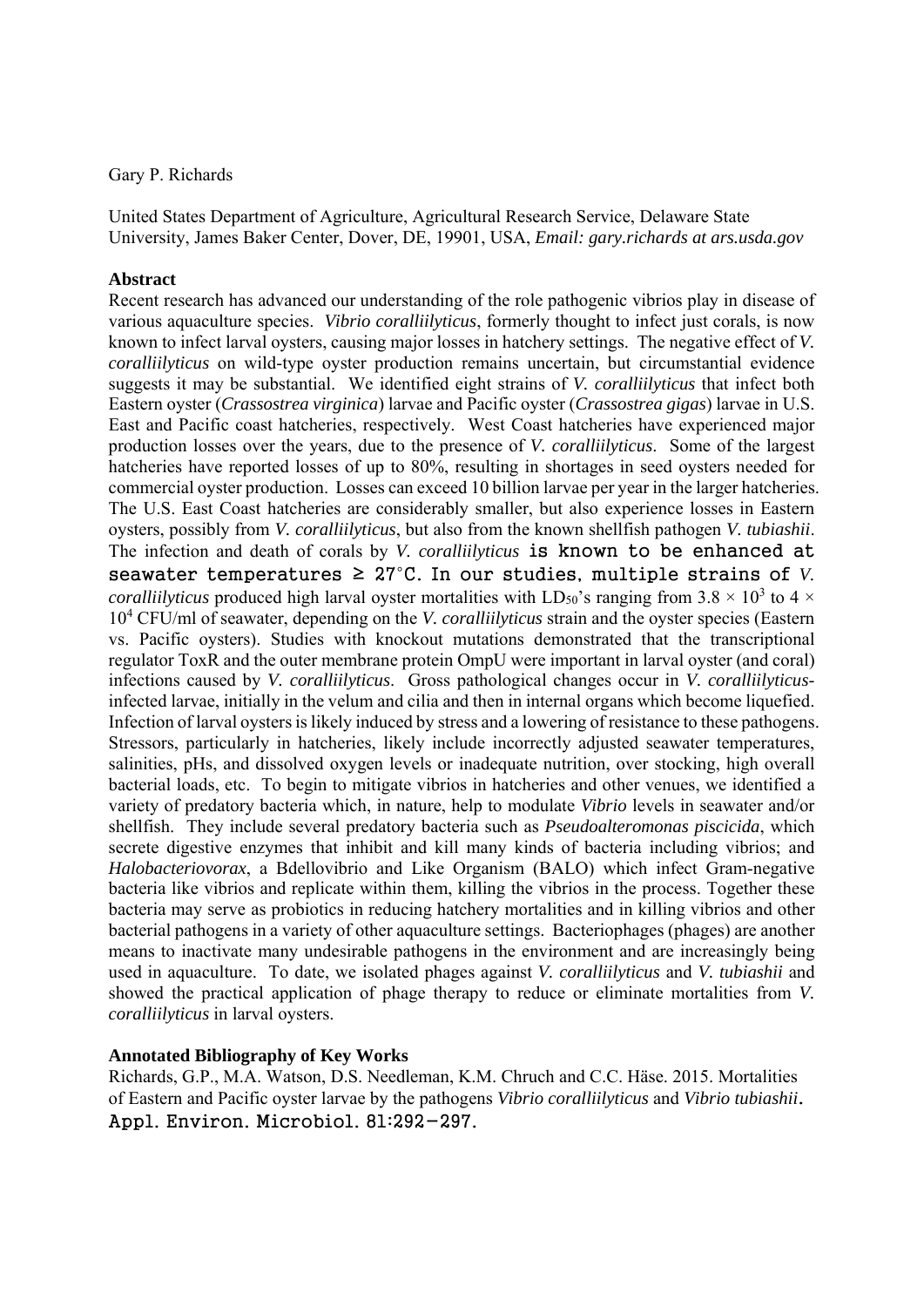*Vibrio tubiashii* has been a well known pathogen in Eastern oyster (*Crassostrea virginica*) larvae on the United States (U.S.) East Coast for many years and has also been associated with Pacific oyster (*Crassostrea gigas*) larvae on the U.S. West Coast. *Vibrio coralliilyticus*, a well-known coral pathogen and a cause of coral bleaching, has also been associated with disease of Pacific oyster larvae, particularly in oyster hatcheries. It became evident that some of the outbreaks on the West Coast that were thought to be from *V. tubiashii* were actually caused by *V. coralliilyticus*. In this study, we evaluated two strains of *V. tubiashii* and four strains of *V. coralliilyticus* in both Eastern and Pacific oyster larvae to determine their ability to cause larval mortalities. We showed that *V. tubiashi*i strains infected primarily the East Coast oyster larvae while all four of the *V. coralliilyticus* strains infected the Eastern and Pacific oyster larvae. The LD<sub>50</sub> values for the *V. coralliilyticus* strains ranged from  $1.1 \times 10^4$  to  $3 \times 10^4$  CFU/ml of seawater in Eastern oysters larvae. In Pacific oyster larvae, the LD<sub>50</sub> range was  $1.2 \times 10^4$  to  $4 \times$ 104 CFU/ml of seawater. Together, these studies defined the host specificity of these *Vibrio* strains with regard to Eastern and Pacific oyster larvae and demonstrated the ability of coralassociated pathogens to also infect and kill larval oysters. Subsequent research (Ushijima et al., 2018, see abstract below) showed similar results with other strains of *V. coralliilyticus* and an up-regulation of mortalities at elevated seawater temperatures.

Ushijima, B., G.P. Richards, M.A. Watson, C.B. Schubiger and C.C. Häse. 2018. Factors affecting infection of corals and larval oysters by *Vibrio coralliilyticus*. PLOS ONE. https://doi.org/10.1371/journal.pone.0199475

*Vibrio coralliilyticus* is a naturally occurring marine bacterium which infects and kills corals and larval shellfish. It is best known as the cause of coral bleaching, which has contributed to the loss or damage to coral reefs worldwide. We determined that *V. coralliilyticus* strains also infect and kill larval oysters and other shellfish, particularly in shellfish hatcheries, causing shortages of seed oysters needed for commercial shellfish operations. We determined that larval oyster mortalities were significantly higher at an elevated seawater temperature (27°C) compared to a lower temperature (23°C). Thus, multiple coral pathogens were found to infect larval oysters in a temperature- and dose-dependent manner. Also identified were virulence factors that promote the infection of both coral and oyster larvae. This work demonstrates for the first time that elevated seawater temperatures enable *V. coralliilyticus* to more readily infect oyster larvae. It also serves to warn hatchery operators to maintain seawater temperatures below 27°C.

Richards, G.P., M.A. Watson, D.S. Needleman, J. Uknalis, E.F. Boyd and J.P. Fay. 2017. Mechanisms for *Pseudoalteromonas piscicida*-induced killing of vibrios and other bacterial pathogens. Appl. Environ. Microbiol. 83:e00175-17, https://doi.org/10.1128/AEM.00175-17 *Pseudoalteromonas* are marine bacteria that are known to secrete antimicrobial compounds which inhibit competing bacteria in the marine environment. We identified a second method by which some *Pseudoalteromonas* (*P. piscicida*) kill competing bacteria. It involves the direct transfer of digestive vesicles from the surface of the *Pseudoalteromonas* to the surface of competitors, digestion of holes in the competitor's cell wall by proteolytic enzymes associated with the vesicles, and apparent feeding of the *Pseudoalteromonas* off the nutrients released by the digested bacterium in a predatory fashion. Among the *P. piscicida* enzymes identified were aminopeptidase B, a trypsin-like serine protease, a chymotrypsin-like serine protease, and a cysteine protease. *Pseudoalteromonas piscicida* inhibited and killed the pathogens *Vibrio parahaemolyticus, V. vulnificus, V. cholerae, Photobacterium damselae, Shewanella algae*, and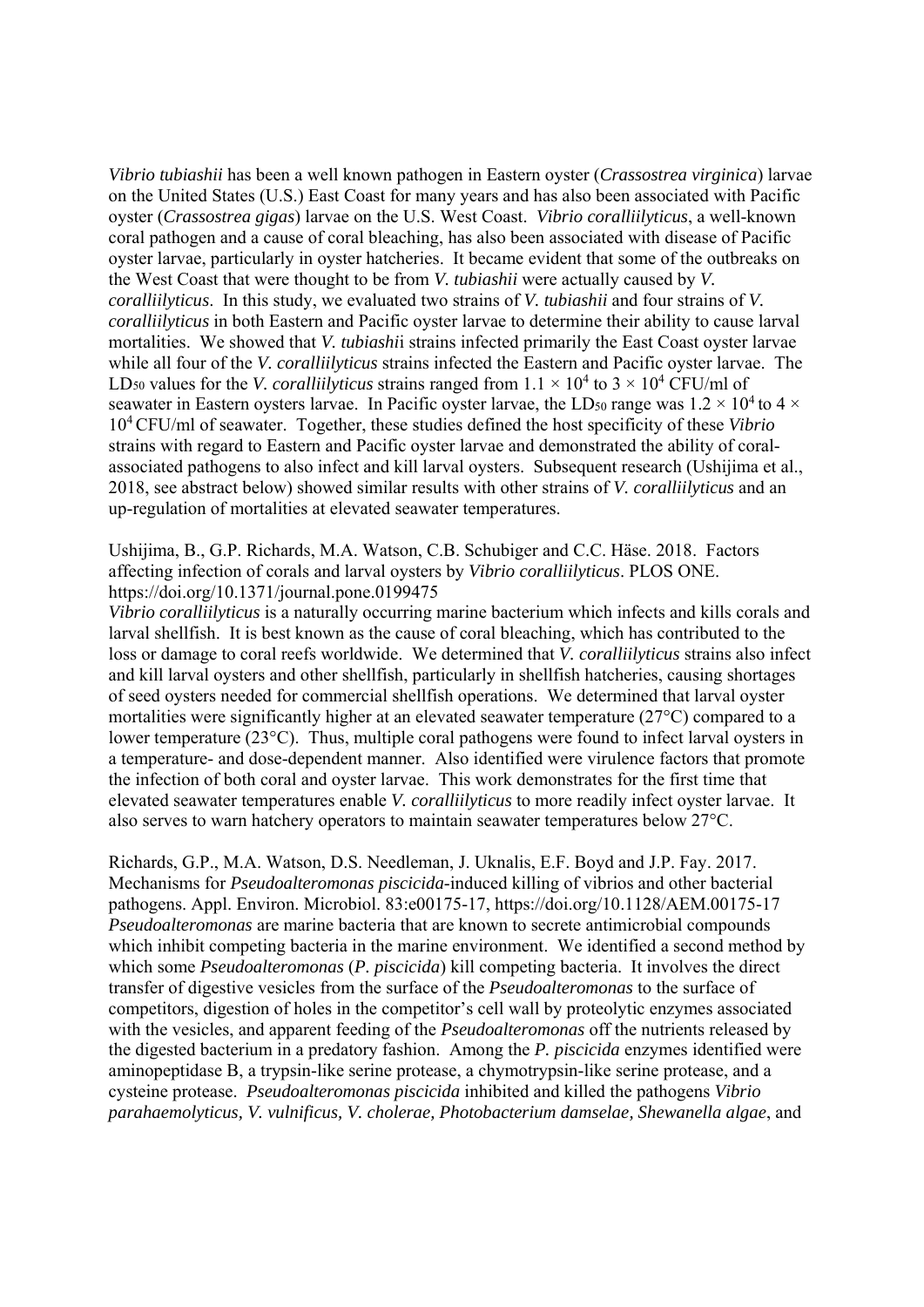*Staphylococcus aureus.* Together, this data indicates that *Pseudoalteromonas piscicida* produce important antibacterial compounds that have a potential role in the probiotic treatment of aquaculture products and in reducing biofilm formation.

Richards, G.P., J.P. Fay, J. Uknalis, M. Olanya and M.A. Watson. 2016. Purification and host specificity of predatory *Halobacteriovorax* isolates from seawater. Appl. Environ. Microbiol. 82: 922−927.

*Halobacteriovorax* are small predatory bacteria found in the marine environment and may serve as biocontrol agents against human, fish and shellfish pathogens. They are within a group of predatory bacteria known as the *Bdellovibrio* and Like Organisms (BALO). *Halobacteriovorax* were isolated from seawater and had broad specificity toward five strains of *Vibrio parahaemolyticus* while two additional *Halobacteriovorax* strains isolated from low salinity seawater readily infected and killed the human pathogens *E. coli* O157:H7 and *Salmonella* Typhimurium DT104. The replication rate of *Halobacteriovorax* against *E. coli* and *Salmonella*  increased as salinities decreased. It is likely that *Halobacteriovorax* could readily be isolated against a broad range of Gram-negative seafood pathogens. Improved methods were also developed to purify infectious *Halobacteriovorax* from their host cells. Overall, the use of *Halobacteriovorax* in various aquaculture applications may serve as an environmentally friendly, non-antibiotic treatment to reduce pathogens in fish and shellfish.

Richards, G.P., J.P. Fay, K.A. Dickens, M.A. Parent, D.S. Soroka and E.F. Boyd. 2012. Predatory bacteria as natural modulators of *Vibrio parahaemolyticus* and *Vibrio vulnificus* in seawater and shellfish. Appl. Environ. Microbiol. 78:7455−7466. Levels of the human pathogenic *Vibrio parahaemolyticus* and *Vibrio vulnificus* are increasing in shellfish harvesting areas in many parts of the world due, in part, to elevated seawater temperatures. A means to reduce these vibrios in shellfish is needed. When seawater and oysters were spiked with *V. parahaemolyticus* or *V. vulnificus*, the *Vibrio* levels rapidly diminished over a 3-day period when natural seawater was used, but counts quickly climbed when sterile seawater was used. In an effort to determine what was inhibiting the vibrios in natural seawater, tests showed the presence of *Vibrio* predatory bacteria, later classified as *Halobacteriovorax* species. The *Halobacteriovorax* in natural seawater readily eliminated vibrios that were added to the seawater. In contrast, oysters spiked with vibrios showed some initial increase in *Vibrio* counts within the first 24 h, followed by a rapid decline to baseline levels. Thus, it appears that *Halobacteriovorax* are one of nature's tools to modulate bacterial levels in shellfish. Harnessing this tool may provide a means to reduce or eliminate pathogens in aquaculture operations and in the seafood industry.

#### **9.** *Chemical changes in the environment: what does this mean to shellfish?*

Shannon Meseck\*, Mark Dixon, Yaqin Li, George Sennefelder, Dylan Redman, Renee Mercaldo-Allen, Paul Clark, Lisa Milke, and Gary H. Wikfors

Presenting author\*

NOAA Fisheries, Northeast Fisheries Science Center, Milford Laboratory,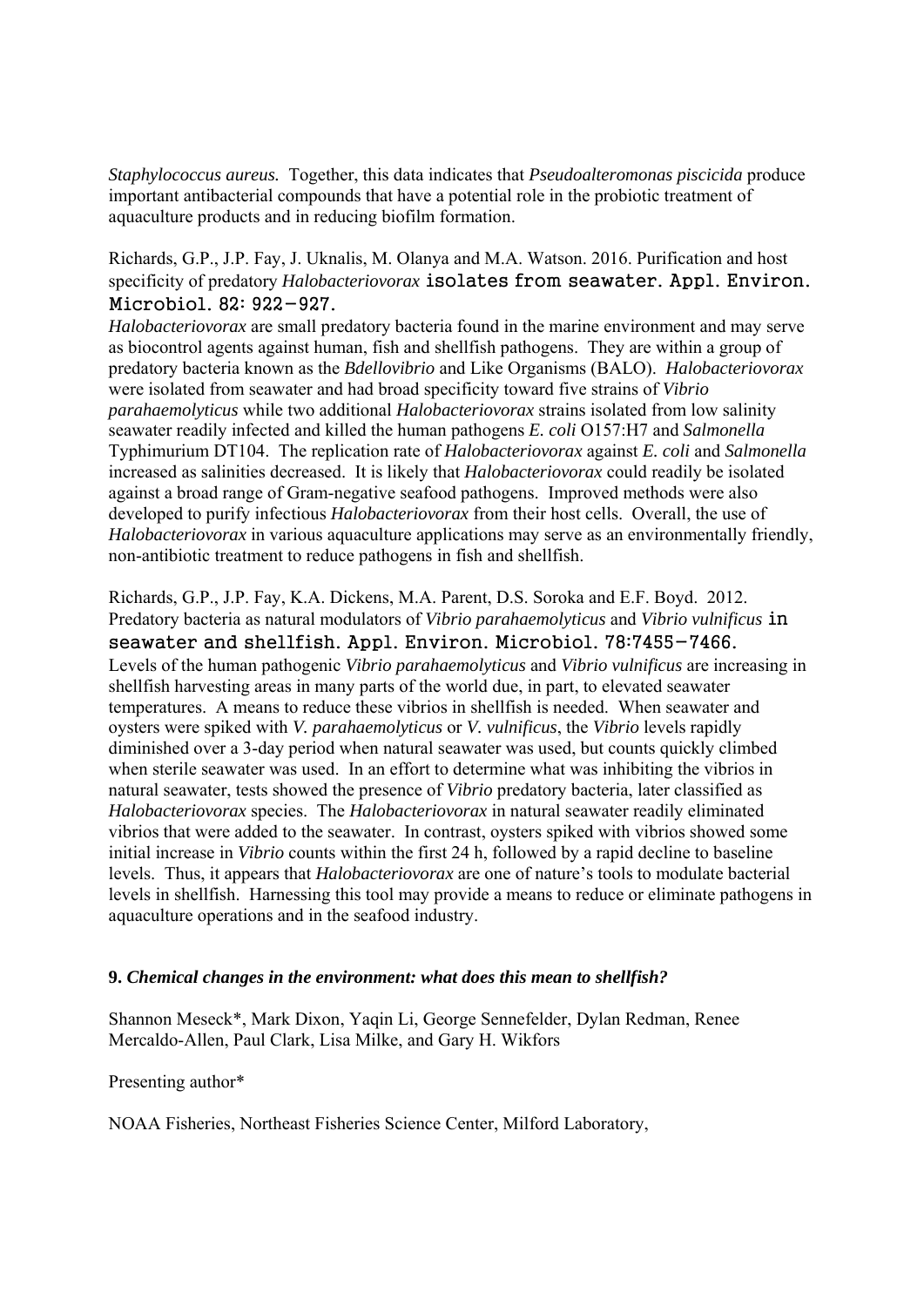#### 212 Rogers Avenue, Milford, CT, 06460, USA, \**Email: shannon.meseck at noaa.gov*

#### **Abstract**

Coastal areas, estuaries, and river deltas are experiencing an increase in carbon dioxide from human activities, resulting in what is termed "coastal acidification." Approximately 30% of atmospheric  $CO<sub>2</sub>$  dissolves in the oceans. As this  $CO<sub>2</sub>$  dissolves, it reacts with water and produces carbonic acid (H<sub>2</sub>CO<sub>3</sub>), which dissociates into bicarbonate (HCO<sub>3</sub><sup>-</sup>), carbonate  $(CO<sub>3</sub><sup>2</sup>)$ , and hydrogen ions (H<sup>+</sup>). With increased CO<sub>2</sub> in the water, there are multiple ways that shellfish may be affected: (1) food availability; (2) physiological responses, and (3) sediment acidification.

Food availability may be influenced by changes in phytoplankton community structure and nutritional value. For example, increased carbon dioxide may cause a shift in phytoplankton biomass and community composition depending upon species' efficiency of inorganic carbon acquisition. Shifts in phytoplankton communities, may favor less – or more -- nutritional phytoplankton that support production of human food.

In addition to potential changes in food supply, coastal acidification may be causing physiological changes in marine bivalves that affect how they feed. Bivalve gills are constantly exposed to ambient water, with the gill cilia moving water through the shell for respiration and feeding. Depending upon environmental conditions, physiological changes to the heart, gills, gonads, and general metabolism regulation may occur. Physiological changes could result in slower growth, higher mortality, or inability to maintain shell production, or the opposite responses in some cases. The influence that coastal acidification has on bivalve physiological functions is important to understand so that aquaculture may be modified to respond to a changing environment.

Finally, the same reaction that occurs in water during coastal acidification occurs at the sediment-water interface, where bivalves settle, following bacterial decomposition of settling organic matter. As particles settle, aerobic and anaerobic reactions, combined with redox processes, result in the production of  $CO<sub>2</sub>$  in sediment porewater. Corrosive and hypoxic sediment can impede successful settlement, recruitment, and abundance in bivalve pollutions. Nutrient-enriched, coastal areas in the United States are already experiencing sediment acidification, and this might be affecting bivalve recruitment at the sediment-water interface. The research presented here will focus on the multiple ways that coastal acidification may affect marine bivalves.

#### **Annotated Bibliography of Key Works**

Clements, J.C. and H.L. Hunt. 2018. Testing for sediment acidification effects on within-season variability in juvenile soft-shell clam (*Mya arenaria*) abundance on the Northern Shore of the Bay of Fundy. Estuaries and Coasts. 41. Pp. 471-483.

The authors conducted a field study assessing the relationship between juvenile soft-shell clam abundance and spatial, temporal, and environmental variables in the Bay of Fundy. Sediment pH, water temperature, location, and date was monitored in 2012 during the settlement season for *Mya arenaria* at four different study sites along the shore. Using Akaike's information criterion models that incorporated environmental variables alone sediment pH and minimum air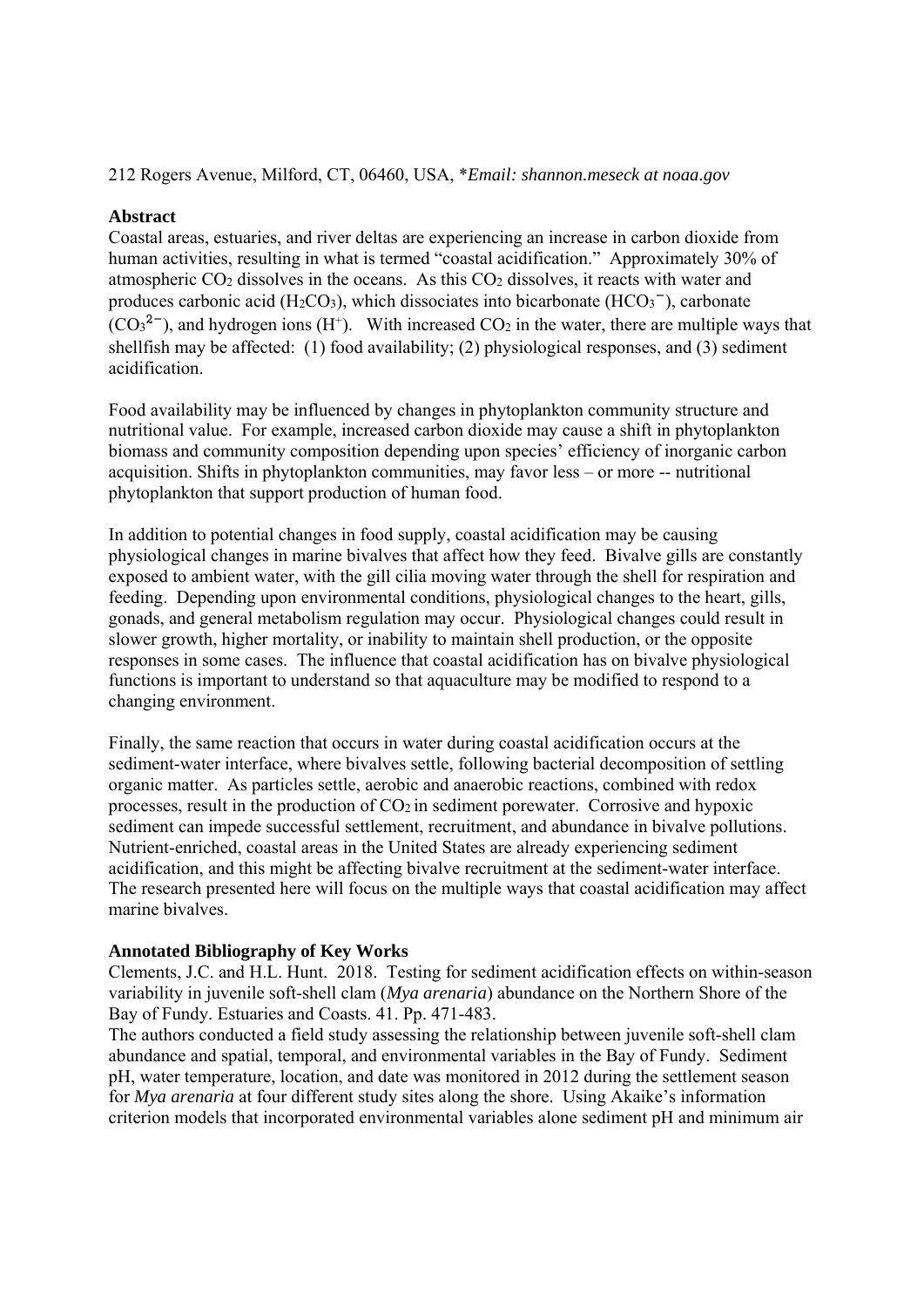temperature best predicted bivalve recruitment. By removing temporal effects, there was a significant positive relationship with sediment pH and grain size. These results suggest that carbonate geochemistry might influence bivalve settlement.

Meseck, S.L., R. Mercaldo-Allen, C. Kuropat, P. Clark. R. Goldberg. 2018. Variability in sediment-water carbonate chemistry and bivalve abundance after bivalve settlement in Long Island Sound, Milford, Connecticut. Marine Pollution. 135. Pp. 165-175. The authors conducted field experiments in 2013 to assess the relationship between pore water sediment carbonate chemistry (pH, Alkalinity, dissolved inorganic carbon), grain size, and bivalve abundance at two sites in Long Island Sound (LIS), Connecticut, USA. Akaike's linear model was used to predict total bivalve community abundance and specific species abundance when appropriate. Over the entire season, 29% of bivalve abundance at the sites could be explained by grain size, salinity, and pH. When temporal effects were removed, up to 71% of *Nucula* spp. abundance could be accounted for by pH, phosphate, and silica concentrations in the porewater. These results suggest that bivalve abundance in LIS may be influenced by carbonate geochemistry and grain size.

Bermúdez, R., M. Winder, A. Stuhr, A. Almén, J. Engström-Öst, and U. Riebesell. 2016. Effect of ocean acidification on the structure and fatty acid composition of a natural plankton community in the Baltic Sea. 2016. Biogeosciences. 13. Pp. 6625-6635. The authors conducted mesocosm perturbation experiments in coastal waters to investigate the response of phytoplankton to increased carbon dioxide with respect to community composition and fatty acid composition (nutritional statues). There results found little change in plankton community composition from the natural condition  $(\sim]347 \mu atm)$  to predicted levels for the year 2100 (~1333 µatm). The fatty acid composition was influenced by community composition, which was driven by phosphate and silica availability. The results presented here suggest that phytoplankton community composition is influenced more by nutrient availability than by CO2, with little change in nutritional composition.

King, A. L., B.D. Jenkins, J.R. Wallace, Y. Liu, Y., G.H. Wikfors, L.M. Milke, and S.L. Meseck, S. L. 2015. Effects of CO2 on growth rate, C: N: P, and fatty acid composition of seven marine phytoplankton species. Marine Ecology Progress Series. 537. Pp. 59-69. The authors conducted laboratory-based experiments on 7 species of phytoplankton common in coastal estuaries of the North Atlantic where carbon dioxide was manipulated to 4 levels ranging from the glacial minimum ( $\leq$ 290 ppm) to geological maximum levels ( $\geq$ 2900 ppm). Results indicated that carbonate system-driven changes in growth rate did not result in changes to elemental composition of the species studied. Fatty acid composition was not affected by elevated CO2. The results showed little sensitivity of common coastal marine phytoplankton species to elevated CO<sub>2</sub> that will result in changes in nutritional status.

#### **10.** *The current trends in pH and ocean acidification in an aquaculture sea area in Gokasho Bay, Japan*

Masayuki Minakawa<sup>\*1</sup>, Satoshi Watanabe<sup>2</sup>, Yuka Ishihi<sup>2</sup>, Natsuki Hasegawa<sup>2</sup> and Toshie Matsumoto $2$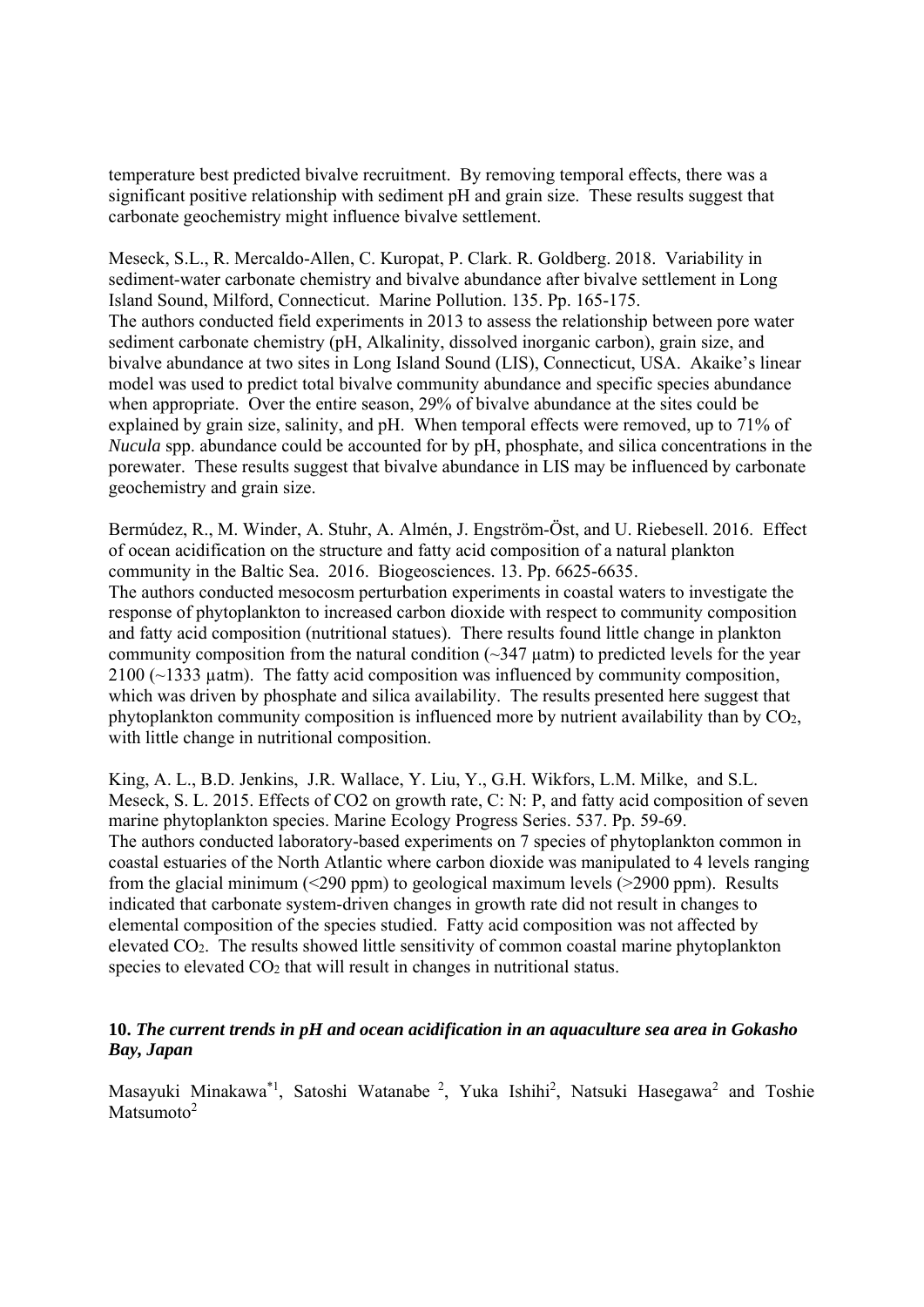#### Presenting author\*

<sup>1</sup>National Research Institute of Aquaculture, Japan Fisheries Research and Education Agency, 224-1 Hiruda, Tamaki, Mie, 519-0423, Japan, \**E-mail: minmas at affrc.go.jp*  <sup>2</sup>National Research Institute of Aquaculture, Japan Fisheries Research and Education Agency, 422-1 Nakatsuhamaura, Minamiise, Mie, 516-0193, Japan

#### **Abstract**

Coastal environments are influenced by various human-induced stressors. Recently, the global reduction of ocean pH, referred to as ocean acidification (OA), has arisen as a consequence of oceanic uptake of anthropogenic CO2 from the atmosphere. OA has become a significant environmental stressor to diverse marine ecosystems. OA impacts not only marine phytoplankton production but also fisheries and seafood industries. Shellfish are farmed in many coastal and bay areas in Japan. It is likely that shellfish aquaculture will be impacted by OA in the near future since the shells are composed of calcium carbonate whose deposition is controlled by carbonate chemistry and the pH of seawater. While there are many studies on pH in open ocean and continental shelf waters, effects of OA are not well understood in many shellfish growing areas due to a large variation of pH associated with many biogeochemical processes. To obtain basic information on the water quality in an aquaculture sea area in Gokasho Bay, Mie, Japan, monthly hydrographical observations have been recorded since November 2016. Seawater samples were collected at three depths by a 1.3 L Kitahara's water sampler at each of 20 stations in the bay. The samples were collected in 25 ml co-stoppered glass test tubes for measurement of pH to avoid the contamination of CO2 from atmosphere and in 250 ml polyethylene bottles for measurements of total alkalinity and nutrients. A CTD system (RINKO profiler, JFE Advantech) was also used for getting hydrographical data. The pH of seawater was measured more precisely using a glass electrode (MM-60R, DKK-TOA Co.) (±0.003 pH). The glass electrode was standardized against the JIS buffer scale (NBS scale) and any drift in pH was corrected against the seawater buffer scale. The total alkalinity was measured by using a one-point titration method  $(\pm 0.006 \text{ meq/L})$ . The calcium carbonate saturation state of seawater  $(\Omega)$  was calculated from the values of pH, total alkalinity, salinity and seawater temperature. In the winter season, the value of pH was almost constant (8.02 - 8.13) across the sampled range in the bay and was approximately the same level as in surface water off the southern coast of Japan. In contrast, pH values varied greatly during the summer seasons (7.75 - 8.60). The lower value was thought to be caused by the remineralization of organic matter in the seabed, and the higher value probably resulted from high phytoplankton productivity. The pH measurements currently recorded were generally lower than those recorded during observations in the 1980s. The total alkalinity (TA) levels suggested that the riverine water in the bay was mixed rapidly with the outer bay waters. The values of  $\Omega$  (> 3) calculated were relatively high across the bay. Although the mineral calcium carbonate is supersaturated in the current environment of the bay, if OA advances in offshore surface water around Japan in the near feature, the degree of  $\Omega$  in the bay water would drop with reduction of pH and could result in negative impacts on the calcareous ecosystem of the bay.

#### **Annotated Bibliography of Key Words**

Ishii, M., Koasugi, N., Sasano, D., Saito, S., Midorikawa, T., Inoue, H.Y. 2011. Ocean acidification off the south coast of Japan: A result from time series observation of CO<sub>2</sub> parameters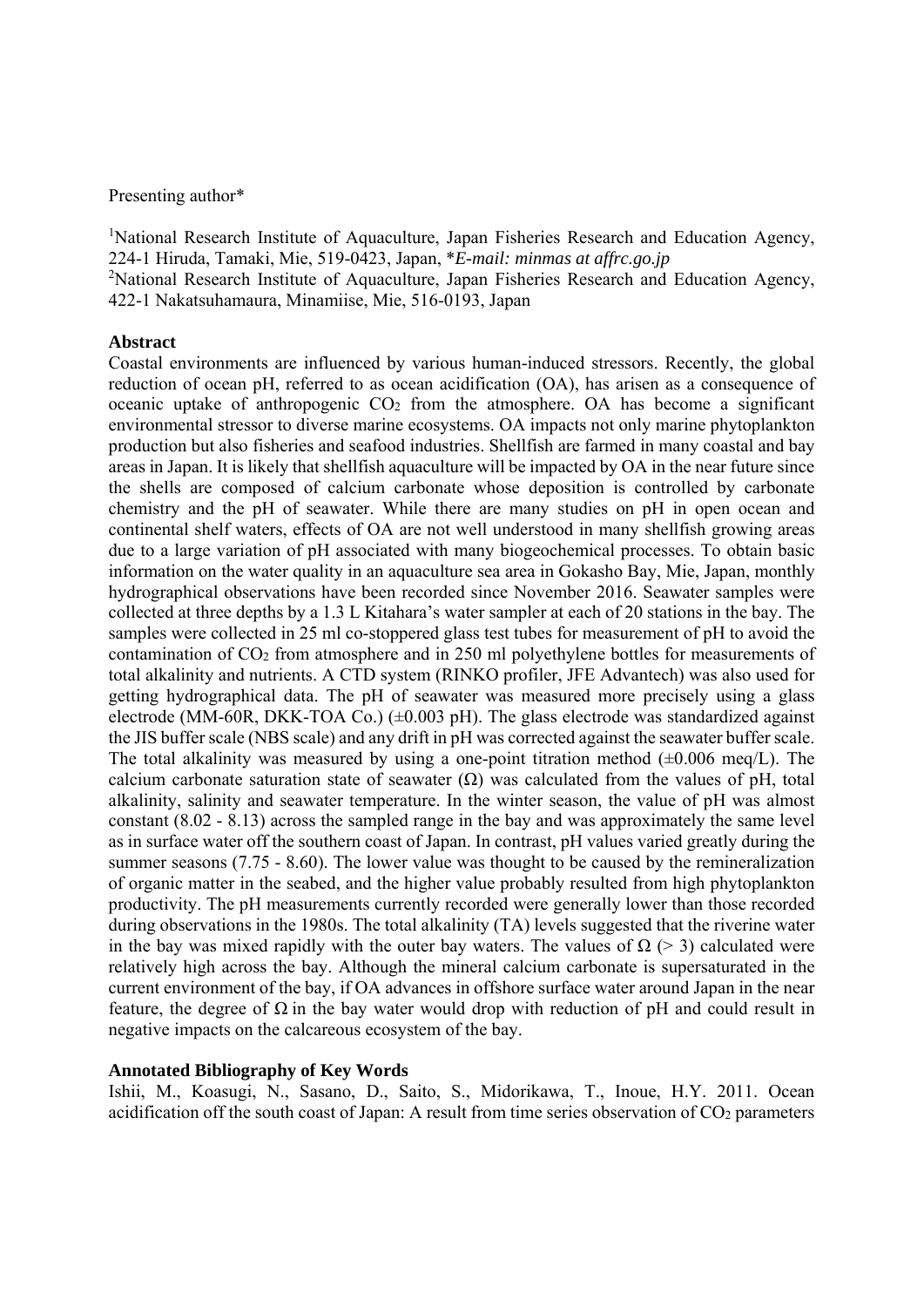from 1994 to 2008. *J. Geophys. Res*. 116, C06022.

Japan Metrological Agency. Long-term trend of pH in surface water of the Pacific Ocean. http://www.data.jma.go.jp/kaiyou/shindan/a\_3/pHpac/pH-pac.html

The authors determined that a significant trend in ocean acidification is superimposed on the large seasonal and interannual variabilities of acidity in surface waters off the south coast of Honshu Island, Japan, based on their observation of the carbonate system (partial pressure of  $CO<sub>2</sub>$ , total inorganic carbon and pH). Multiple regression analysis of these parameters showed that pH and the aragonite saturation state ( $\Omega_{\text{araso}}$ ) are decreased at a rate of -0.020  $\pm$  0.007 pH/decade, and - $0.12 \pm 0.05$   $\Omega_{\text{arago}}$ /decade, respectively. If future atmospheric CO<sub>2</sub> levels keep increasing as predicted by IPCC scenario A1FI, which postulates tentative fossil fuel use associated with very rapid economic growth, a further reduction of -0.8 pH and -0.1  $\Omega_{\text{arago}}$  is likely in the next 50 years. The authors suggested that such a rapid reduction of  $\Omega_{\text{arago}}$  could have negative impacts on a variety of calcareous organisms.

Kubota, K., Yokoyama, Y., Ishiakwa, T., Suzuki, A., Ishii, M. 2017. Rapid decline in pH of coral calcification fluid due to incorporation of anthropogenic CO2. *Nature*, 7, 7694, DOI:10.1038/s41598-017-07680-0.

Based on Boron isotopic ratio ( $\sigma$ <sup>11</sup>B) measurements of corals, the authors show clear evidence that ocean acidification is affecting the pH of the calcification fluid (pHcF) in Porites corals within the western North Pacific Subtropical Gyre at two separate locations, Chichijima Island (Ogasawara Archipelago) and Kikaijima Island. A comparison with the pH of the ambient seawater ( $pHsw$ ) near these islands, estimated from a large number of shipboard measurements of seawater CO<sub>2</sub> and atmospheric  $CO<sub>2</sub>$ , indicated that pH $_{CF}$  is sensitive to change in pHsw. The authors suggested that the calcification fluid of corals will become less supersaturated with respect to aragonite by the middle of this century ( $pHCF = ~8.3$  when  $pHSW = ~8.0$  in 2050), earlier than previously expected, despite the pH<sub>CF</sub>-unregulating mechanism of corals.

Suga, H. P, Sakai, S., Toyofuku, T., and Ohkouchi, N., 2013. A simplified method for determination of total alkalinity in seawater based on the small sample one-point titration method. *JAMSTEC Rep. Res. Dev.*, 17, 23-33.

Measurement of pH and total alkalinity is the most convenient way to describe the carbon system in seawater samples. In this paper, the authors introduced a modified method for determination of total alkalinity focused on reduced volume seawater samples (1 mL) and based on the one-point titration method. The precision of this method is 0.1 - 0.2% (relative standard deviation). On the other hand, with no correction, the precision was 0.1 - 1.0%. Even though values showed a systematic error, precision was maintained through the correction based on concurrent measurement of commercially available standards. This method allows us to describe the carbonate system in a small amount of water with sufficient precision and accuracy to investigate the mechanism of calcification using only a pH meter.

Fujii, T., Komai, Y., Fujiwara, T. 2001. Carbon dioxide dynamics in coastal regions of Osaka Bay. *Japan Sci. Civil Eng. Papers B2*, 67, 911-915.

In coastal regions where the biological production is far larger than that in the open ocean and the short-term change of hydrographical conditions is significant, the authors also conducted continuous measurements of salinity, pH and dissolved oxygen (DO) at three stations in Osaka Bay. Estimates of carbonate species in bay water were calculated by using the values of pH and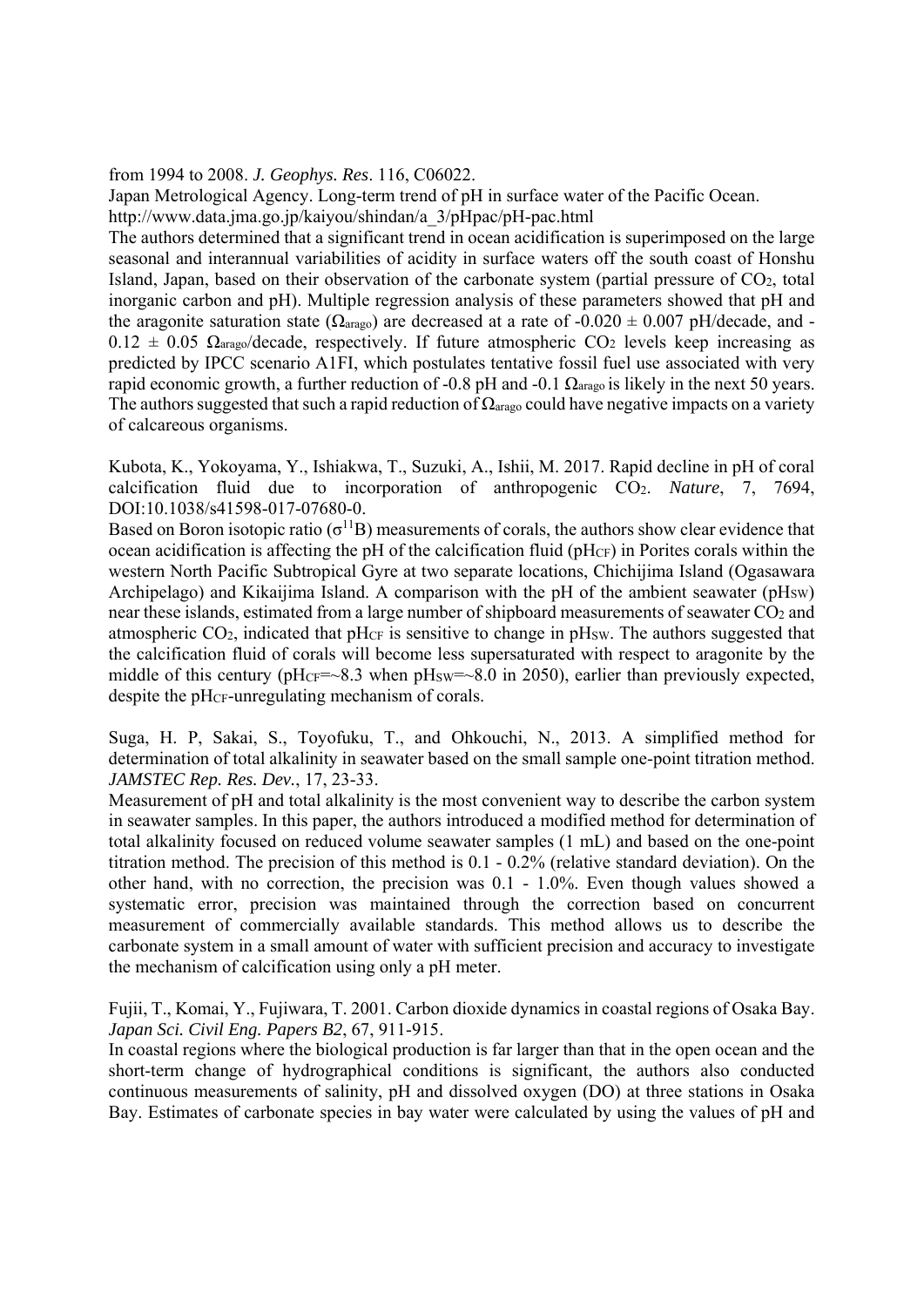total alkalinity. The results showed that dissolved inorganic carbon and DO fluctuated synchronously with high correlation ( $R^2=0.97$ ), and the records of DO and partial pressure of CO<sub>2</sub> (pCO2) indicated prominent diurnal variations which correspond to diurnal irradiation variations that are due to a high productivity in the bay.

#### **11.** *Ocean acidification experimentation in seagrass-oyster ecosystems using a novel system to conduct in-situ CO2 enrichment*

Masakazu Hori<sup>1\*</sup>, Tomohiro Kuwae<sup>2</sup> and Masahiro Nakaoka<sup>3</sup>

#### Presenting author\*

<sup>1</sup>National Research Institute of Fisheries and Environment of Inland Sea, Maruishi, Hatsukaichi, Hiroshima 739-0452, Japan, \*Email: *mhori at affrc.go.jp*  2 Port and Airport Research Institute, Nagase, Yokosuka 239-0826, Japan <sup>3</sup> Akkeshi Marine Station, Field Science Center for Northern Biosphere, Aikkapu, Akkeshi, Hokkaido 088-1113, Japan

#### **Abstract**

Coastal ecosystems are under the influence of global environmental changes that threaten their ecological status and the sustainability of seafood production. Seagrass beds, which are widely distributed along coastlines around the world, are highly important ecosystems offering various types of ecosystem services to human beings. Especially, seagrass beds are quite important for environmental change mitigation and adaptation via carbon storage, acidification mitigation, and water quality improvement, as well as providing a nursery for marine coastal organisms. Therefore, seagrass beds are essential for harmonizing coastal fishery/aquaculture with environmental improvement, resulting in the sustainable use of ecosystem services. Here, we developed a novel system of in-situ manipulation of  $CO<sub>2</sub>$  and nutrient enrichment to demonstrate seagrass mitigation functions that combat against environmental changes. The system is called FORTES, which stands for the Free-Ocean Real-Time Experimental System. In addition, we developed nonenvironmental risk deterrents from natural algae, specializing in arthropods and molluscs, which can also be manipulated by FORTES. Now, we focus on the interaction between oyster aquaculture and seagrass vegetation as a common practice to achieve better coastal management in a changing environment. Using this system, we can demonstrate not only the mitigative effects of seagrass beds on oyster aquaculture, but also the direct effects of environmental changes such as rising pCO2/pH, eutrophication, and agrochemical inputs on oysters.

#### **Annotated Bibliography of Key Works**

Campbell, J.E., Fourqurean, J.W. 2013. Effects of in situ CO<sub>2</sub> enrichment on the structural and chemical characteristics of the seagrass *Thalassia testudinum*. Mar. Biol. 160, 1465-1475. Seagrasses commonly display carbon-limited photosynthetic rates. Thus, increases in atmospheric  $pCO<sub>2</sub>$ , and consequentially oceanic  $CO<sub>2</sub>(aq)$  concentrations, may prove beneficial. While addressed in mesocosms, these hypotheses have not been tested in the field with manipulative experimentation. This study examines the effects of in situ  $CO<sub>2</sub>(aq)$  enrichment on the structural and chemical characteristics of the tropical seagrass, *Thalassia testudinum*. CO<sub>2</sub>(aq) availability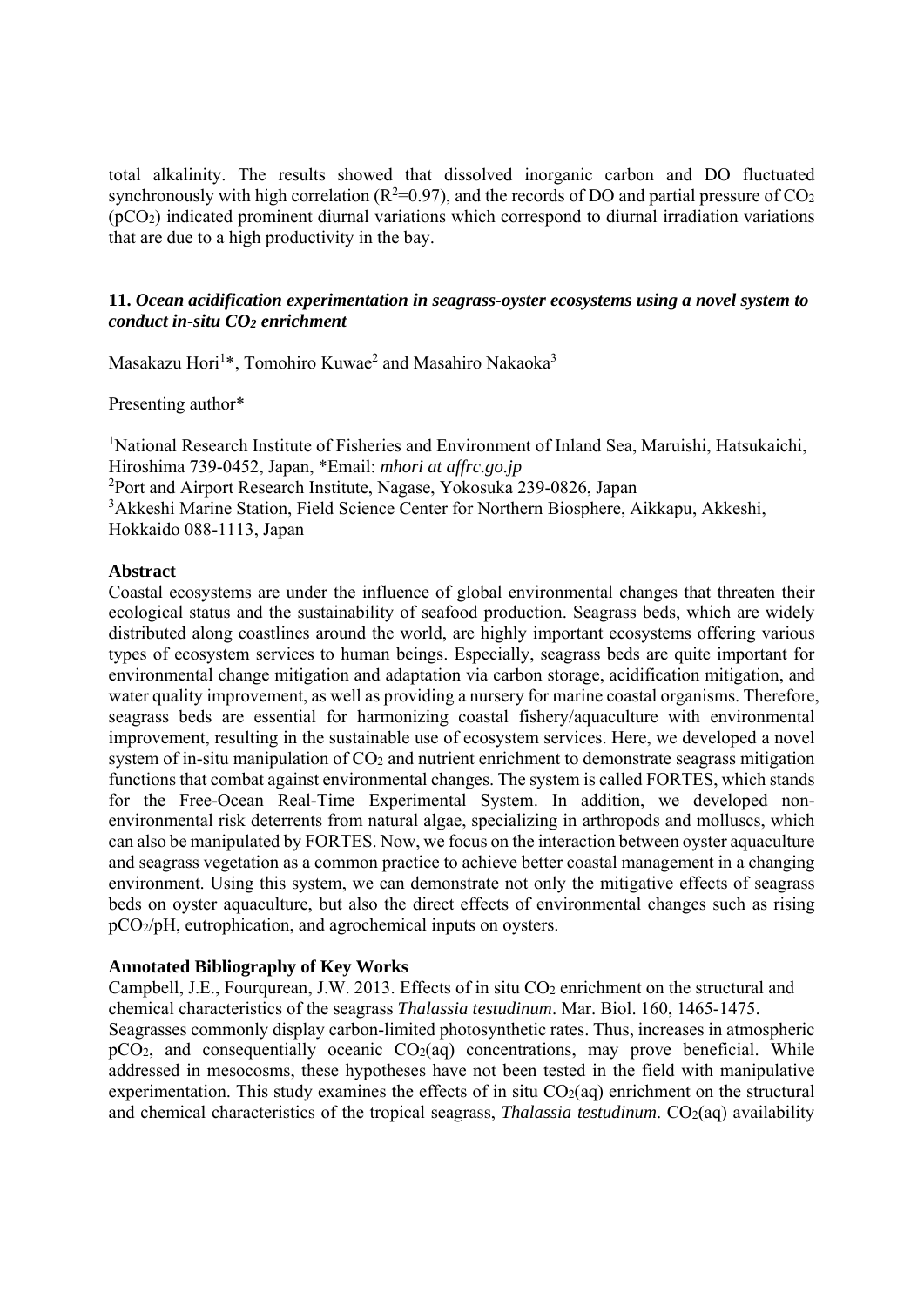was manipulated for six months in clear, open-top chambers within a shallow seagrass meadow in the Florida Keys (USA), reproducing forecasts for the year 2100. Structural characteristics (leaf area, leaf growth, shoot mass, and shoot density) were unresponsive to  $CO<sub>2</sub>(aa)$  enrichment. However, leaf nitrogen and phosphorus content declined on average by 11% and 21%, respectively. Belowground, non-structural carbohydrates increased by 29%. These results indicate that increased  $CO<sub>2</sub>(aq)$  availability may primarily alter the chemical composition of seagrasses, influencing both the nutrient status and resilience of these systems.

Gattuso, J.P., Kirkwood, W., Barry, J.P., Cox, E., Gazeau, F., Hansson, L., Hendriks, I., Kline, D.I., Mahacek, P., Martin, S., McElhany, P., Peltzer, E.T., Reeve, J., Roberts, D., Saderne, V., Tait, K., Widdicombe, S., Brewer, P.G. 2014. Free-ocean CO2 enrichment (FOCE) systems: present status and future developments. Biogeosciences 11, 4057-4075. Free-ocean CO2 enrichment (FOCE) systems are designed to assess the impact of ocean acidification on biological communities in situ for extended periods of time (weeks to months). They overcome some of the drawbacks of laboratory experiments and field observations by enabling (1) precise control of  $CO<sub>2</sub>$  enrichment by monitoring pH as an offset of ambient pH, (2) consideration of indirect effects such as those mediated through interspecific relationships and food webs, and (3) relatively long experiments with intact communities. Bringing perturbation experiments from the laboratory to the field is, however, extremely challenging. The main goal of this paper is to provide guidelines on the general design, engineering, and sensor options required to conduct FOCE experiments. Another goal is to introduce xFOCE, a community-led initiative to promote awareness, provide resources for in situ perturbation experiments, and build a user community. Present and existing FOCE systems are briefly described and examples of data collected are presented. Future developments are also addressed as it is anticipated that the next generation of FOCE systems will include, in addition to pH, options for oxygen and/or temperature control. FOCE systems should become an important experimental approach for projecting the future response of marine ecosystems to environmental change.

Kline, D.I., Teneva, L., Schneider, K., Miard, T., Chai, A., Marker, M., Headley, K., Opdyke, B., Nash, M., Valetich, M., Caves, J.K., Russell, B.D., Connell, S.D., Kirkwood, B.J., Brewer, P., Peltzer, E., Silverman, J., Caldeira, K., Dunbar, R.B., Koseff, J.R., Monismith, S.G., Mitchell, B.G., Dove, S., Hoegh-Guldberg, O. 2012. A short-term in situ CO2 enrichment experiment on Heron Island (GBR). Scientific Reports 2, Article number: 413.

Ocean acidification poses multiple challenges for coral reefs on molecular to ecological scales, yet previous experimental studies of the impact of projected CO<sub>2</sub> concentrations have mostly been done in aquarium systems with corals removed from their natural ecosystem and placed under artificial light and seawater conditions. The Coral–Proto Free Ocean Carbon Enrichment System (CP-FOCE) uses a network of sensors to monitor conditions within each flume and maintain experimental pH as an offset from environmental pH using feedback control on the injection of low pH seawater. Carbonate chemistry conditions maintained in the −0.06 and −0.22pH offset treatments were significantly different than environmental conditions. The results from this short-term experiment suggest that the CP-FOCE is an important new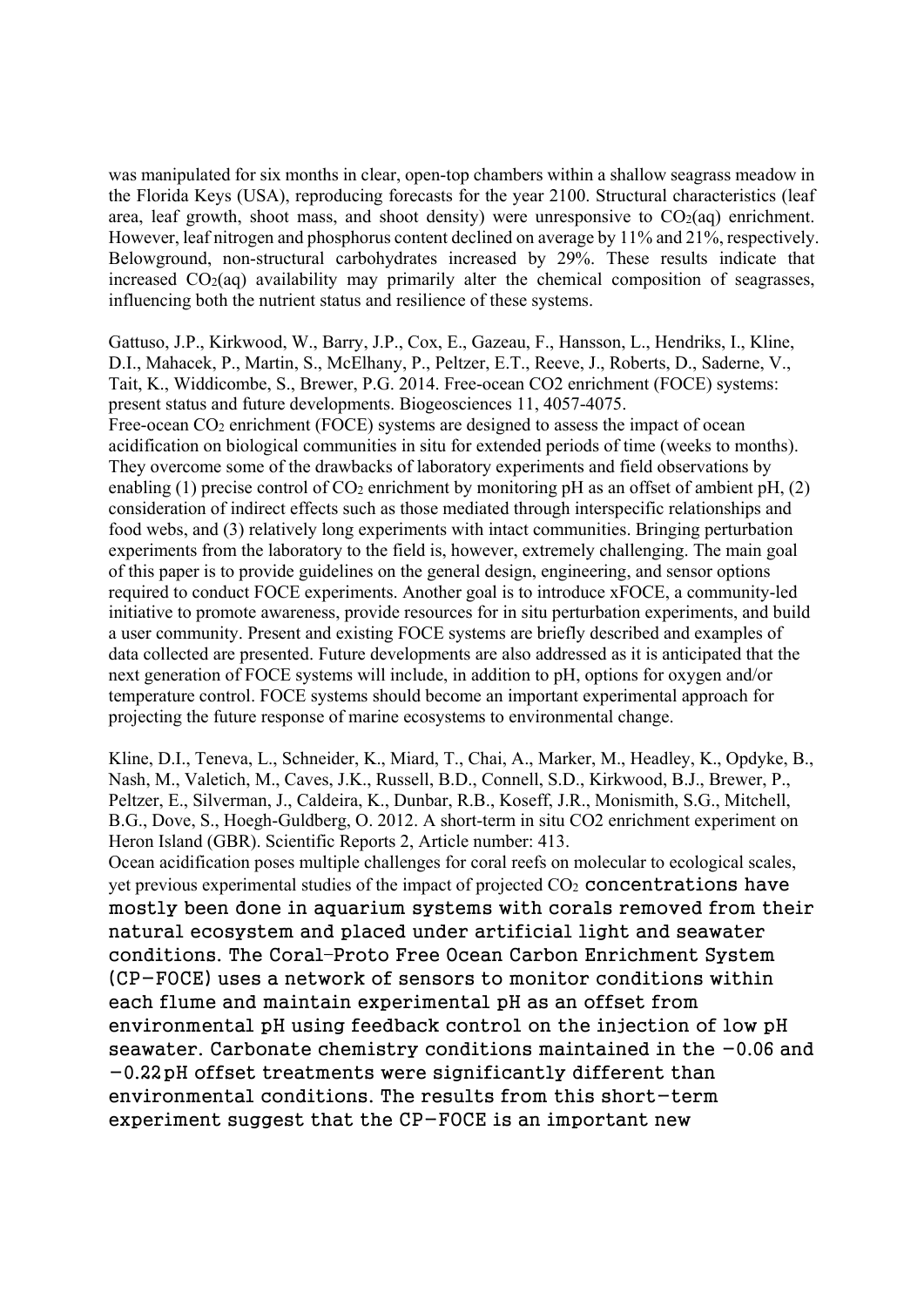experimental system to study in situ impacts of ocean acidification on coral reef ecosystems.

#### **12.** *Effects of ocean acidification on the early developmental stages of the commercially important gastropods, Ezo abalone and horned turban, in Japan*

Ryo Kimura\*<sup>1</sup>, Hideki Takami<sup>2</sup>, Toshihiro Onitsuka<sup>3</sup>, Tsuneo Ono<sup>4</sup>, and Yukihiro Nojiri<sup>5</sup>

#### Presenting author\*

<sup>1</sup>Japan Fisheries Research and Education Agency (FRA), 15F Queen's Tower B, 2-3-3 Minatomirai, Nishi-ku, Yokohama, Kanagawa, 220-6115, Japan,\**E-mail: rkim at affrc.go.jp*  2 Tohoku National Fisheries Research Institute, FRA, Shiogama, 985-0001 Japan <sup>3</sup>Hokkaido National Fisheries Research Institute, FRA, Kushiro, 085-0802 Japan 4 National Research Institute of Far Seas Fisheries, FRA, Yokohama, 236-8648 Japan 5 Hirosaki University, Hirosaki, 036-8560 Japan

#### **Abstract**

Commercially valuable shellfish species will be affected more seriously by ocean acidification (OA) in conjunction with overfishing. We investigated the effects of OA on fertilization, larval development, metamorphosis, and post-larval growth of valuable gastropods, Ezo abalone *Haliotis discus hannai* and turban shell *Turbo cornutus*, using a highly accurate CO<sub>2</sub> manipulation system, AICAL *pCO*<sub>2</sub> control system (Kimoto Electric Co., Ltd, Japan). No effects of exposure to <1000 uatm *pCO*<sub>2</sub> seawater were observed in fertilization, malformation, or mortality rates in both gastropods. However, fertilization and hatching rates decreased by exposure to  $>1500$  uatm  $pCO<sub>2</sub>$ seawater. The malformation rates increased significantly at >1000 µatm, and the diameter of larval shells exposed to  $>800$  µatm  $pCO<sub>2</sub>$  was significantly smaller than those in the control seawater (400-450 µatm *p*CO2) in both species. Shell growth rates of post-larval *H. discus hannai* were significantly smaller at >1500 µatm than at <1000 µatm  $pCO<sub>2</sub>$ . Scanning electron microscopic images of post-larval shells exposed to  $>1000$   $\mu$ atm  $pCO<sub>2</sub>$  showed abnormal development, suggesting problems with shell deposition and/or increased shell dissolution. These results indicate that  $pCO_2 > 1000$  µatm reduce developmental performance of these gastropods in early life stages. The habitats of these gastropods are characterized by kelp beds. Photosynthesis and respiration of the macroalgae create marked  $pCO<sub>2</sub>$  diel fluctuations, which are larger than  $pCO<sub>2</sub>$  change owing to OA projected for open ocean waters by 2100. We also investigated the effects of OA in relation with diel cycles of seawater  $pCO<sub>2</sub>$  levels projected for the near and distant future on the early development of *Haliotis discus hannai* in the laboratory. Shell length, abnormality and mortality of larval abalone were examined under different *p*CO<sub>2</sub> levels with mimicked diel cycle using the AICAL *pCO*<sub>2</sub> control system. Adult abalone with fully matured gonads were induced to spawn and gametes were artificially fertilized at concentrations of ca. 400 (atmosphere-balanced, control treatment), 800 or 1200 µatm *p*CO2., Hatched larvae 16 hours post-fertilization were exposed to running seawater adjusted to a constant  $pCO_2$  level [ca. 400, 800 or 1200  $\mu$ atm  $pCO_2$ ] or fluctuating *p*CO2 on a diel cycle [800±400 (400-1200) or 1200±400 (800-1600) µatm *p*CO2] in 4 day experimental periods. There were no significant differences in the mortality rate, abnormality rate and shell length of the larvae among the  $400, 800,$  and  $400-1200$  uatm  $pCO<sub>2</sub>$  treatments. In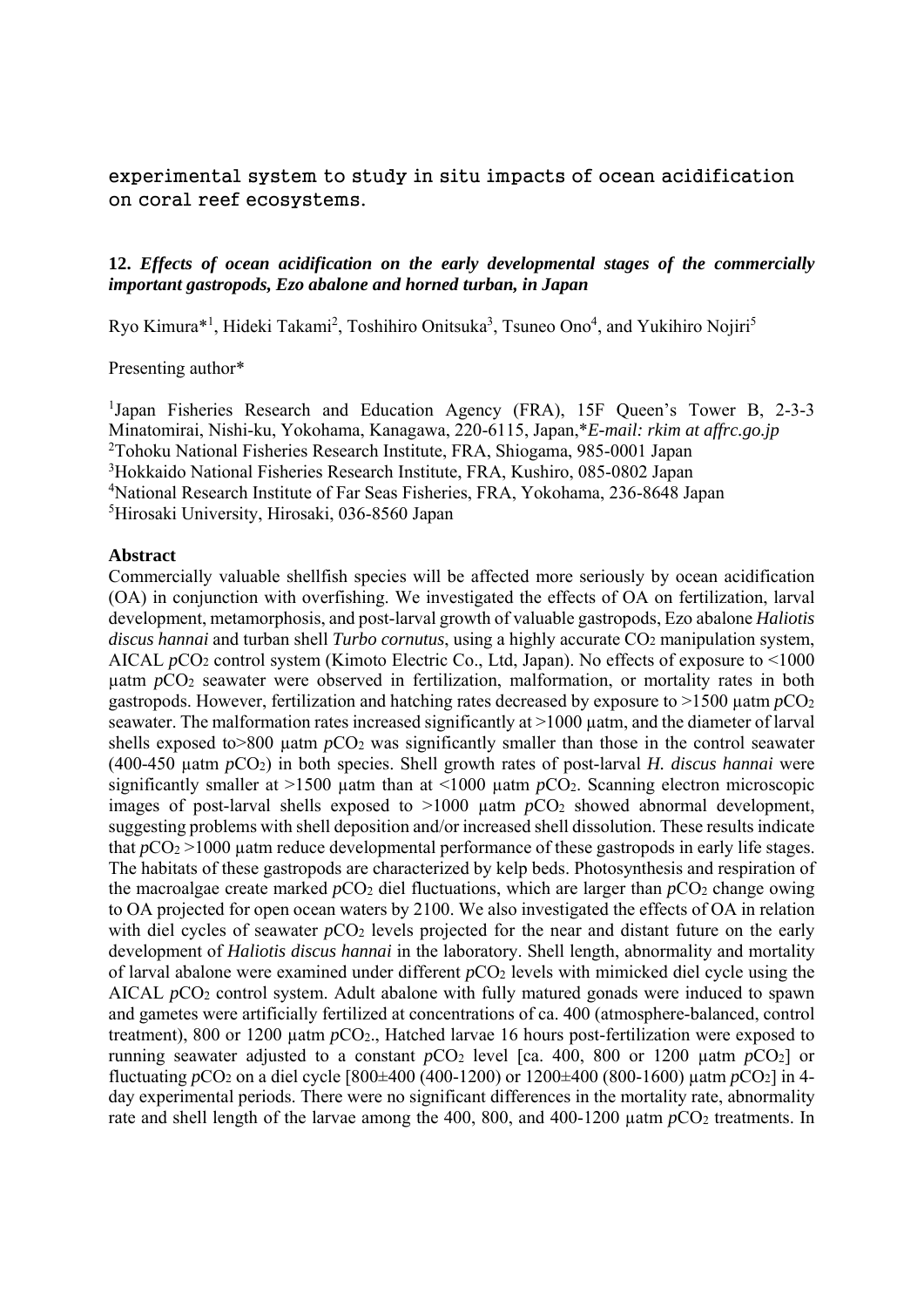contrast, the abnormality rate was significantly higher in the 1200 and 800-1600  $\mu$ atm  $pCO<sub>2</sub>$ treatments than in the control treatment. Larval shell length in the 800-1600 µatm *p*CO2 treatment was significantly smaller than that in the other  $pCO<sub>2</sub>$  treatments. The exposure duration exceeding the aragonite saturation state would be a critical factor determining the negative impacts on the larval development of abalone.

#### **Annotated Bibliography of Key Works**

Kimura, R., Takami, H., Ono, T., Onitsuka, T., Nojiri, Y. 2011. Effects of elevated  $pCO<sub>2</sub>$  on the early development of the commercially important gastropod, Ezo abalone, *Haliotis discus hannai*. Fish. Oceanogr. 20, 357-366.

This is one of the first papers investigating the effect of ocean acidification on commercially important gastropod species in the world. This is also a very early paper using an AICAL system that precisely controls the  $pCO_2$  concentration during the experiment.

Kurihara, H. 2008. Effects of CO<sub>2</sub>-driven ocean acidification on the early developmental stages of invertebrates. Mar. Ecol. Prog. Ser. 373, 275-284.

This review paper describes the effects of ocean acidification on the early development of many marine invertebrates, including bivalves (oyster and mussel). It provides an overview of the effects of carbon dioxide concentration on the development of marine invertebrates.

Onitsuka, T., Takami, H., Muraoka, D., Matsumoto, Y., Nakatsubo, A., Kimura, R., Ono, T., Nojiri, Y. 2018. Effects of ocean acidification with *p*CO<sub>2</sub> diurnal fluctuations on survival and larval shell formation of Ezo abalone, *Haliotis discus hannai.* Mar. Env. Res. 134, 28-36.

This paper assessed the effects of constant and diurnally fluctuating *p*CO<sub>2</sub>, mimicking the rhythm of actual ocean conditions on development and shell formation of larval abalone, using an AICAL system which can precisely control  $pCO<sub>2</sub>$ . It is suggested that the effects of ocean acidification on development and shell formation of larval abalone can be determined by intensity and exposure duration to *p*CO<sub>2</sub> over the threshold associated with aragonite saturation state (Ω-aragonite).

#### **13.** *A slow growing perspective on multi-generational responses to future change*

Coleen Suckling

Animal and Veterinary Sciences, University of Rhode Island, Kingston, Rhode Island, USA, 02882, *Email: coleensuckling@uri.edu*

#### **Abstract**

Our oceans are changing, becoming increasingly undersaturated with respect to carbonates as atmospheric CO2 concentrations increase. Predicting how organisms will respond to these changes has become a major area of research, particularly for those species needing to maintain homeostatic and biomineralizing processes. In recent years there has been a shift in focus from shorter (hoursweeks) towards assessing responses over longer term exposure periods (months-years) advancing our understanding in this field. Given that predicted changes span across years and decades, and that organisms will be producing offspring, a greater consideration of multi-generational response is needed to better understand how organisms will respond under future climates. For many species,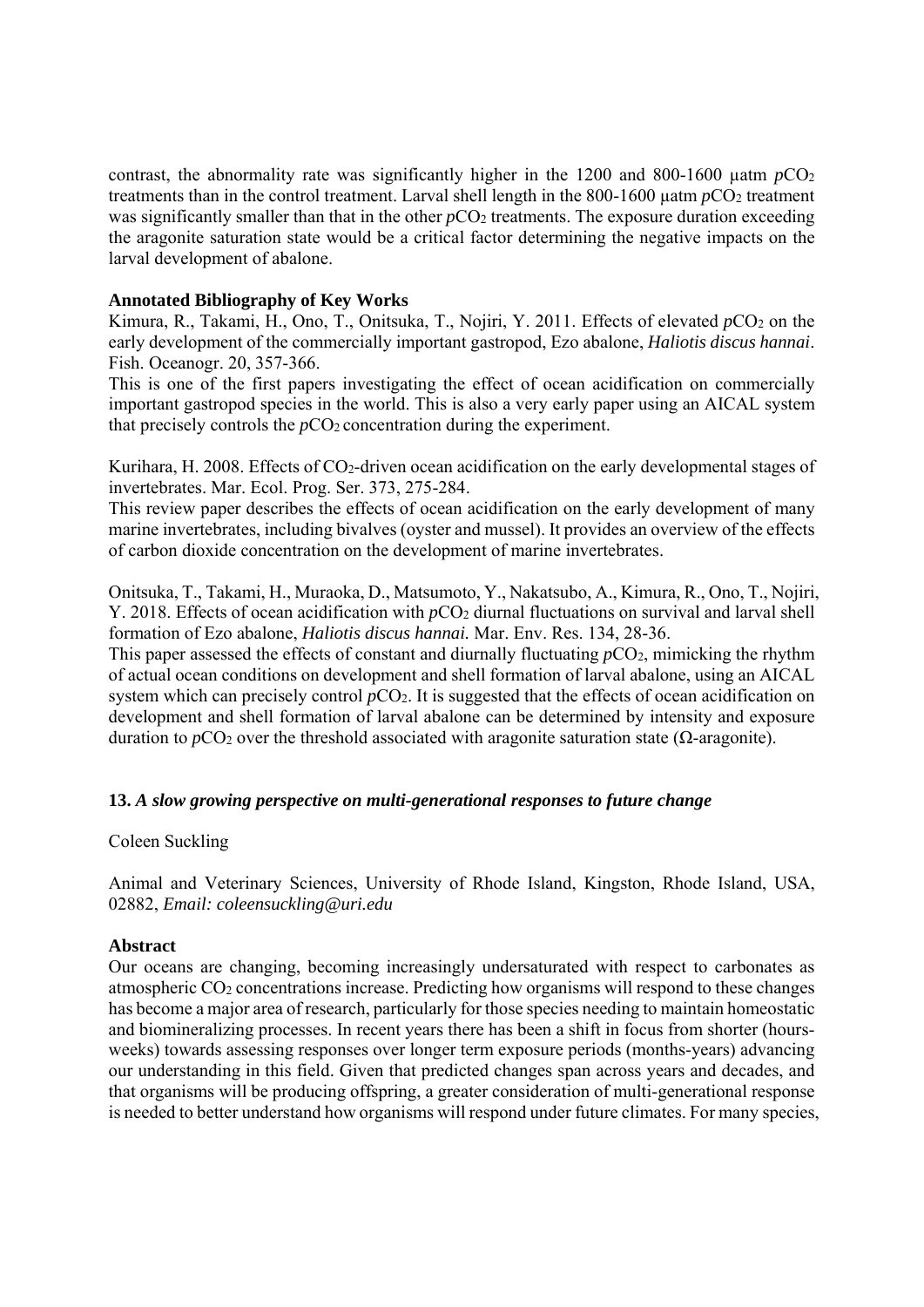this is still in its infancy with the majority of focus on organisms with rapid life cycles. In an experimental context this is convenient as numerous generations can be achieved within weeks/months. However, they cannot be a substitute for higher trophic level organisms that have much more complex life cycles, developmental and physiological processes. High trophic levels typically comprise of slower growing organisms with longer life cycles and deferred maturity (i.e. years). With these, rearing multiple generations becomes time-consuming, difficult and almost unfundable within normal grant time-scales (i.e. 3 years). This presentation will address this knowledge gap by discussing the physiological, energetic, somatic and reproductive responses of a slow growing benthic invertebrate, the European Green Sea Urchin (*Psammechinus miliaris*), bred across several generations under IPCC predicted CO<sub>2</sub> conditions. This sea urchin species currently has a low level of commercial interest within Europe, but our results indicate that these animals will become much more marketable under future CO<sub>2</sub> conditions.

#### **Annotated Bibliography of Key Work**

Suckling, C.C., Clark, M.S., Peck, L.S., Cook., E. 2014. Experimental influence of pH on the early life-stages of sea urchins I: different rates of introduction give rise to different responses. Invertebrate Reproduction and Development**,** 58 (2): 148-159.

The authors identified that focusing on only the early life stages within an organism's life-cycle to determine marine invertebrate responses to future climate change is not a suitable approach. When this focus is taken, often the larvae are derived from present-day ambient conditions and then directly transferred to low pH or high  $CO<sub>2</sub>$  (~1000 ppm). We showed that this elicits a gross negative response which will consequently skew our predictions. It was identified that this focus instead provides important information on present day phenotypic flexibility which can provide insights into natural selective pathways. The authors also identified that the focus on early life stages is too narrow because contrasting responses were found between planktotrophic larval stages and juveniles.

Suckling, C.C., Clark, M.S., Beveridge, C., Brunner, L., Hughes, A., Cook, E., Davies, A.J., Peck, L.S. 2014. Experimental influence of pH on the early life-stages of sea urchins II: increasing parental exposure times gives rise to different responses. Invertebrate Reproduction and Development. 58 (3): 161-175.

Suckling, C.C., Clark, M.S., Richard, J., Morley, S.A., Thorne, M.A.S., Harper, E.M., Peck, L.S. 2015. Adult acclimation to combined temperature and pH stressors significantly enhances reproductive outcomes compared to short-term exposures. Journal of Animal Ecology, 84 (3): 773-784*.*

These studies (2 and 3) further challenge the suitability of directly transferring present day ambient sourced early life stages to future conditions (see study 1 above). We widened the focus across the entire life cycle by pre-exposing parents prior to assessing offspring responses to future climate change conditions. The authors for the first time present temporal models to identify when marine invertebrates are able to acclimate to future ocean acidification conditions. It was shown that it takes at least 42 days exposure to for temperate European Green Sea Urchins (*Psammechinus miliaris*) adults and 8 months for the Antarctic Sea urchin (*Sterechinus neumayeri)* to acclimate to IPCC predicted climate change conditions. These studies are important because they highlight the need to utilise longer exposure times in predictive experimental designs – by needing to incorporate at least one full gametogenic cycle within experimental designs for predicting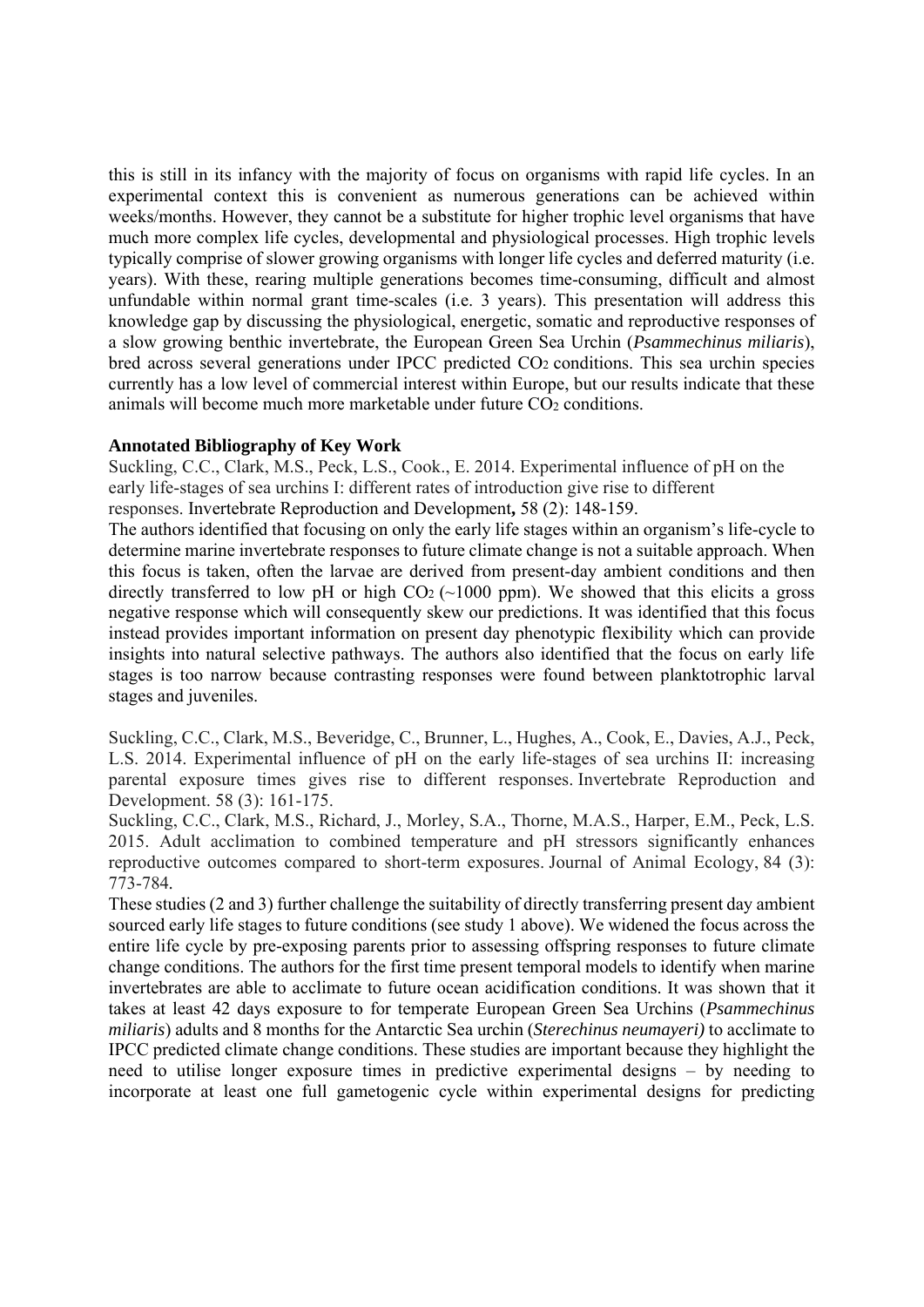organismal responses to future changes to determine whether acclimation is possible. This time frame will differ depending on the latitudinal source of your study animals.

Kelly, M.S., Carboni, S., Cook, Hughes, A. 2015. Sea urchin aquaculture in Scotland. In: Echinoderm Aquaculture (Eds. Brow, N. Eddy, S.). Wiley Blackwell, New Jersey. pp. 211-224. This chapter outlines the echinoderm aquaculture effort in Scotland (my previous work place). It highlights that the model species (*Psammechinus miliaris* – the European Green Sea Urchin) I have utilised in my climate change studies (e.g. see studies 1-3 above) has been identified as a good candidate for aquaculture. It provides an overview of examples to support its use in aquaculture – i.e. gonad deposition and colour can be positively influenced via pigmented finishing diets.

#### **14.** *The Influence of Climate and Environment on the Spawning, Condition, and Larval Set of Naturalized Pacific Oysters Crassostrea gigas in a US West Coast Estuary*

Brett R. Dubauld<sup>1</sup>\*, Alan J. Trimble<sup>2</sup>, Jennifer L. Ruesink<sup>2</sup>, and Zachary Forster<sup>3</sup>

Presenting author\*

<sup>1</sup>USDA-ARS, Hatfield Marine Science Center, Newport, OR 97365, USA, \**Email: brett.dumbauld at ars.usda.gov*  <sup>2</sup>Department of Biology, University of Washington, Seattle, WA 98195, USA <sup>3</sup>Washington Dept. of Fish and Wildlife, Ocean Park, WA. 98640, USA

#### **Abstract**

The Pacific oyster *Crassostrea gigas* was introduced to the US west coast in the early 1900's where it replaced the native oyster *Ostrea lurida* and has become the mainstay for the shellfish aquaculture industry. Pacific oysters only regularly spawned and became "naturalized" in several discrete estuarine locations where conditions allowed for both adult oyster conditioning and spawning and larval survival, retention and settlement. The shellfish industry relied on "natural" set at these locations and/or continued to import seed from Japan until the advent of hatchery technology in the late 1970's. Since that time the industry has gradually shifted to hatchery production of oyster larvae with large operators establishing their own in-house hatcheries and smaller companies incorporating remote setting facilities and purchasing product from hatcheries that specialize in producing late stage eyed larvae. Most operators continued to take advantage of "wild" set until a prolonged set of failures in larval production termed the seed crisis occurred in both hatcheries and in these estuaries like Willapa Bay, Washington where wild set was and continues to be a feature of management on state established oyster reserves. The failures at hatcheries have been clearly linked to water chemistry and ocean acidification where aragonite saturation state is reduced and larval oysters are unable to deposit shell, but evidence for direct effects of carbonate chemistry in estuaries like Willapa Bay is more equivocal due to complex interactions with other factors. Variables like temperature, salinity, and phytoplankton as food as well as other sources of larval mortality are still related to the proximity of the ocean and cold upwelled water, but have been less studied in this estuary and some of these factors also influence gametogenesis and spawning in adult oysters. We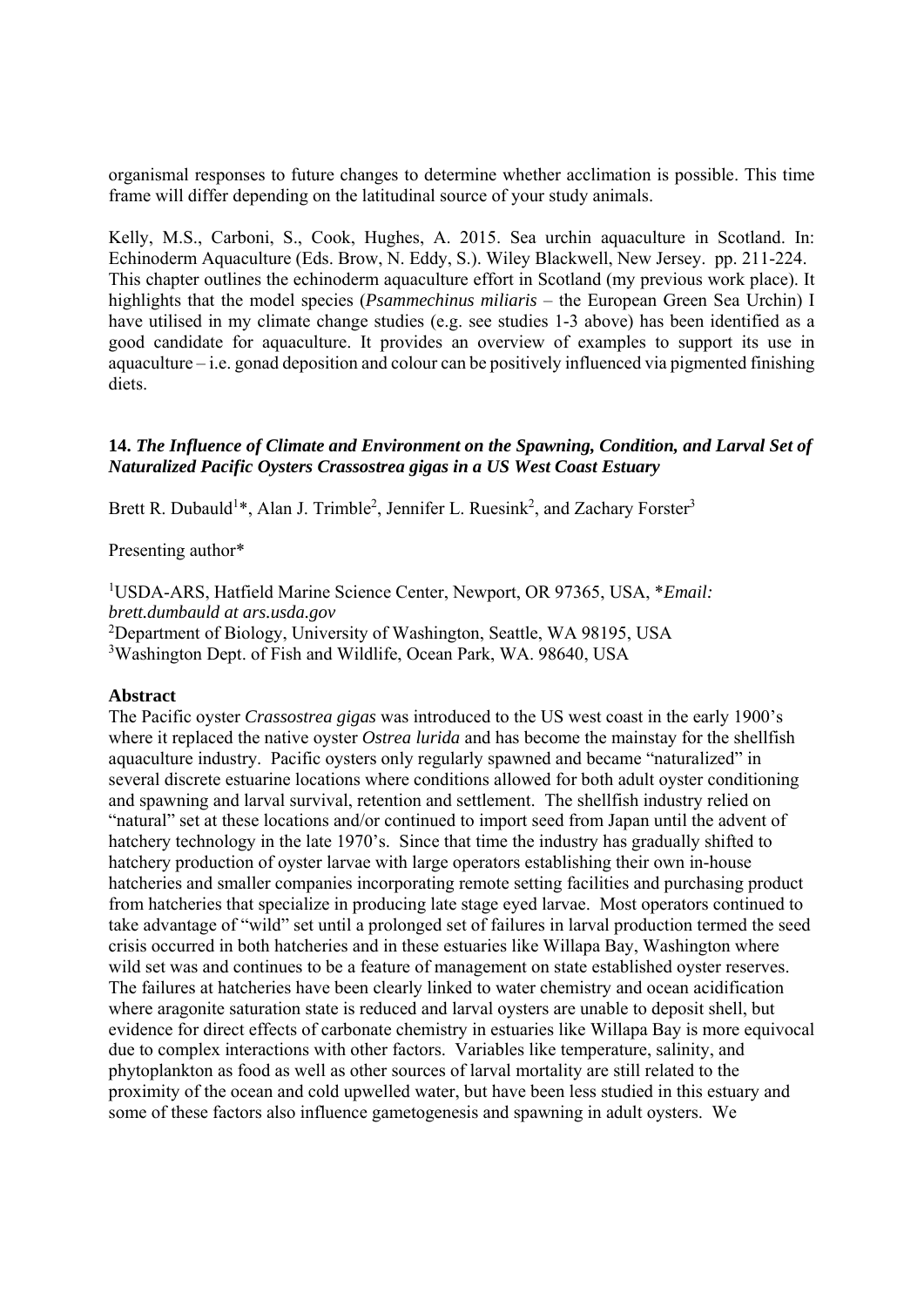summarize historical records for spawning and setting in this naturalized Pacific oyster population including a long term record of oyster condition. We propose a new effort to evaluate some of these additional factors and compare these records with data from locations in Japan where these oysters were originally sourced and other locations with similar climate records where Pacific oysters have been introduced in order to understand and potentially mitigate for the effects of anthropogenic changes to these systems and an uncertain future climate.

#### **Annotated Bibliography of Key Works**

Barton, A., G.G. Waldbusser, R.A. Feely, S.B. Weisberg, J.A. Newton, B. Hales, S. Cudd, B. Eudeline, C.J. Langdon, I. Jefferds, T. King, A. Suhrbier, and K. McLaughlin. 2015. Impacts of Coastal Acidification on the Pacific Northwest Shellfish Industry and Adaptation Strategies Implemented in Response. *Oceanography* 28: 146-159. This is the most recent review of the history and science underpinning the effects of changing seawater chemistry on bivalve shellfish larvae and the impacts that have already taken place to the commercial shellfish aquaculture industry on the US West Coast. Multiple authors contributed to this review which addresses a broad audience but covers the leading research on direct effects to bivalve larvae as well as monitoring seawater conditions and adapting to these changes.

Dumbauld, B.R., J.L. Ruesink, A.C. Trimble, and B.E. Kauffman. 2011. The Willapa Bay oyster reserves in Washington State: Fishery collapse, creating a sustainable replacement, and the potential for habitat conservation and restoration. *Journal of Shellfish Research* 30: 71-83. The authors review the history of the state oyster reserves in Willapa Bay, Washington where Pacific oysters were introduced in 1928 and one of a few locations on the US West Coast where a naturalized population became established. They review the record of larval set in this estuary and attempt to link this to broad scale oceanographic conditions (but see Hales et al 2017 and Ruesink et al. 2018 below for a more detailed discussion of water chemistry within this estuary).

Hales, B., A. Suhrbier, G.G. Waldbusser, R.A. Feely, and J.A. Newton. 2017. The carbonate chemistry of the "Fattening Line," Willapa Bay, 2011-2014. *Estuaries and Coasts* 40: 173-186. The authors present detailed data on seawater chemistry (especially PC0<sub>2</sub> and aragonite saturation state) for Willapa Bay, Washington where Pacific oysters have been the mainstay of the oyster aquaculture industry for almost 100 years and there is a long term record of spawning and setting. They reconstruct this record for a longer historical period and their data suggest that recent conditions provide a smaller window of optimal conditions (low aragonite saturation state and warm enough temperatures for oyster spawning) than occurred historically. While they did not sample larvae (see Ruesink et al 2018 below) and therefore can't confirm effects, they substantiate the complexity of measuring these effects and attributing them to a single cause in an estuary where conditions are variable.

Ruesink, J.L., A. Sarich, and A.C. Trimble. 2018. Similar oyster reproduction across estuarine regions differing in carbonate chemistry. *Ices Journal of Marine Science* 75: 340-350. These authors measured seawater chemistry in Willapa Bay,Washington, but unlike Hales et al (2017) , they also present simultaneously collected data on four cohorts of Pacific oyster larvae that were collected over three summers. The southern end of Willapa Bay has two arms which create distinctly different characteristics because one is much more affected by riverine conditions that cause reduced aragonite saturation relative to the other. Oyster settlement differed greatly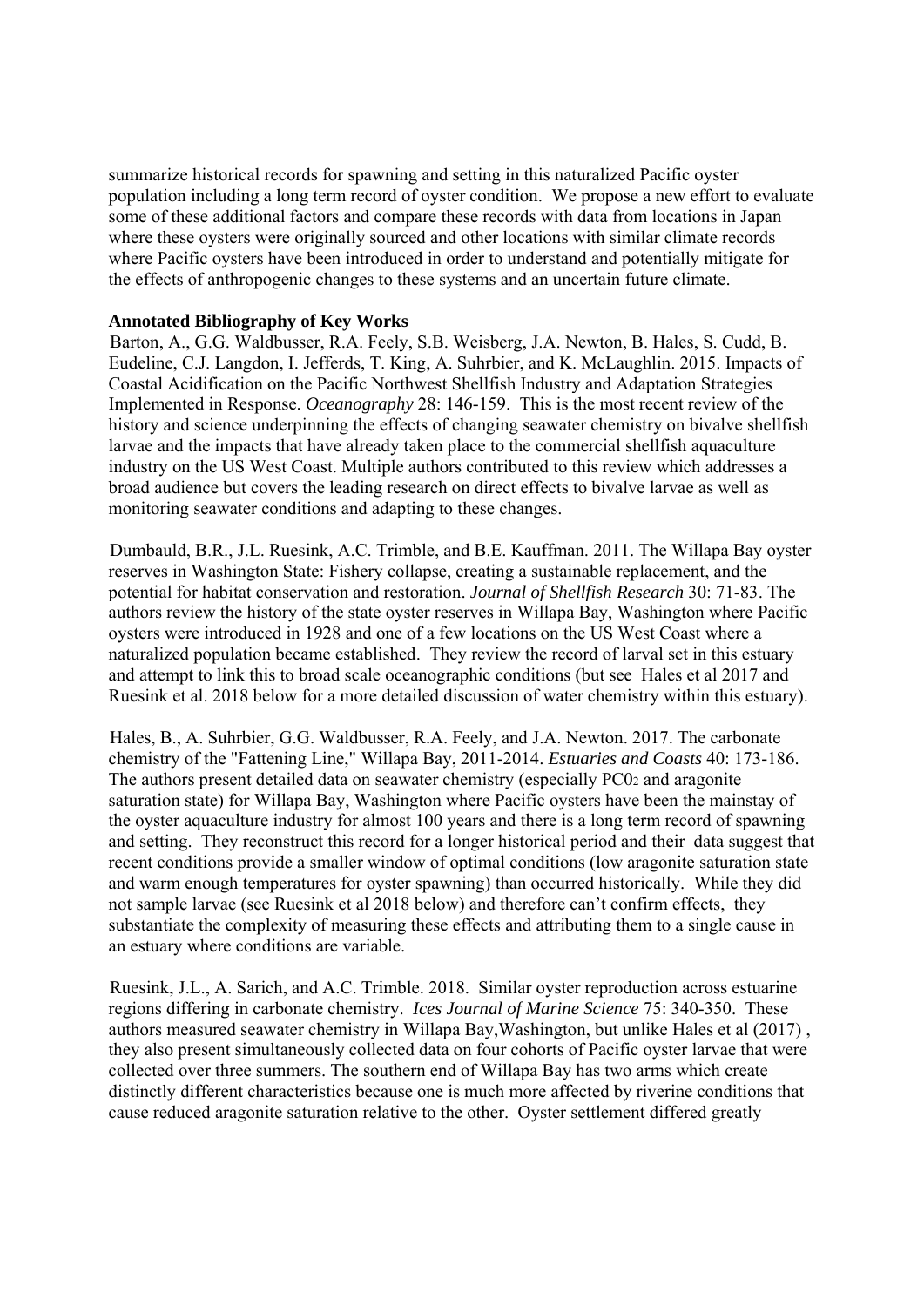between cohorts, but they did not find differences they could attribute to this different water chemistry and instead found thermal conditions were perhaps more important.

Weisberg, S.B., N. Bednarsek, R.A. Feely, F. Chan, A.B. Boehm, M. Sutula, J.L. Ruesink, B. Hales, J.L. Largier, and J.A. Newton. 2016. Water quality criteria for an acidifying ocean: Challenges and opportunities for improvement. *Ocean & Coastal Management* 126: 31-41. This review represents a call for developing ecologically relevant water quality criteria for acidification and augmenting coastal water quality monitoring efforts to characterize this at appropriate temporal and spatial scales. Historical data for oyster larval recruitment in Willapa Bay is one of two case examples presented that demonstrate the challenges involved in relating biological endpoints to appropriate water chemistry criteria in estuaries where conditions are variable.

#### **15.** *The influences of environmental changes on Japanese Nori mariculture*

Mahiko Abe\*<sup>1</sup>, Noboru Murase<sup>1</sup>, Masahiro Kobayashi<sup>2</sup>, Eiji Fujiyoshi<sup>3</sup> and Motoya Tamaki<sup>3</sup>

Presenting author\*

1 National Fisheries University, FRA, Shimonoseki, Yamaguchi 759-6595, Japan, \**Email: abemahi at fish-u.ac.jp*  <sup>2</sup>National Research Institute of Fisheries Science, FRA, Yokohama, Kanagawa 236-8648, Japan

3 Seikai National Fisheries Research Institute, FRA, Nagasaki, Nagasaki 851-2213, Japan

#### **Abstract**

Nori mariculture has a long history of over one hundred years and is one of the most important fisheries industries in Japan. Recently, nori production has decreased due to environmental changes, such as seawater temperature rise and low nutrient levels. Seawater temperature rise delays the start of nori mariculture because water temperature stays above 23ºC in autumn and spores begin to be released, thereby shortening the season. Low nutrient levels in the ambient waters cause bleaching of the thalli, reducing the quality and price of nori. Now, we are trying to find new culture species and new strains of nori around the coasts of Japan. The thallus has a simple structure, and cells within the thalli sometimes have mutations. Mutant cells may have potential for tolerance of high water temperatures and low nutrient levels, as well as other favorable characteristics. More recently, shortening of the thalli is observed frequently. One of the causes is predation by herbivorous fishes (i.e. *Acanthopagrus schlegelii*, *Mugil cephalus cephalus* ) and ducks (i.e. *Anas penelope*, *Anas acuta*). In Japan, it has been reported that herbivorous fishes cause disappearance of marine forests, which is referred to as "isoyake". The duration of isoyake caused by herbivorous fish has become longer than before because of water temperature rise. The isoyake caused by activities of the fish is reduced below 17ºC. On the other hand, the herbivorous fishes eating nori are still active at low water temperature. Even if some measures are taken to control herbivorous fish, birds would alternatively eat nori. It is necessary to develop effective measures to control these herbivores immediately.

#### **Annotated Bibliography of Key Works**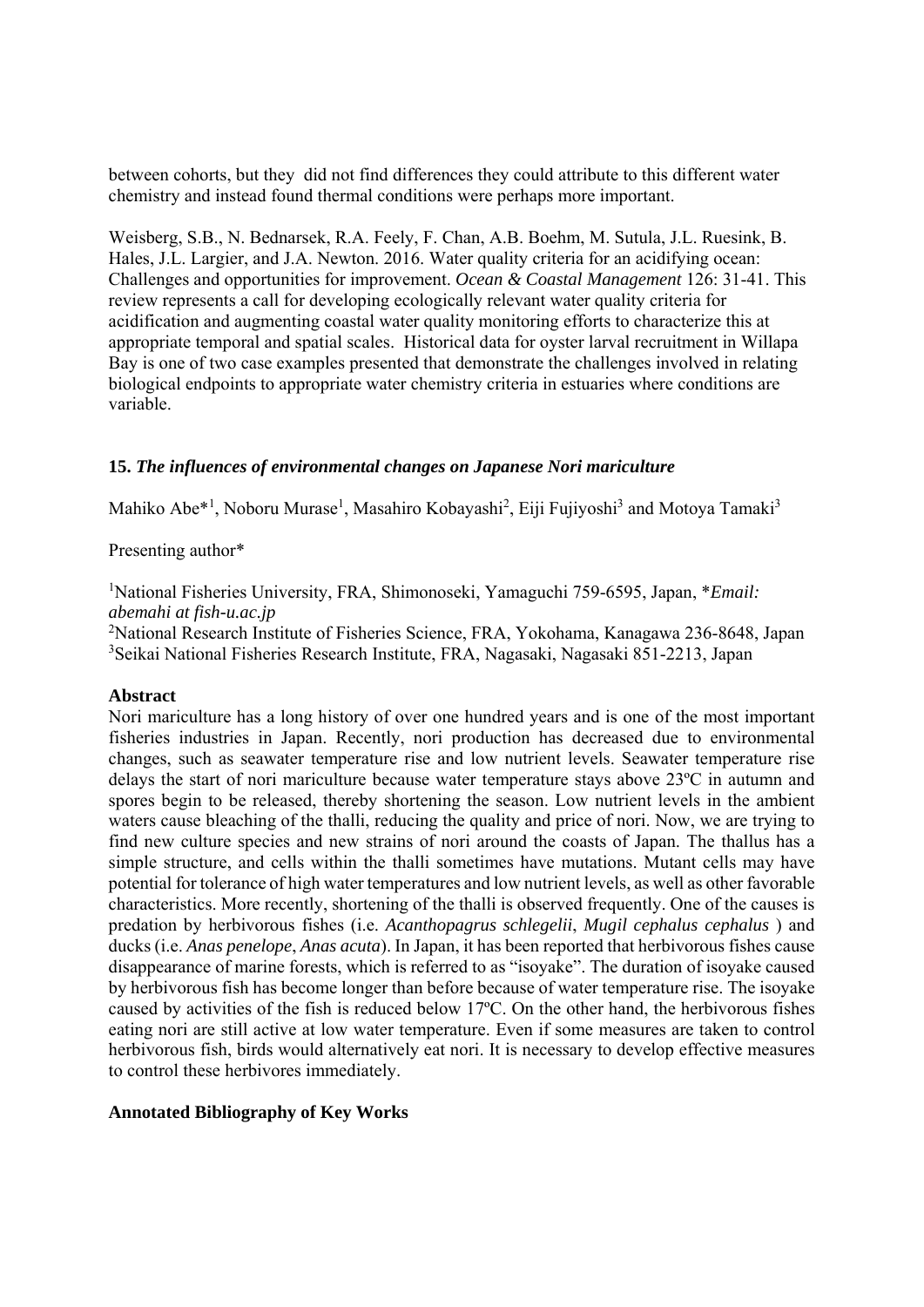Abe, M., Kobayashi, M., Fujiyoshi, E., Tamaki, M.., Kikuchi, N., Murase, N. 2013. Use of PCR-RFLP for discrimination of Japanese *Porphyra* and *Pyropia* species (Bangiales, Rhodophyta). *J. Appl. Phycol.* 25, 225-232. DOI. 10.1007/s10811-012-9856-7

In this paper, the authors developed a PCR-RFLP method useful for discrimination of 16 Japanese and two non-Japanese *Porphyra* and *Pyropia* species. These species have simple morphological features, making morphological species identification difficult. The two primer sets used in this study were able to amplify with PCR single fragments on the mitochondrial DNA (partial mitochondrial DNA related to *ATP6* gene and *trnC – rns*). All 18 species were successfully distinguished using a combination of five restriction enzymes (*Taq*I, *Ssp*I, *Aci*I, *Cfr*13I and *Alu*I). It was concluded that PCR-RFLP analysis is a useful tool for discrimination of wild strains of *Porphyra* and *Pyropia* species for potential use in mariculture.

Nakayama, T., Abe, M., Murase, N., Shikano, Y. 2017. Influence of salinity on growth of red alga *Pyropia tenuipedalis* and *Pyropia yezoensis* foliose thallus. *Aquacult. Sci.* 65, 321-330. *Pyropia tenuipedalis* is a new culture species in Yamaguchi Prefecture, Japan. The habitat of this species is more brackish as compared with *P. yezoensis*, which is the common species in Japanese nori mariculture. In this paper, the authors investigated the relationship between salinity and growth of *P. tenuipedalis* and *P. yezoensis*. It was revealed that *P. tenuipedalis* tolerates lower salinity in comparison with *P. yezoensis*.

Abe, M., Fujita, Y., Kobayashi, M., Fujiyoshi, E., Tamaki, M., Fukui, Y., Satomi, M., Murase, N. 2015. Effects of antibiotics on survivals and growth for *Pyropia yezoensis* protoplasts. *Aquacult. Sci.* 63, 1-8.

The nori thallus sometimes has cell mutations. For the breeding of *Pyropia* species, it was necessary to develop an axenic cell culture method. In this paper, we investigated a way of isolating axenic protoplast of *P. yezoensis* and the effects of twelve antibiotics on the survival and growth of the protoplasts. The axenic protoplasts could be isolated by a series of treatments with sodium citrate seawater. The growth rates of the protoplasts treated with FRM and ABPC were 1.1–2.7 times higher than that of the control, while PCG and SM suppressed growth. The authors succeeded in developing an axenic culture method of *Pyropia* species, but the survival, growth and morphogenesis of the cells in the axenic culture varied. Improvement of the methodological stability is necessary.

#### **16. Potential of seaweed aquaculture to reduce methane emissions in Californian livestock**

Luke Gardner<sup>1,2,\*</sup>, Michael Graham<sup>2</sup>, Scott Hamilton<sup>2</sup>, Kenneth Kalscheur<sup>3</sup>, Stacey Gunter<sup>4</sup>

#### Presenting author\*

<sup>1</sup>California Sea Grant, University of California, San Diego, Scripps Institution of Oceanography, 9500 Gilman Drive, Dept. 0232, La Jolla, California 92093, USA, \* *Email: lgardner at ucsd.edu*  <sup>2</sup>Moss Landing Marine Laboratories, 8272 Moss Landing Rd., Moss Landing, California 95039. <sup>3</sup>United States Department of Agriculture - Agricultural Research Service, U.S. Dairy Forage Research Center, 1925 Linden Drive, Madison, Wisconsin 53706.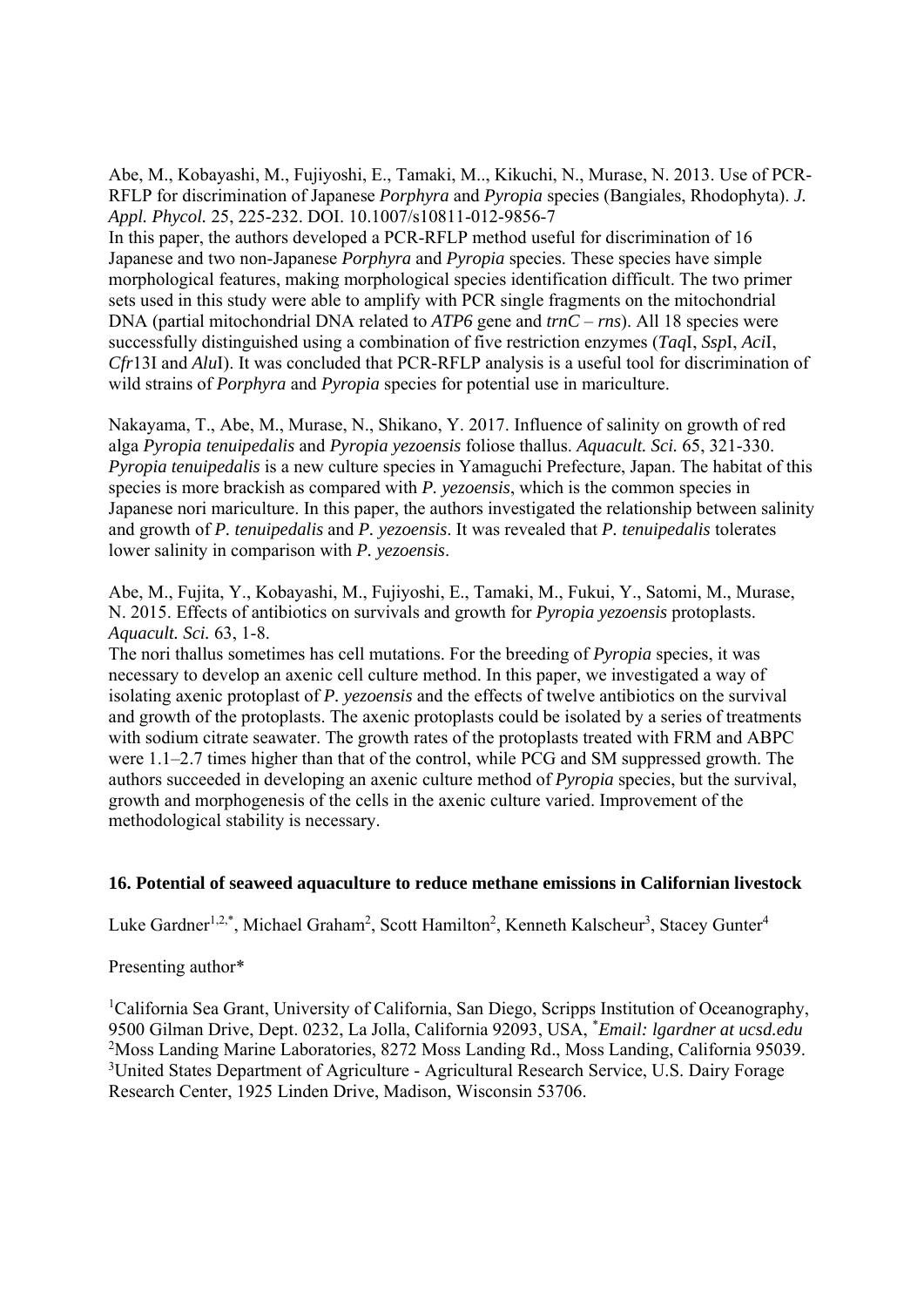4 United States Department of Agriculture - Agricultural Research Service, Southern Plains Range Research Station, 2000 18th Street, Woodward, Oklahoma 73801.

#### **Abstract**

Release of greenhouse gases into the atmosphere is a major environmental, social, and economic threat worldwide. Methane is a particularly potent greenhouse gas that is 25 times more efficient at trapping heat in the atmosphere than carbon dioxide. It is well documented that ruminant livestock contribute significantly to the global release of methane via digestion. The United States is the fourth largest cattle producer in the world and cattle contribute 26% of the total U.S. methane emission. Dairy cattle are the largest methane producers among livestock. California is the dairy industry's most productive state and has 1.4 million dairy cows that account for the majority of the enteric methane emission. Consequently, California recently enacted legislation in 2016 mandating a 40% reduction from present day methane emissions by 2030 (2016). Several methane reductions are expected to come through existing technologies associated with landfills and energy producers. However, the state's largest contributor to methane production is cattle and methods to reduce gases produced from cattle have largely been unexplored in California. Elsewhere, recent research has shown that some species of sub-tropical seaweed can reduce methane production in cattle by up to 99% when used as a feed additive at 2% inclusion rates of organic matter. The mode by which seaweed reduces methane production is still unclear, but most recent research attributes the reductions to the bioaccumulation of halogenated methane analogues produced as algal secondary metabolites. The advantages of seaweed over other dietary manipulations is that seaweed has shown the most significant methane reductions with minimal declines in digestibility, and seaweed production does not compete with terrestrial food production systems. Temperate species have not yet been assessed for methane reducing properties, but many of the species present in the California Current Ecosystem are closely related to these sub-tropical species. The nutrient-rich waters off the Californian coast are ideal for the development of seaweed aquaculture, offering an excellent opportunity to address the underdevelopment of aquaculture in California and the reduction in methane emissions.

#### **Annotated Bibliography of Key Works**

Machado, L., Magnusson, M., Paul, N. A., de Nys, R., Tomkins, N., 2014. Effects of Marine and Freshwater Macroalgae on In Vitro Total Gas and Methane Production. PLOS ONE. 9, e85289. The authors for the first time assess an array of different sub-tropical seaweeds for methane reducing properties in cattle using *in vitro* techniques. They find that a red seaweed species called *Asparagopsis taxiformis* is the most effective seaweed tested reducing methane production by up to 99%.

Maia, M. R., Fonseca, A. J., Oliveira, H. M., Mendonca, C., Cabrita, A. R., 2016. The Potential Role of Seaweeds in the Natural Manipulation of Rumen Fermentation and Methane Production. Sci Rep. 6, 32321.

This research is important in that it assesses the effect of the basal feed source (substrate) on methane reduction for a number of different seaweed species. The authors find that there is a significant effect on methane reduction based on whether the basal feed is either grass or corn highlighting the need to further examine the seaweed interaction with different cattle feeds.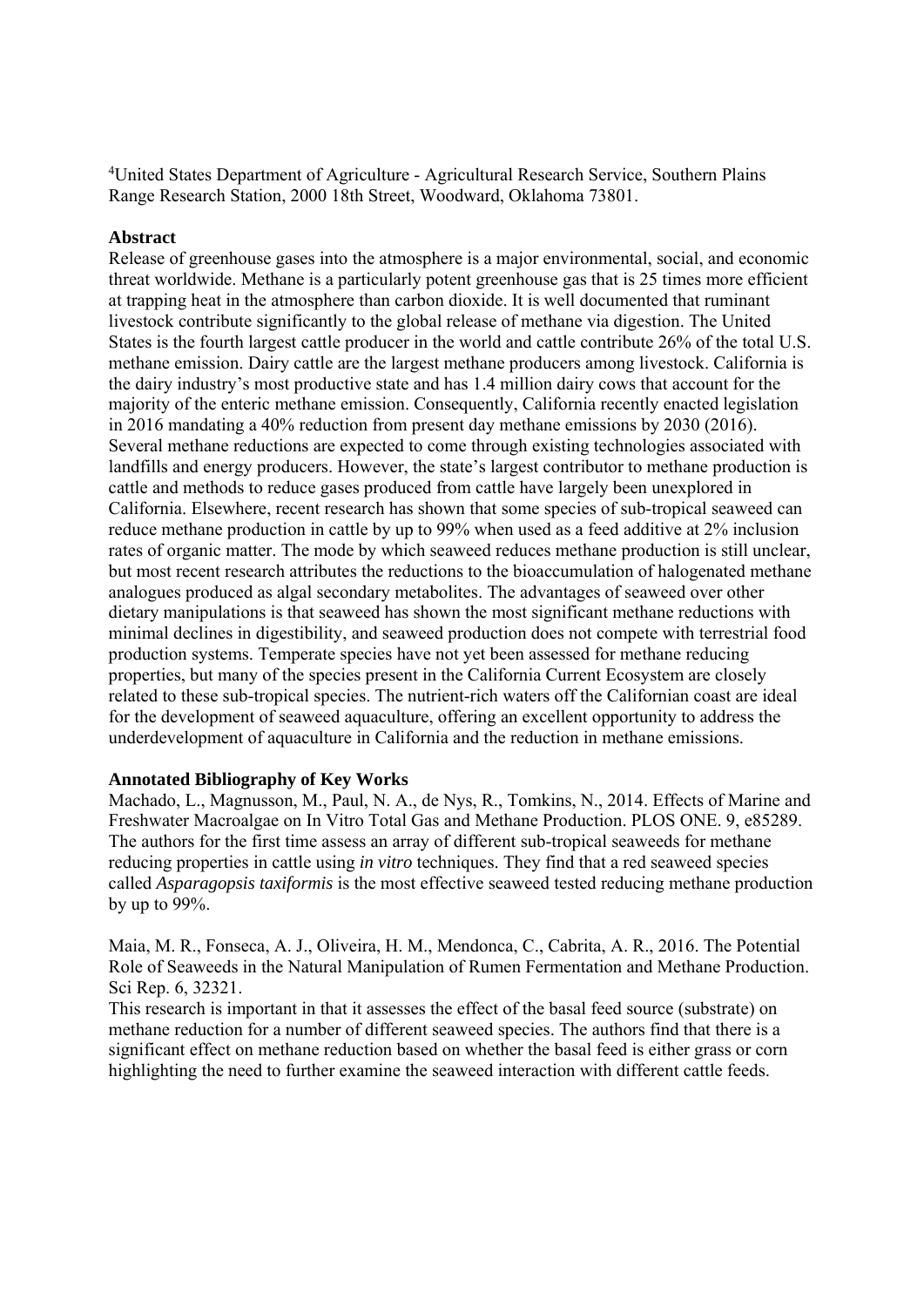Li, X., Norman, H. C., Kinley, R. D., Laurence, M., Wilmot, M., Bender, H., de Nys, R., Tomkins, N., 2018. Asparagopsis taxiformis decreases enteric methane production from sheep. Animal Production Science. 58, 681-688.

The authors for the first time assess the effect of seaweed on methane reduction using a whole animal experimental design. The article reports that sheep feed a 3% diet of seaweed Asparagopsis taxiformis reduce their methane emissions by 81% without any decrease in weight gain compared to the control treatment.

#### **17.** *Condition index and fecundity of Manila (asari) clam Ruditapes philippinarum related to habitat environment*

Natsuki Hasegawa<sup>\*1</sup>, Toshie Matsumoto<sup>1</sup>, Satoshi Watanabe<sup>1</sup>, Kazuhiro Hanyu<sup>2</sup>, Dai Miyawaki<sup>3</sup>, Ryogen Nanbu<sup>4</sup>, and Masami Hamaguchi<sup>5</sup>

#### Presenting author\*

<sup>1\*</sup>National Research Institute of Aquaculture, Japan Fisheries Research and Education Agency, 422-1 Nakatsuhamaura, Minamiise, Mie, 516-0193, Japan, \**Email: hasena at fra.affrc.go.jp*  2 Suzuka Branch, Mie Prefecture Fisheries Research Institute, Suzuka, Mie, 510-0243, Japan 3 Aichi Fisheries Research Institute, Gamagoori, Aichi, 443-0021, Japan

<sup>4</sup>National Research Institute of Fisheries Engineering, Japan Fisheries Research and Education Agency, 7620-7, Hasaki, Kamisu, Ibaraki, 314-0408, Japan

5 National Research Institute of Fisheries and Environment of Inland Sea, Fisheries Research Agency, 2-17-5, Maruishi, Hatsukaichi, Hiroshima, 739-0452, Japan

#### **Abstract**

Reproductive traits are important information for maintenance or recovery of Manila (asari) clam *Ruditapes philippinarum* fisheries production, which has dropped considerably in Japan over the past half century. Relationships between condition index and the number of eggs (fecundity) of the asari clam were assessed at several clam habitats in Ise Bay, Japan, during spring and autumn spawning seasons in 2015. Condition index was calculated from the shell size and soft body wet weight. Fecundity was quantified using an indirect enzyme-linked immunosorbent assay (ELISA) with monoclonal antibody specific to an asari clam yolk protein. Land elevation (i.e. subtidal or intertidal), association with river input (river mouth or not), closedness of the shore and chlorophyll *a* concentration in the water column were the habitat parameters analyzed in this study. A correspondence analysis revealed that the condition index in both spawning seasons was positively corelated  $(r = +0.48 \text{ to } +0.80)$  with the 1st and 2nd correspondence analysis scores on various habitat parameters. On the other hand, the fecundity, which is summed for each spawning season (three sampling days) and normalized to 30 mm shell length, was negatively correlated with the 2nd habitat score (spring:  $r = -0.64$ , autumn:  $r = -0.80$ ). These results show that the nutritional condition as determined by the condition index is not the sole factor affecting fecundity of the clam. Actually, the fecundity was high in the intertidal zones and enclosed river mouth areas, whereas the condition index was higher in the subtidal zones and open non-river mouth areas. The information obtained about asari clam reproduction would be useful for stock enhancement by improving reproduction in the populations. This study was conducted as part of a research project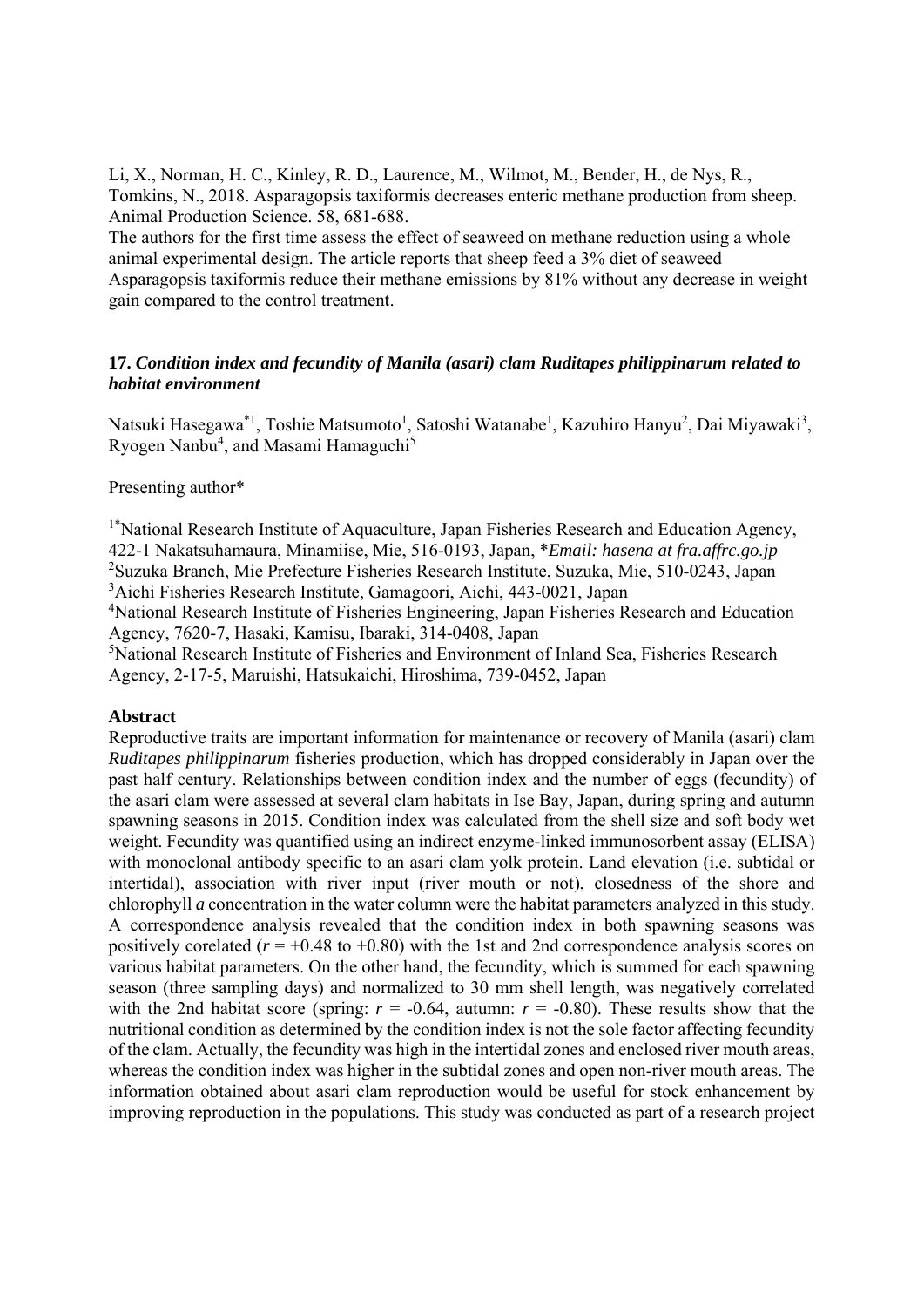for recovery of asari populations by Fisheries Agency of Japan.

#### **Annotated Bibliography of Key Works**

Toba, M., and Y. Miyama 1994. Relationship of size to gonadal maturation and spawning in artificially conditioned Manila clams. Nippon Suisan Gakkaishi, 60 (2), 173-178. In this study, the authors observed sexual maturation and measured the number of eggs released per spawned female subjected to thermal spawning stimuli in breeding experiments for evaluating the size dependent batch fecundity of asari clam. Smaller clams at 0 yr old (groups A and B) produced as many eggs per soft tissue weight as larger clams at  $\geq 1$  yr (groups D and E). No significant differences in egg diameter, percent fertilization, and larval survival from straight-hinge to pediveliger stage were observed among the clam size groups.

Kakino, J. 1996. Growth and survival of Japanese littleneck clam *Ruditapes philippinarum* in cage test related to the sharpness index. Nippon Suisan Gakkaishi, 62 (3), 376-383. The author evaluated the variation in asari clam growth in a tidal flat in Tokyo Bay, Japan, by using the "sharpness index" defined as width / length of shell. The author concluded that juveniles of the clam offshore grew faster than those that were shoreside, but the juvenile survival rate in the intermediate zone of the flat was higher than those in the offshore and shoresides. Juveniles having a high sharpness index tended to show a high survival rate. At the same age, the juveniles with a high sharpness index grew faster than or equal to those with a low sharpness index.

#### **18.** *Ecological interactions of horseshoe crabs and shellfish aquaculture: a case study from New Jersey*

#### Daphne Munroe

Haskin Shellfish Research Laboratory, Rutgers University 6959 Miller Ave., Port Norris, NJ, 08349, USA, *Email: dmunroe at hsrl.rutgers.edu* 

#### **Abstract**

Globally, shellfish aquaculture is growing rapidly. For the first time in history, global seafood supply from aquaculture exceeded that of wild fisheries. Although shellfish culture is viewed as an ecologically sound industry, as farm production expands it faces key challenges assuring ecological and social sustainability. Understanding the ways shellfish farms interact with mobile coastal wildlife, particularly species of special concern, is among those challenges (Barrett et al., 2018; Collier et al., 2018).

Farms for Eastern oyster (*Crassostrea virginica)* are commonly located in shallow coastal areas along the US east coast, use a range of equipment, and involve regular access to care for and harvest livestock. In some cases, these farms are located in areas used by American Horseshoe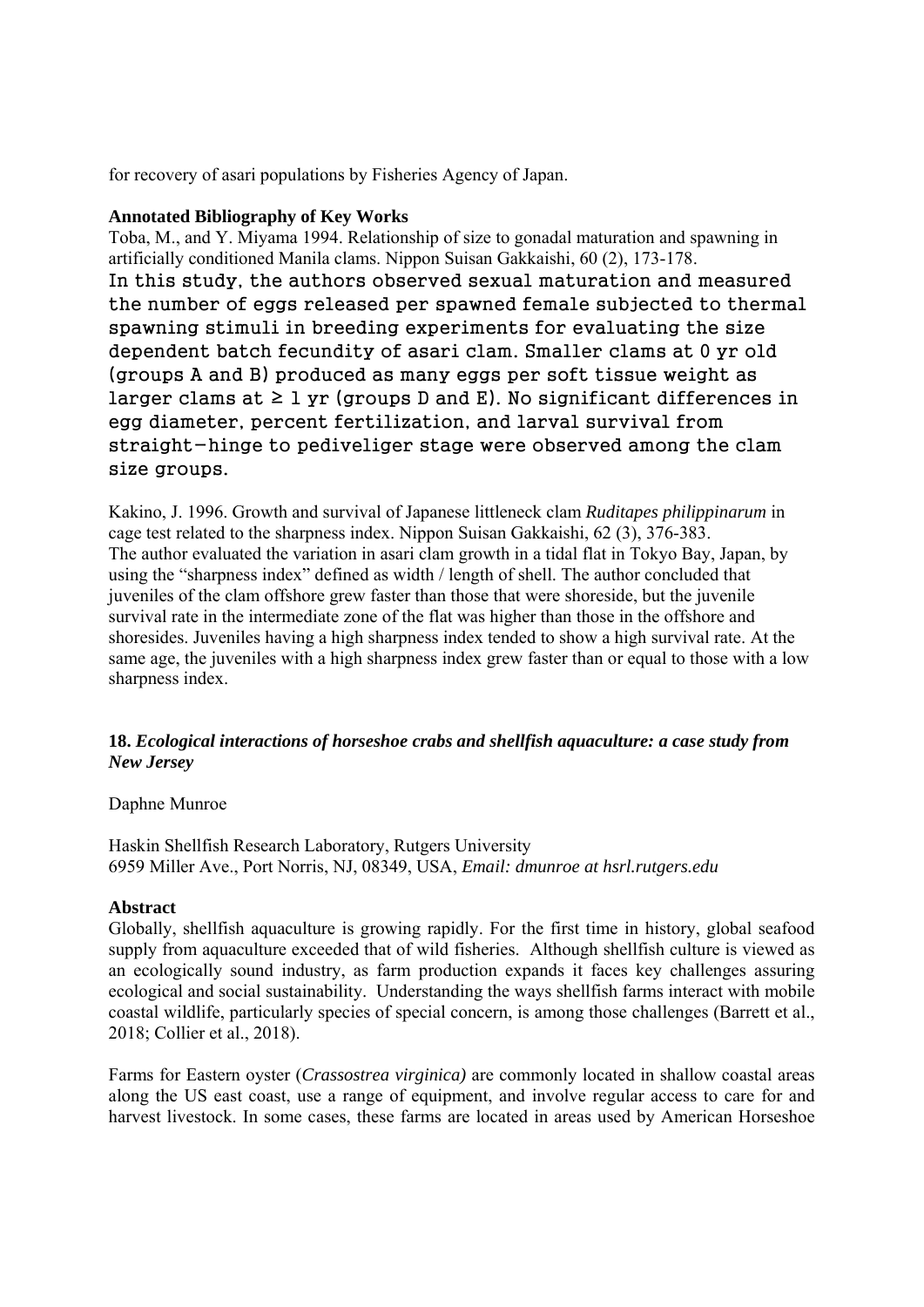Crabs (*Limulus polyphemus*) as they come ashore during spring to spawn along sandy Atlantic Coast beaches. Horseshoe crabs are economically and ecologically important; their blood is highly valuable in the medical industry and migratory shorebirds including the red knot (*Calidris canutus rufa)*, a threatened migratory shorebird, feed on crab eggs when stopping in Delaware Bay.

Limited studies have been done to examine the interactions among horseshoe crabs and intertidal oyster farms (Kwan et al., 2018 and Munroe et al., 2017), and recently concern has been raised about horseshoe crab ability to traverse oyster farms to reach spawning habitat. A case study examining potential farm interactions with Horseshoe Crabs was done in Delaware Bay, New Jersey, during the 2018 crab spawning season. Experiments included a range of controlled experiments and surveys during high and low tide using sonar and walking respectively, to observe crab behavior at farm and non-farm sites. In all cases, results indicate that crabs can successfully traverse farms and reach spawning beaches, and crabs do not differentially use farm versus nonfarm areas of the Delaware Bay flats. These results provide important context for developing frameworks for managing ecological interactions among farms and species of concern.

#### **Annotated Bibliography of Key Works**

Barrett, Luke T., Stephen E. Swearer, and Tim Dempster. 2018. Impacts of marine and freshwater aquaculture on wildlife: a global meta‐analysis. *Reviews in Aquaculture*. 1-23. doi: 10.1111/raq.12277

In this review, authors from the University of Melbourne in Australia demonstrate that evidence in support of higher wildlife biomass and diversity is found around aquaculture farms. They argue that to properly understand the possible impacts of farms on wildlife, studies have thus far failed to address issues of impacts on behavior, reproduction or fitness. If animals that tend to aggregate around farms suffer poor fitness relative to those occupying non-farm habitats, the farm becomes an 'ecological trap'.

Callier, M.D., Byron, C.J., Bengtson, D.A., Cranford, P.J., Cross, S.F., Focken, U., Jansen, H.M., Kamermans, P., Kiessling, A., Landry, T. and O'beirn, F., 2017. Attraction and repulsion of mobile wild organisms to finfish and shellfish aquaculture: a review. *Reviews in Aquaculture*. The ways in which finfish and shellfish farms act as attractant or repulsive areas for mobile marine species is reviewed. At finfish farms, food inputs and physical structure of the farm tend to drive aggregating effects. Likewise, at shellfish farms, the farm structure (both farm gear and shellfish themselves) and increased feeding opportunities via biodeposition, the shellfish crop or fouling organisms tend to attract wildlife to farms. In general, the authors note that a great deal of variability in attractiveness or repulsiveness exists when considering the suites of habitats, farms, and mobile fauna that have been studied thus far.

Kwan, Billy KY, Hoi Kin Chan, and Siu Gin Cheung. 2018. Habitat use of globally threatened juvenile Chinese horseshoe crab, *Tachypleus tridentatus* under the influence of simulated intertidal oyster culture structures in Hong Kong. *Aquatic Conservation: Marine and Freshwater Ecosystems* 28: 124-132.

The authors conducted this study to test if juvenile Chinese horseshoe crabs differ in abundance and if their feeding trails differ at oyster farm spat collection locations. They performed their test at a shallow mudflat in Hong Kong which is home to a large population of juvenile horseshoe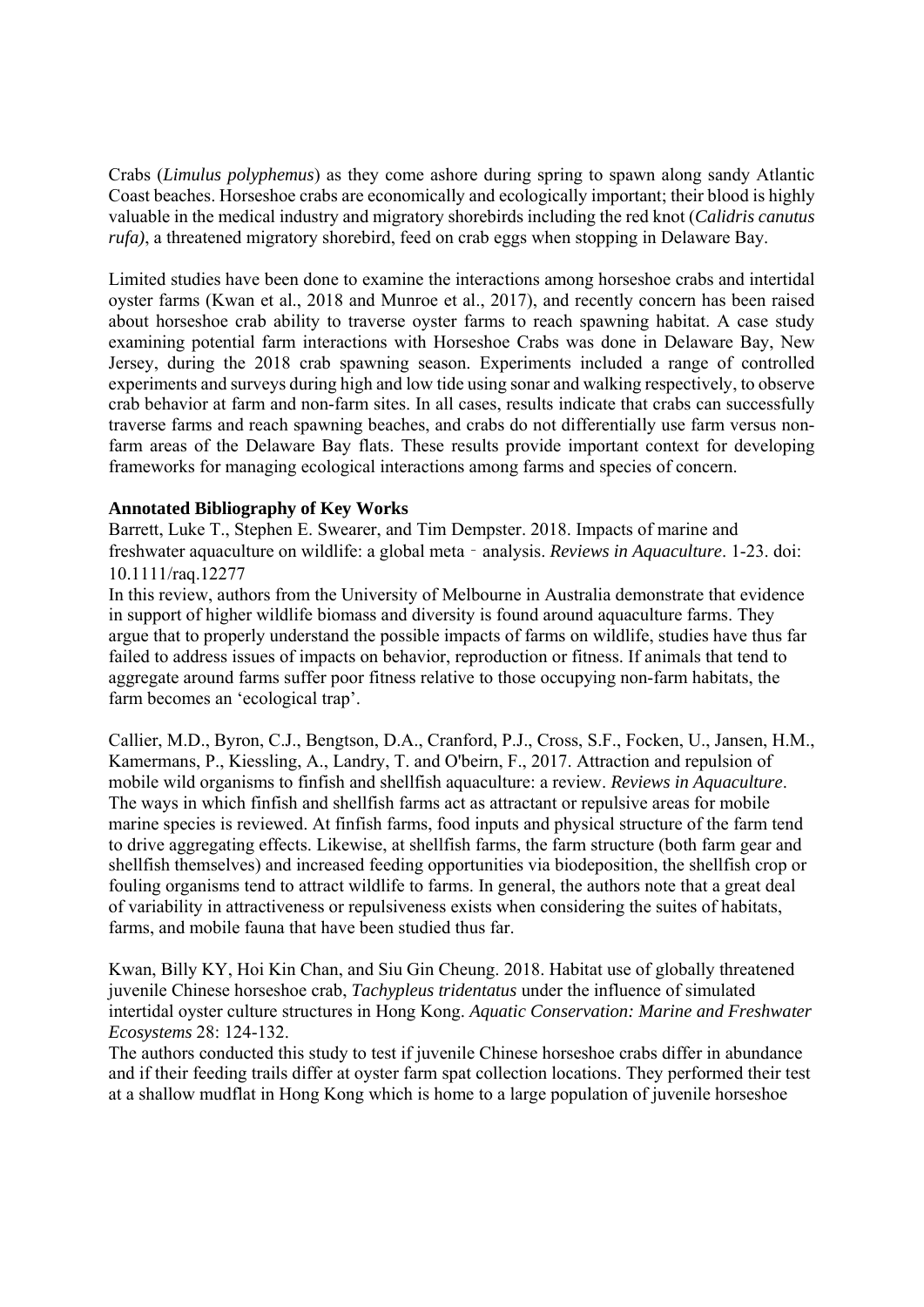crabs. Addition of oyster spat collectors (bricks on the mudflat) lead to a significant reduction in the number of juvenile horseshoe crabs, and a reduction in the length of feeding trails.

Munroe, D.**,** Bushek, D., Woodruff, P., Calvo, L. 2017. Intertidal rack-and-bag oyster farms have limited interaction with Horseshoe Crab activity in New Jersey, USA. Aquaculture Environment Interactions, 9: 205-211. https://doi.org/10.3354/aei00227 In this study, the authors sought to assess whether intertidal oyster farms altered the distribution of mature horseshoe crabs as they came ashore to spawn in the lower Delaware Bay. In total, they used a combination of field surveys of crabs on mudflats and stranded along the upper shore, and controlled tests to determine if crabs can move past farm gear. Results show no evidence that horseshoe crab distribution within this area is altered by the presence of oyster farms.

#### **19.** *Use of GoPro Cameras to Document Fish on Aquaculture Gear*

Gillian Phillips<sup>\*1, 2</sup>, Renee Mercaldo-Allen<sup>1</sup>, Peter Auster<sup>3</sup>, Paul Clark<sup>1</sup>, Erick Estela<sup>1</sup>, Yuan Liu<sup>1,2</sup>, Lisa Milke<sup>1</sup>, Dylan Redman<sup>1</sup>, Julie Rose<sup>1</sup>

Presenting author\*

<sup>1</sup>NOAA Fisheries, Northeast Fisheries Science Center, Milford Laboratory, 212 Rogers Avenue, Milford, CT, 06460, USA, \**Email: gillian.phillips at noaa.gov* 2 Integrated Statistics, 16 Sumner Street, Woods Hole, Massachusetts, 02543, USA <sup>3</sup> University of Connecticut, Department of Marine Sciences & Mystic Aquarium, 1080 Shennecossett Road, Groton, CT, 06340, USA

#### **Abstract**

Oyster cages are an increasingly common style of aquaculture gear in Long Island Sound. Cages are used to contain and protect shellfish during grow-out but also provide three-dimensional structure for the local wild fish community. Understanding the ecosystem services provided by aquaculture gear may inform regulatory decisions and increase public understanding of shellfish farming. Point-of-view (GoPro) cameras attached to oyster cages were used to visually assess fish activity near a high-density cage farm as well as adjacent single cages. To compare fish interactions with cages to natural structured rock-reef habitat, t-platform stands were fabricated to mount cameras adjacent to boulders while minimizing additional structure. Seawater samples were collected for environmental DNA (eDNA) analysis to detect fish species that may not be observed in video. Video collected by cameras attached to oyster cages and near boulders facilitated visualization and quantification of the wild fish communities along with behavioral interactions between animals and these physical elements of habitat. Preliminary results suggest that aquaculture cages support a higher abundance and greater diversity of fish species and life stages than did the natural rock-reef habitat. Analysis of eDNA detected differences in fish community composition between sites.

\*The Federal Government does not endorse the use of GoPro™ cameras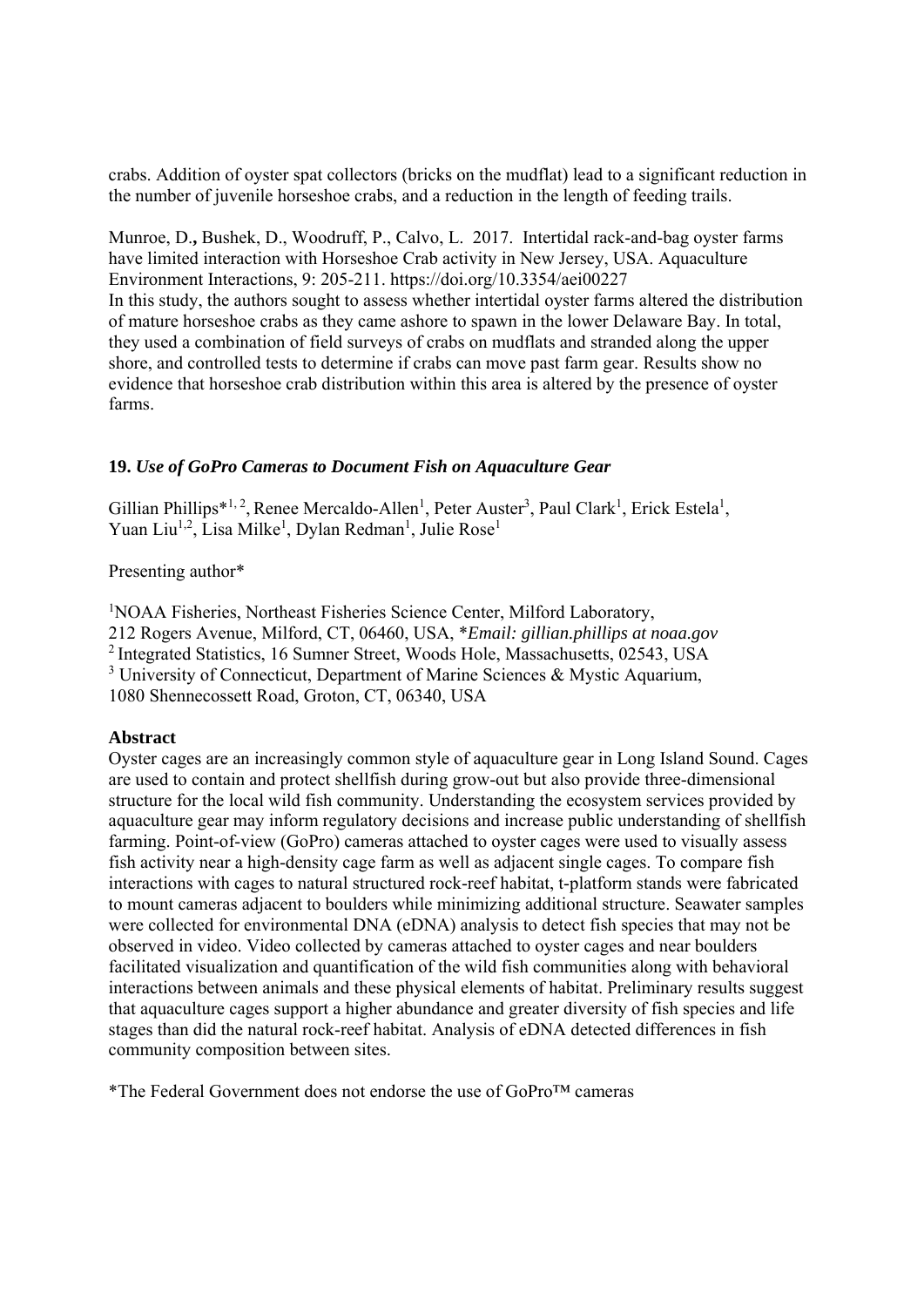#### **Annotated Bibliography of Key Works**

Watson D.L., Harvey E.S., Anderson M.J., and Kendrick G.A. 2005. A comparison of temperate reef fish assemblages recorded by three underwater stereo-video techniques. Marine Biology. Vol 144. Pp 415-425.

The authors deployed underwater stereo-video cameras to sample the relative density and species richness of temperate reef fishes in Southwest Australia. This study compared diver deploy, unbaited remote and baited remote cameras. Their definition of MaxN "Species presence and the maximum number of individuals belonging to each species in the field of view at one time (MaxN)." This metric avoids repeated counting of fish within a given time frame and gives a conservative estimate of relative density relating to area of survey.

Dealteris J.T., Kilpatrick B.D., and Rheault R.B. 2004. A comparative evaluation of the habitat value of shellfish aquaculture gear, submerged aquatic vegetation and a non-vegetated seabed. Journal of Shellfish Research. Vol 23:3. Pp 867-874.

The authors set out to evaluate habitat value of shellfish aquaculture gear (SAG) submerged aquatic vegetation (SAV) and shallow non-vegetated seabed (NVSB) over one year in Port Judith, RI, USA. To identify the community around oyster cages lift were diver deployed under oyster cages and left to soak for two weeks. Submerged aquatic vegetation and non-vegetated seabed sites were sampled with quadrats, drop nets, and venture-driven suction dredge. Sessile invertebrate growth was documented on eelgrasses and on oysters and oyster cages. All fish >5mm were collected. The authors documented that the physical habitat of shellfish aquaculture gear has greater surface area compared with the other two habitat types as well as had a significantly higher abundance and species richness of organisms per meter squared throughout the year. The authors concluded that shellfish aquaculture gear has greater habitat value compared to their control sites.

Tallman J.C. & Forrester G.E. 2007. Oyster grow-out cages function as artificial reefs for temperate fishes. Transactions of the American Fisheries Society. Vol 136:3. Pp 790-799. The authors compared fish habitats within Narragansett Bay, RI, USA using trap surveys. They compared three oyster grow-out sites, six natural rock reefs and one artificial reef built for fish habitat looking to identify patterns in fish density, growth and disappearance rates. Their traps were encompassing juvenile and adult fish in the summer and fall. The study showed that oyster cages provide habitat for fish associated with hard bottom habitats including scup, tautog and black sea bass.

Dumbauld, B.R., J.L. Ruesink, and S.S. Rumill. 2009. The ecological role of bivalve shellfish aquaculture in the estuarine environment: A review with application to oyster and clam culture in West Coast (USA) estuaries. Aquaculture Vol 290. Pp 196-223.

 This review article focuses on bivalve shellfish aquaculture on the US West Coast. Much like natural rock reefs, cages become colonized by epibenthic, emergent, and encrusting organisms and may provide sheltering fish with camouflage, refuge from predation, respite from high current flow, and a source of food. Multi-tiered off-bottom cages, an increasingly popular method for growing oysters on a smaller footprint, offer vertical three-dimensional structure and surface area similar to that afforded by natural reefs. In traditional on-bottom shellfish culture, where live oysters and shell cultch are distributed on sediments for grow-out and spat collection, oysters act as ecosystem engineers creating hard bottom irregular substrate on otherwise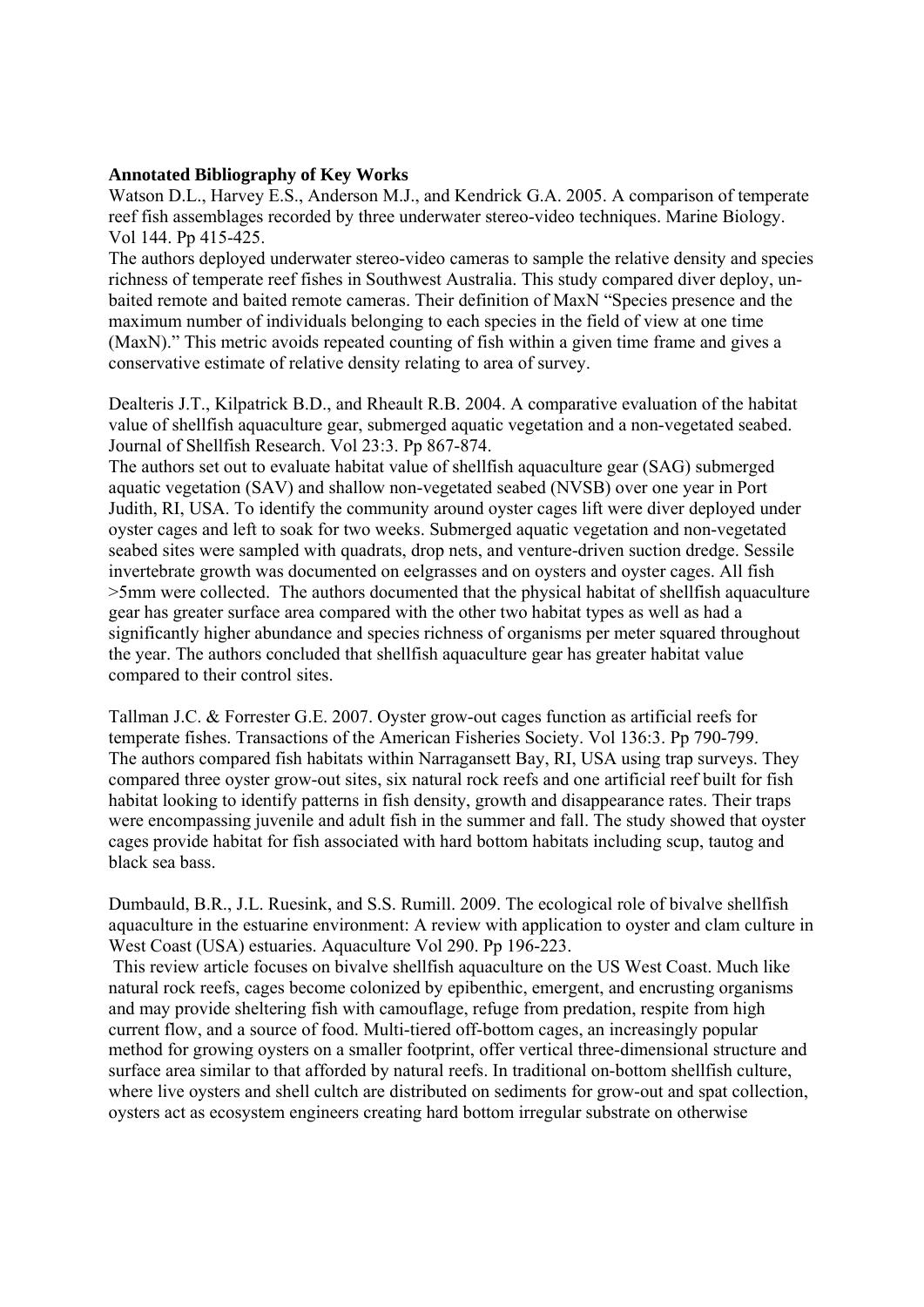featureless seafloor. Evaluation of habitat services provided by oyster aquaculture can be challenging. Shellfish farms vary in spatial size and bottom area covered, variety and quantity of aquaculture gear, and have a seasonally variable footprint as gear is relocated or harvested. Aquaculture of oysters, whether in cages or grown on the seafloor, may represent valuable estuarine habitat.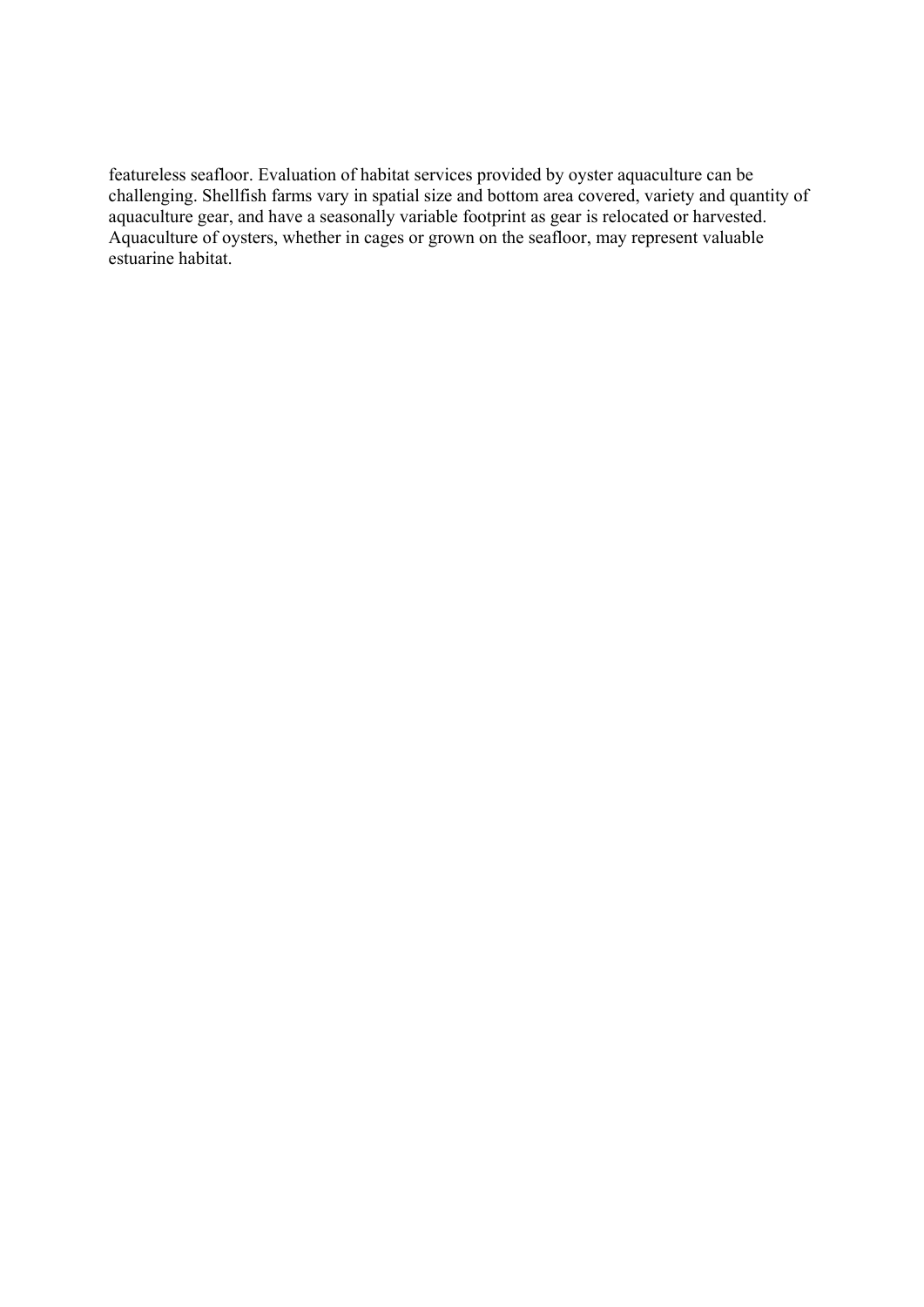# **Closing remark of 46th scientific symposium of UJNR Dr. Fuminari Ito, Japan chair**

Good afternoon, everyone.

Now, we come to close the 46th Scientific Symposium of the UJNR Aquaculture Panel, "Marine Aquaculture in a Changing Environment, impacts to aquaculture production due to environmental change and science to mitigate these impacts".

First of all, I would like to congratulate all of you for the successful conduct of this Scientific Symposium. I am quite sure that we would be able to have another good result of cooperative activities among the Aquaculture Panel, one of the most active UJNR panels.

The 10th Three-Year Plan is "Marine Aquaculture in a Changing Environment". The Special Report on Global Warming of 1.5°C (SR15) was accepted during the 48th session of the Intergovernmental Panel on Climate Change (IPCC 48) held in Korea this October. There has been an increasing interest in risks, adoptability and sustainability of varied systems which could possibly be influenced by global climate change. In the field of aquaculture, it is also important to further conduct research and to develop technologies to tackle issues associated with environmental change.

Last year, the first scientific symposium was held under the theme "potential of aquaculture to mitigate impacts of environmental change" in Hiroshima, Japan. We exchanged information and discussion on potentials for sustainable seafood production through aquaculture of a variety of species in different environments. Today we discussed in detail the effects of ocean acidification

on aquaculture organisms, and so on. (当日の感想を挿入)

Next year will be the final year of the three-year plan, and the theme for the symposium, which is planned to be held in Japan, will be "Application of Aquaculture Technology to Provide Sustainable Seafood and Reduce Impacts of Environmental Change."